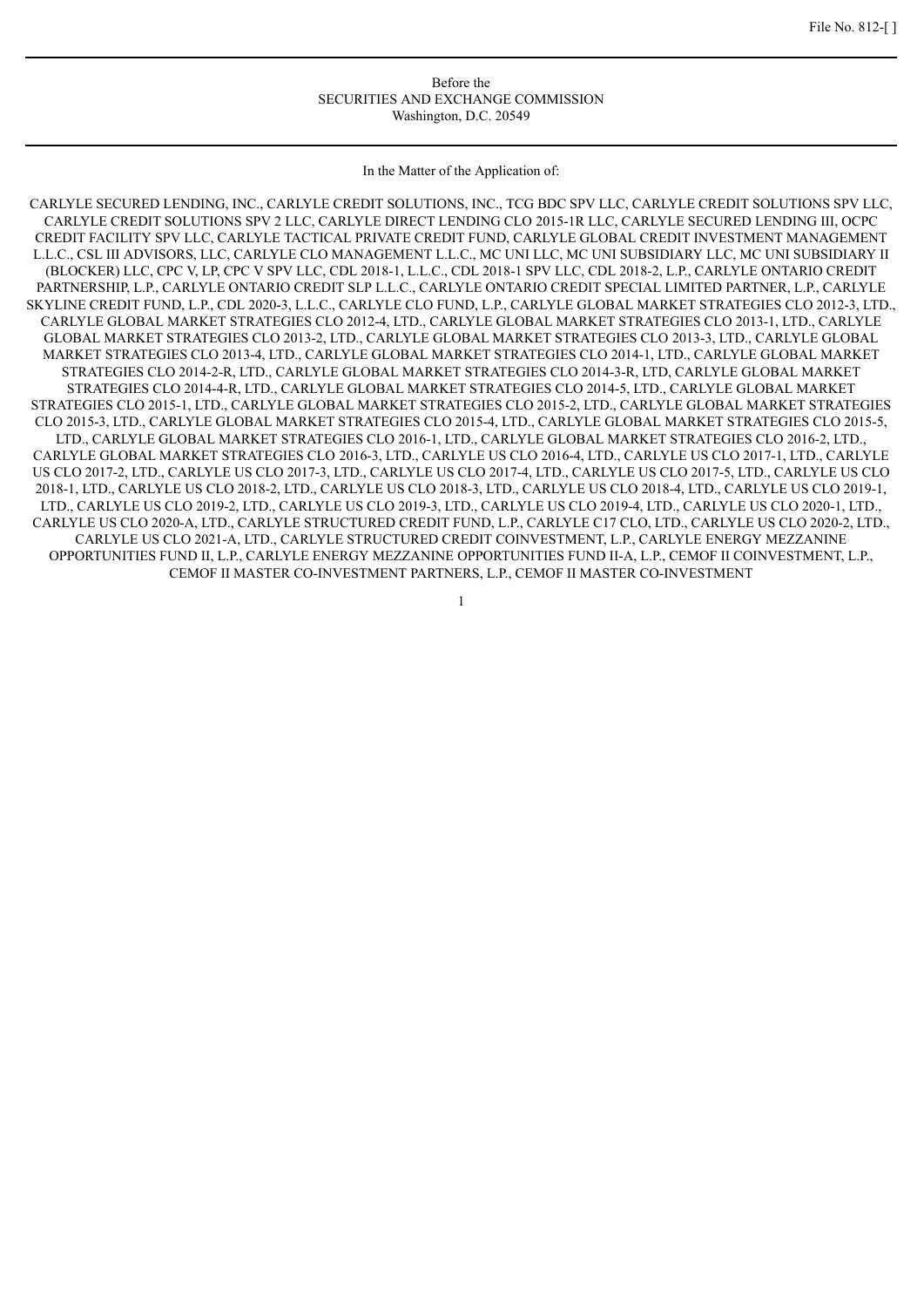PARTNERS AIV ONE, L.P., CEMOF II MASTER CO-INVESTMENT PARTNERS AIV, L.P., CEMOF-A COINVESTMENT PARTNERS, L.P., CEMOF II AIV, L.P., CEMOF II AIV ONE, L.P., CEMOF II AIV TWO, L.P., CEMOF II AIV THREE, L.P., CEMOF II AIV FOUR, L.P., CEMOF II-A AIV, L.P., CEMOF II-A AIV ONE, L.P., CEMOF II-A AIV TWO, L.P., CEMOF II-A AIV THREE, L.P., CEMOF II-A AIV FOUR, L.P., CEMOF II OFFSHORE INVESTORS, L.P., CARLYLE CREDIT OPPORTUNITIES FUND (PARALLEL), L.P., CARLYLE CREDIT OPPORTUNITIES FUND, L.P., CCOF CAYMAN, L.P., CCOF CO-INVESTMENT, L.P., CCOF NORTH CO-INVESTMENT, L.P., CARLYLE CREDIT OPPORTUNITIES FUND NOTE ISSUER, L.P., CARLYLE CREDIT OPPORTUNITIES FUND (PARALLEL) NOTE ISSUER, L.P., CCOF GEM CO-INVESTMENT, L.P., CCOF MASTER CAYMAN GEM CO-INVESTMENT, LTD., CCOF ONSHORE CO-BORROWER LLC, CCOF MASTER CAYMAN, LTD., CCOF S.à r.l., CCOF MASTER S.à r.l., GC LION S.à r.l., CCOF SPV I S.à r.l., GC ORANGE S.à r.l., CCOF MASTER CO-INVESTMENT S.à r.l., CCOF CO-INVESTMENT S.à r.l., CCOF MAIN SPV, L.P., CARLYLE TANGO RE CREDIT, L.P., CARLYLE CREDIT OPPORTUNITIES FUND II, L.P., CARLYLE CREDIT OPPORTUNITIES FUND (PARALLEL) II, SCSp, CARLYLE CREDIT OPPORTUNITIES FUND II NOTE ISSUER, L.P., CCOF II LUX FEEDER, SCSp, CARLYLE CREDIT OPPORTUNITIES FUND (PARALLEL) II NOTE ISSUER, L.P., CCOF II CO-INVESTMENT, L.P., CCOF II MASTER, L.P., CCOF II MASTER CAYMAN, LTD., CCOF II ONSHORE SPV, L.P., CCOF II MASTER S.à r.l., CCOF II SPV S.à r.l., CCOF MASTER, L.P., CCOF PARALLEL AIV, L.P., CCOF PARALLEL AIV INVESTORS, L.L.C., CARLYLE STRATEGIC PARTNERS IV, L.P., CSP IV COINVESTMENT, L.P., CSP IV COINVESTMENT (CAYMAN), L.P., CSP IV (CAYMAN 1), L.P., CSP IV ACQUISITIONS, L.P., CSP IV S-1 AIV, L.P., CSP IV S-1A AIV, L.P., CSP IV S-1B AIV, L.P., CREDIT ACQUISITIONS (CAYMAN-3), L.P., CSP IV ARF (CAYMAN 3), L.P., CSP IV (CAYMAN 2), L.P., CSP IV (CAYMAN 3), L.P., CARLYLE CLOVER PARTNERS, L.P., CARLYLE CLOVER PARTNERS 2, L.P., TCG CAPITAL MARKETS L.L.C., TCG SENIOR FUNDING L.L.C., CARLYLE REVOLVING LOAN FUND, L.P., CREV COINVESTMENT, L.P., CREV CAYMAN, L.P., CLOVER FINANCING SPV, L.P., CARLYLE INFRASTRUCTURE CREDIT FUND, L.P., CARLYLE BRAVO OPPORTUNISTIC CREDIT PARTNERSHIP, L.P., CARLYLE BRAVO OPPORTUNISTIC CREDIT FEEDER, L.P., CARLYLE US CLO 2021-3S, LTD., CARLYLE US CLO 2021-4, LTD., CARLYLE US CLO 2021-5, LTD., CARLYLE US CLO 2021-6, LTD., CARLYLE US CLO 2021-7, LTD., CARLYLE US CLO 2021-8, LTD., CARLYLE US CLO 2021-10, LTD., CARLYLE US CLO 2021-9, LTD., CARLYLE US CLO 2021-11, LTD., CARLYLE US CLO 2021-J, LTD., CARLYLE US CLO 2022-A, LTD., CARLYLE US CLO 2022-B, LTD., CICF COINVESTMENT, L.P., CARLYLE INFRASTRUCTURE CREDIT FUND NOTE ISSUER, L.P., CICF LUX FEEDER, SCSP, CARLYLE INFRASTRUCTURE CREDIT FUND (PARALLEL), SCSP, CARLYLE CREDIT OPPORTUNITIES FUND (PARALLEL) AIV, L.P., CARLYLE CREDIT OPPORTUNITIES FUND (PARALLEL) AIV INVESTORS, L.P., CARLYLE CREDIT OPPORTUNITIES FUND (PARALLEL) AIV 2, L.P., CARLYLE CREDIT OPPORTUNITIES FUND (PARALLEL) AIV INVESTORS 2, L.P., CARLYLE CREDIT OPPORTUNITIES FUND (PARALLEL) AIV 3, L.P., CARLYLE CREDIT OPPORTUNITIES FUND (PARALLEL) AIV 4, L.P., CARLYLE CREDIT OPPORTUNITIES FUND (PARALLEL) AIV INVESTORS 3, L.L.C., CARLYLE CREDIT OPPORTUNITIES FUND (PARALLEL) AIV INVESTORS 4, LLC, CARLYLE CREDIT OPPORTUNITIES FUND (PARALLEL) II AIV 3, L.P., CARLYLE CREDIT

 $\overline{2}$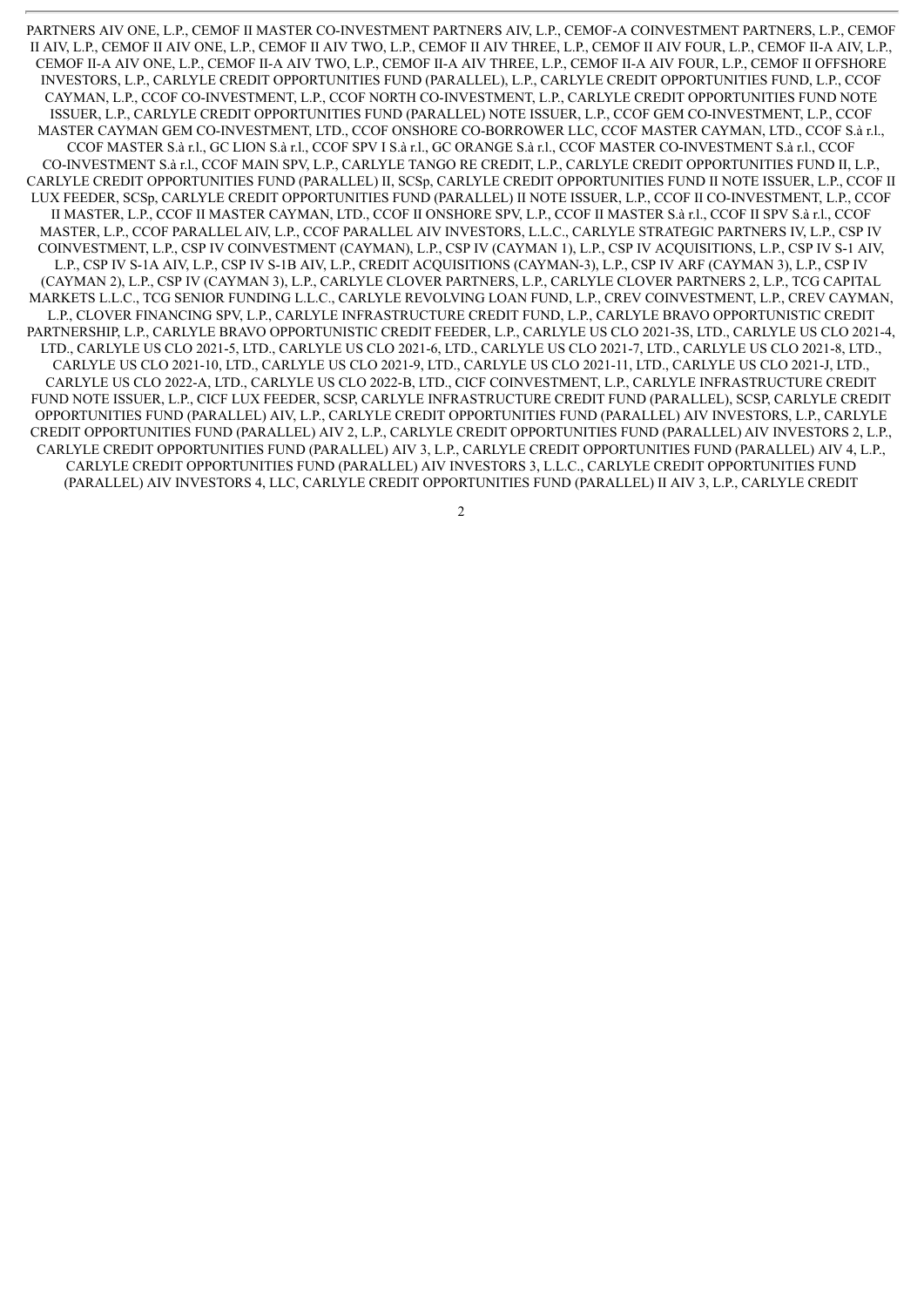OPPORTUNITIES FUND (PARALLEL) II AIV 4, L.P., CARLYLE CREDIT OPPORTUNITIES FUND (PARALLEL) II AIV INVESTORS 3, LLC, PROJECT MEDIACO, L.P., CARLYLE BRAVO CREDIT INVESTOR, LLC, PROJECT HARMONY, L.P., CARLYLE CREDIT OPPORTUNITIES FUND (PARALLEL) II AIV 2, SCSP, CARLYLE CREDIT OPPORTUNITIES FUND (PARALLEL) II AIV, SCSP, CCOF II PARALLEL AIV INVESTORS, SCSP, CARLYLE CREDIT OPPORTUNITIES FUND (PARALLEL) II AIV HOLDINGS, L.P., CARLYLE CREDIT OPPORTUNITIES FUND (PARALLEL) II AIV 2 HOLDINGS, L.P., CARLYLE SPINNAKER PARTNERS 2, L.P., CARLYLE SPINNAKER PARTNERS 2 MAIN, L.P., CARLYLE CREDIT OPPORTUNITIES FUND II-N, L.P., CARLYLE CREDIT OPPORTUNITIES FUND II-N MAIN, L.P., CARLYLE REVOLVING LOAN FUND II, L.P., CREV II CAYMAN, L.P., CREV COINVESTMENT, L.P., CARLYLE DIRECT LENDING FUND (LEVERED) IV, L.P., CARLYLE DIRECT LENDING FUND IV, L.P., CARLYLE FALCON STRUCTURED SOLUTIONS, L.L.C., CARLYLE AURORA INFRASTRUCTURE CREDIT PARTNERS, L.P., CARLYLE INFRASTRUCTURE CREDIT FUND (LEVERED), L.P., CREV II COINVESTMENT, L.P., CARLYLE ONTARIO CREDIT PARTNERSHIP DIRECT LENDING SPV, L.P., CARLYLE SKYLINE CREDIT FUND, AIV L.P., CCOF II PARALLEL IRVING AIV INVESTORS (LUX), SCSP, CCOF II LUX FEEDER IRVING AIV, SCSP, CCOF II PARALLEL IRVING AIV INVESTORS (DE), L.L.C., CARLYLE CREDIT OPPORTUNITIES FUND (PARALLEL) II IRVING AIV 2, L.P., CARLYLE CREDIT OPPORTUNITIES FUND (PARALLEL) II IRVING AIV, L.P., CSP IV BRAWN AIV, L.P., CSP IV COINVEST BRAWN INVESTORS, L.P., CSP IV COINVEST BRAWN, L.P., CSP IV (PARALLEL) AIV I, L.P., CSP IV CREDIT INVESTOR, LLC, BRAWN COINVEST ELECTING INVESTORS, L.P., CARLYLE TANGO RE CREDIT SPLITTER, L.P., CARLYLE CEDAR INFRASTRUCTURE CREDIT PARTNERS, L.P., CARLYLE AURORA REVOLVING LOAN FUND, L.P., CARLYLE CLO EQUITY FUND III OFFSHORE, L.P., CARLYLE CLO EQUITY FUND III ONSHORE, L.P., CARLYLE CLO EQUITY FUND III, L.P., CARLYLE DIRECT LENDING DRAWDOWN CLO 2022-1 PARTNERSHIP, L.P., CARLYLE US CLO 2022-F, LTD., CBAM 2017-1, LTD., CBAM 2017-2, LTD., CBAM 2017-3, LTD., CBAM 2017-4, L.L.C., CBAM 2017-4, LTD., CBAM 2018-5, LTD., CBAM 2018-6, LTD., CBAM 2018-7, LTD., CBAM 2018-8, LTD., CBAM 2019-9, LTD., CBAM 2019-10, LTD., CBAM 2019-11R, LTD., CBAM 2020-12, LTD., CBAM 2020-13, LLC, CBAM 2020-13, LTD., CBAM 2021-14, LTD., CBAM 2021-15, LLC

APPLICATION FOR AN ORDER TO AMEND A PRIOR ORDER UNDER SECTIONS 17(d) AND 57(i) OF THE INVESTMENT COMPANY ACT OF 1940 AND RULE 17d-1 UNDER THE INVESTMENT COMPANY ACT OF 1940 PERMITTING CERTAIN JOINT TRANSACTIONS OTHERWISE PROHIBITED BY SECTIONS 17(d) AND 57(a)(4) OF THE INVESTMENT COMPANY ACT OF 1940 AND RULE 17d-1 UNDER THE INVESTMENT COMPANY ACT OF 1940

Please direct all communications, notices and orders to: Copies to: Joshua Lefkowitz **Rajib Chanda** 

Carlyle Global Credit Investment Management LLC Simpson Thacher & Bartlett LLP

Christopher P. Healey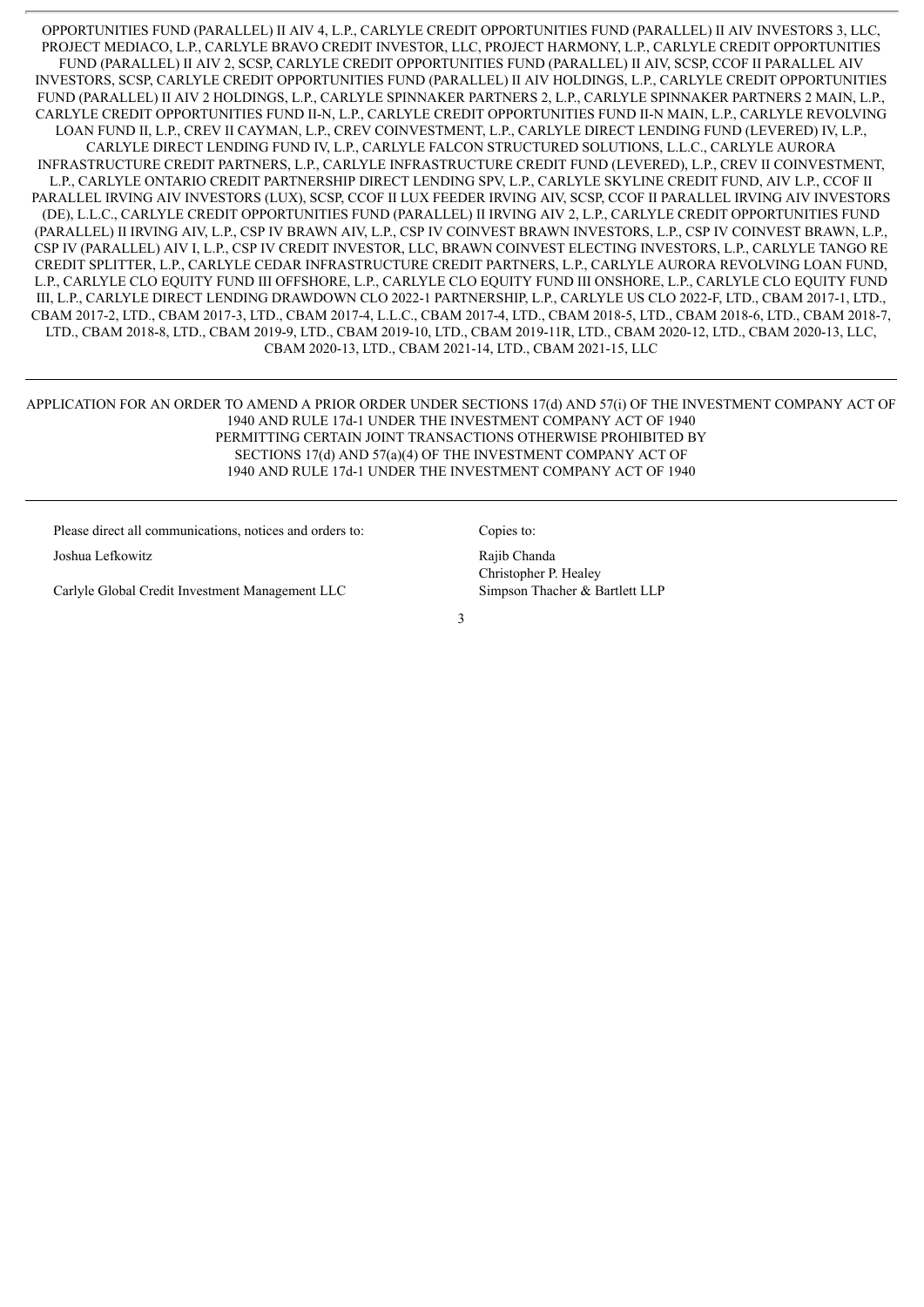One Vanderbilt Avenue<br>Suite 3400

New York, NY 10017 (212) 813-4900

900 G Street NW<br>Washington, D.C. 20001  $(202) - 636 - 5500$ rajib.chanda@stblaw.com christopher.healey@stblaw.com

May 27, 2022

This Application (including Exhibits) contains 62 pages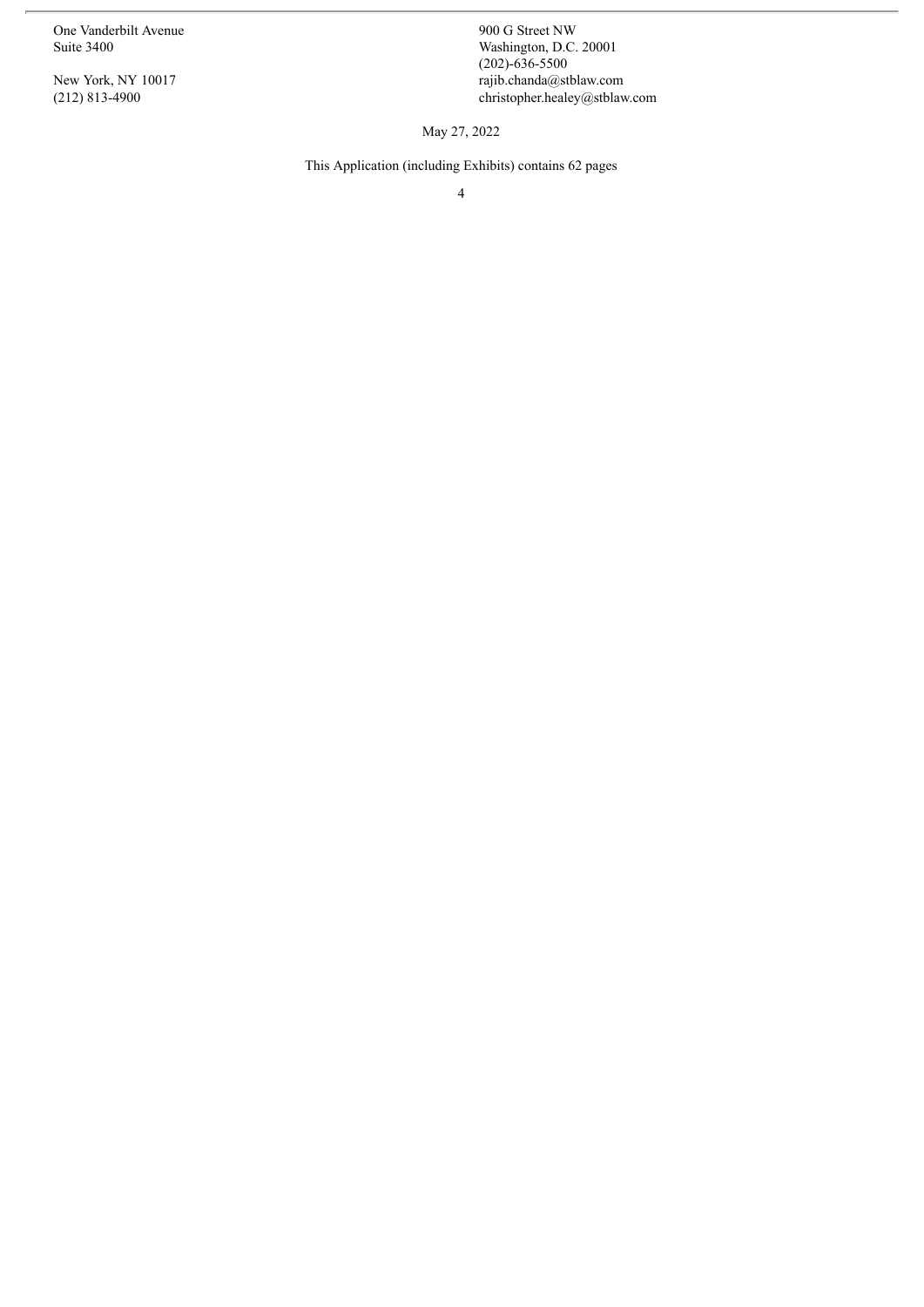# I. INTRODUCTION

## **A. Summary of Application**

On January 17, 2018, the Securities and Exchange Commission (the "Commission") issued an order under Sections 17(d) and 57(i) of the Investment Company Act of 1940, as amended (the "1940 Act"),1 and Rule 17d-1 thereunder, permitting certain joint transactions otherwise prohibited by Sections 17(d) and 57(a)(4) of the 1940 Act and Rule 17d-1 thereunder, as described more fully therein (the "Prior Order").2 The Prior Order permits certain business development companies and closed-end management investment companies to co-invest in portfolio companies with each other and with affiliated investment entities.

The Applicants (defined below) hereby seek an amended order (the "Amended Order") from the Commission under Section 57(i) of the 1940 Act, and Rule 17d-1 thereunder to amend the term "Follow-On Investment" to mean (i) with respect to a Regulated Fund, an additional investment in the same issuer in which the Regulated Fund is currently invested; or (ii) with respect to an Affiliated Fund, (X) an additional investment in the same issuer in which the Affiliated Fund and at least one Regulated Fund are currently invested; or (Y) an investment in an issuer in which at least one Regulated Fund is currently invested but in which the Affiliated Fund does not currently have an investment.

## **B. Applicants**

- Carlyle Secured Lending, Inc. (f/k/a TCG BDC, Inc.) ("BDC I"), a Maryland corporation which is an externally managed, non-diversified closed-end investment company that has elected to be regulated as a business development company ("BDC"). CGCIM (defined below) serves as investment adviser to BDC I;
- Carlyle Credit Solutions, Inc. (f/k/a TCG BDC II, Inc.) ("BDC II"), a Maryland corporation which is an externally managed, non-diversified closed-end investment company that has elected to be regulated as a BDC. CGCIM (defined below) serves as investment adviser to BDC II;
- Carlyle Secured Lending III ("BDC III"), a Delaware statutory trust which is an externally managed, non-diversified closed-end investment company that has elected to be regulated as a BDC. CSL III (defined below) serves as investment adviser to BDC III;
- Carlyle Tactical Private Credit Fund ("CTAC"), a Delaware statutory trust structured as a non-diversified, closed-end management investment company that is operated as an interval fund. CGCIM (defined below) serves as investment adviser to BDC III;

1 Unless otherwise indicated, all section and rule references herein are to the 1940 Act and rules promulgated thereunder.

2 See TCG BDC, Inc., et al. (File No. 812-14798) Investment Company Act Rel. Nos. 32945 (December 20, 2017) (notice) and 32969 (January 17, 2018) (order).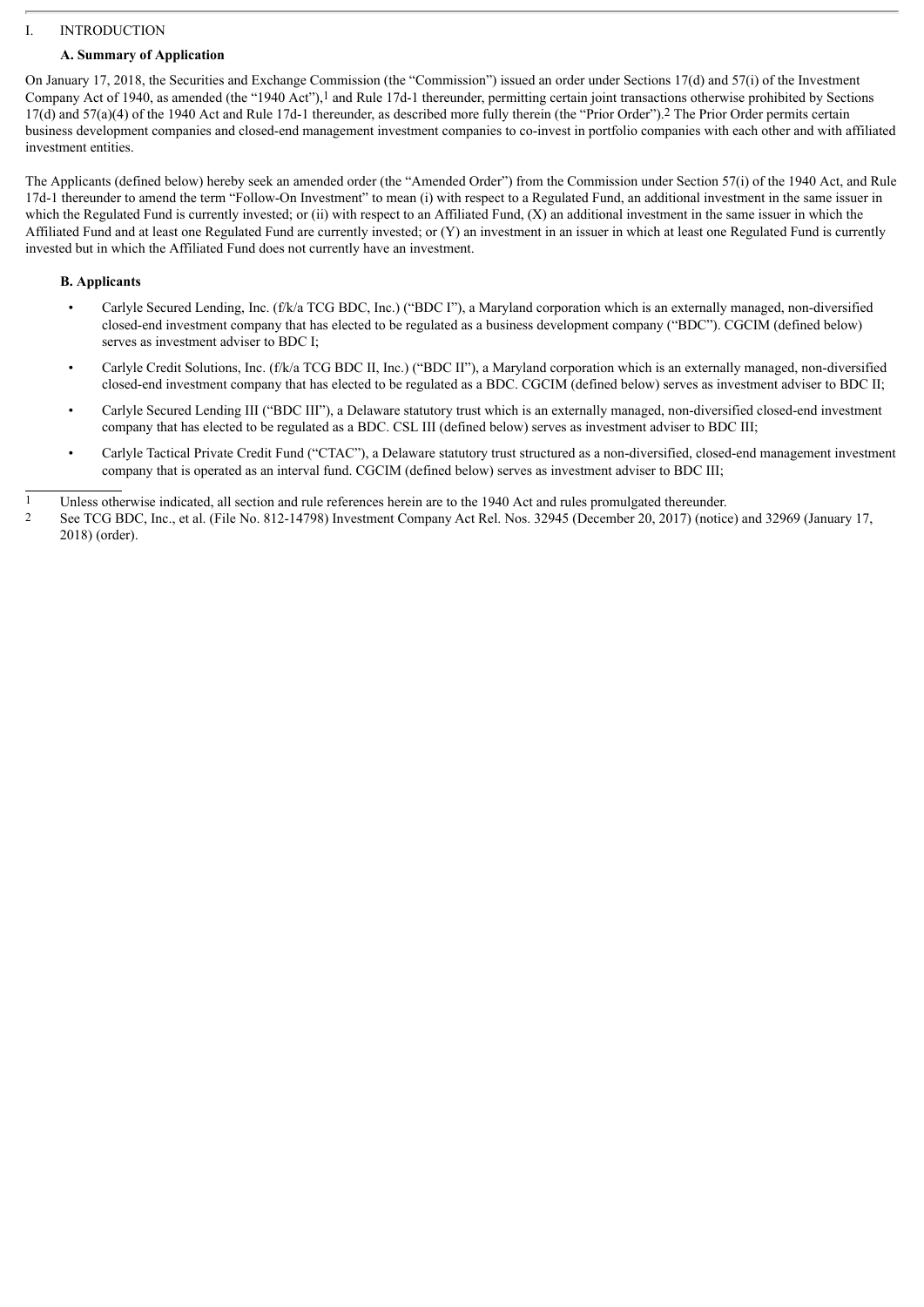- TCG BDC SPV LLC ("BDC I Sub"), which is a Wholly-Owned Investment Sub of BDC I;
- Carlyle Credit Solutions SPV LLC ("BDC II Sub"), which is a Wholly-Owned Investment Sub of BDC II;
- Carlyle Credit Solutions SPV 2 LLC ("BDC II Sub2"), which is a Wholly-Owned Investment Sub of BDC II;
- OCPC Credit Facility SPV LLC ("CTAC SPV"), which is a Wholly-Owned Investment Sub of CTAC;
- Carlyle Global Credit Investment Management L.L.C. ("CGCIM"), a Delaware limited liability company and an investment adviser registered with the Commission under the Investment Advisers Act of 1940, as amended (the "Advisers Act"), which serves as investment adviser to BDC I, BDC II, BDC III and CTAC and as investment adviser or sub-adviser to certain Existing Affiliated Funds that are identified in Appendix A, on behalf of itself and its successors;
- CSL III Advisors, LLC ("CSL III"), an investment adviser registered with the Commission under the Advisers Act, which serves as the investment adviser to BDC III, on behalf of itself and its successors;
- Carlyle CLO Management L.L.C. ("Carlyle CLO Manager"), a Delaware limited liability company that is a wholly-owned subsidiary of Carlyle Investment Management L.L.C. ("CIM") and a relying adviser of CIM;
- TCG Capital Markets L.L.C. ("TCG Capital Markets"), a Delaware limited liability company that is a majority-owned subsidiary of Carlyle through which Carlyle underwrites, syndicates, places and arranges securities of corporate issuers. TCG Capital Markets is registered as a limited purpose broker-dealer with the Commission, is member of FINRA and is registered as a broker-dealer in all 50 states and the District of Columbia;
- TCG Senior Funding L.L.C. ("TCG Senior Funding"), a Delaware limited liability company that is a majority-owned subsidiary of Carlyle and was formed to originate, underwrite, structure and place loans;
- Certain accounts identified in Appendix A that the Existing Advisers and their direct and indirect wholly owned subsidiaries, from time to time, may use to hold various financial assets in a principal capacity (together, in such capacity, the "Existing Proprietary Accounts"); and
- The investment vehicles identified in Appendix A (the "Existing Affiliated Funds" and, together with the Regulated Funds, Existing Advisers, Existing Proprietary Accounts and Capital Markets Affiliates, the "Applicants").

 $\overline{2}$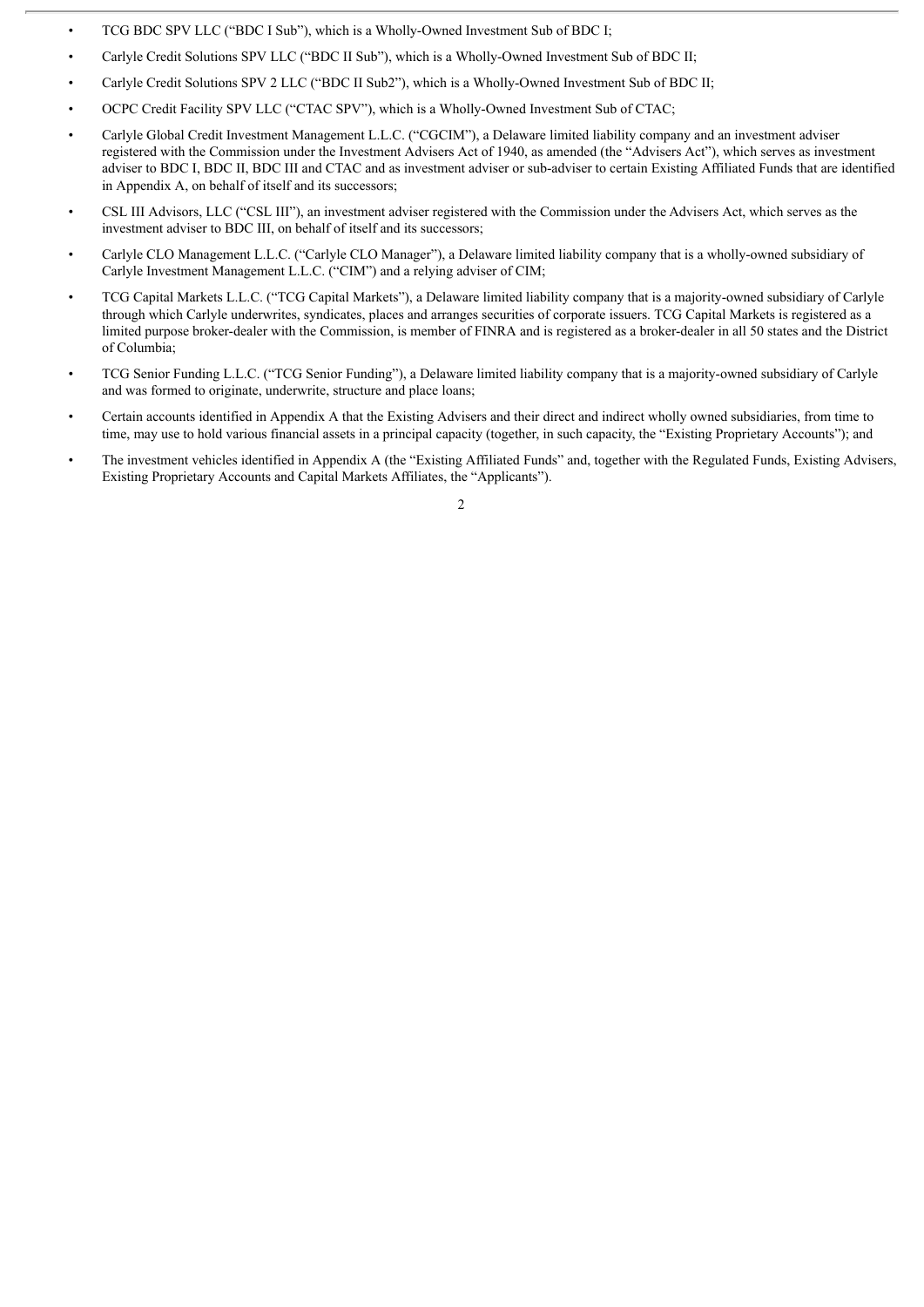### All Applicants are eligible to rely on the Prior Order.3

## **C. Defined Terms**

Except as stated herein, defined terms used in this application (the "Application") have the same meanings provided in the application for the Prior Order, as amended and restated (the "Prior Application").4

"Follow-On Investment" means (i) with respect to a Regulated Fund, an additional investment in the same issuer in which the Regulated Fund is currently invested; or (ii) with respect to an Affiliated Fund, (X) an additional investment in the same issuer in which the Affiliated Fund and at least one Regulated Fund are currently invested; or (Y) an investment in an issuer in which at least one Regulated Fund is currently invested but in which the Affiliated Fund does not currently have an investment. An investment in an issuer includes, but is not limited to, the exercise of warrants, conversion privileges or other rights to purchase securities of the issuer.

## II. APPLICANTS' PROPOSAL

The Amended Order, if granted, would expand the relief provided in the Prior Order to permit Affiliated Funds to participate in Follow-On Investments in issuers in which at least one Regulated Fund is invested, but such Affiliated Funds are not invested. This relief would not permit Follow-On Investments by Regulated Funds that are not invested in the issuer. The requested relief is based on the temporary relief granted by the Commission on April 8, 2020.5

## III. STATEMENT IN SUPPORT OF RELIEF REQUESTED

Except as stated herein, the disclosure in Section IV, "Statement in Support of Relief Requested," of the Prior Application is equally applicable to this Application.

## IV. CONDITIONS

Except as stated herein, the Conditions of the Prior Order, as stated in Section V of the Prior Application, will remain in effect. Any language in the Conditions of the Prior Order stating that an Affiliated Fund is required to have an existing investment in an issuer and/or needs to have previously participated in a Co-Investment Transaction with respect to such issuer in order to participate in a Follow-On Investment shall be deemed removed if the Amended Order is granted.

 $\frac{3}{3}$  All existing entities that currently rely on the Prior Order and intend to rely on the Amended Order have been named as applicants and any existing or future entities that may rely on the Amended Order in the future will comply with the terms and conditions of the Amended Order as set forth in or incorporated into this Application.

<sup>4</sup> *See* TCG BDC, Inc., et al. (File No. 812-14798) (December 12, 2017) (application).

<sup>5</sup> *BDC Temporary Exemptive Order*, Investment Company Act Rel. Nos. 33837 (April 8, 2020) (order) (extension granted on January 5, 2021 and further extension granted on April 22, 2021) (the "Temporary Relief").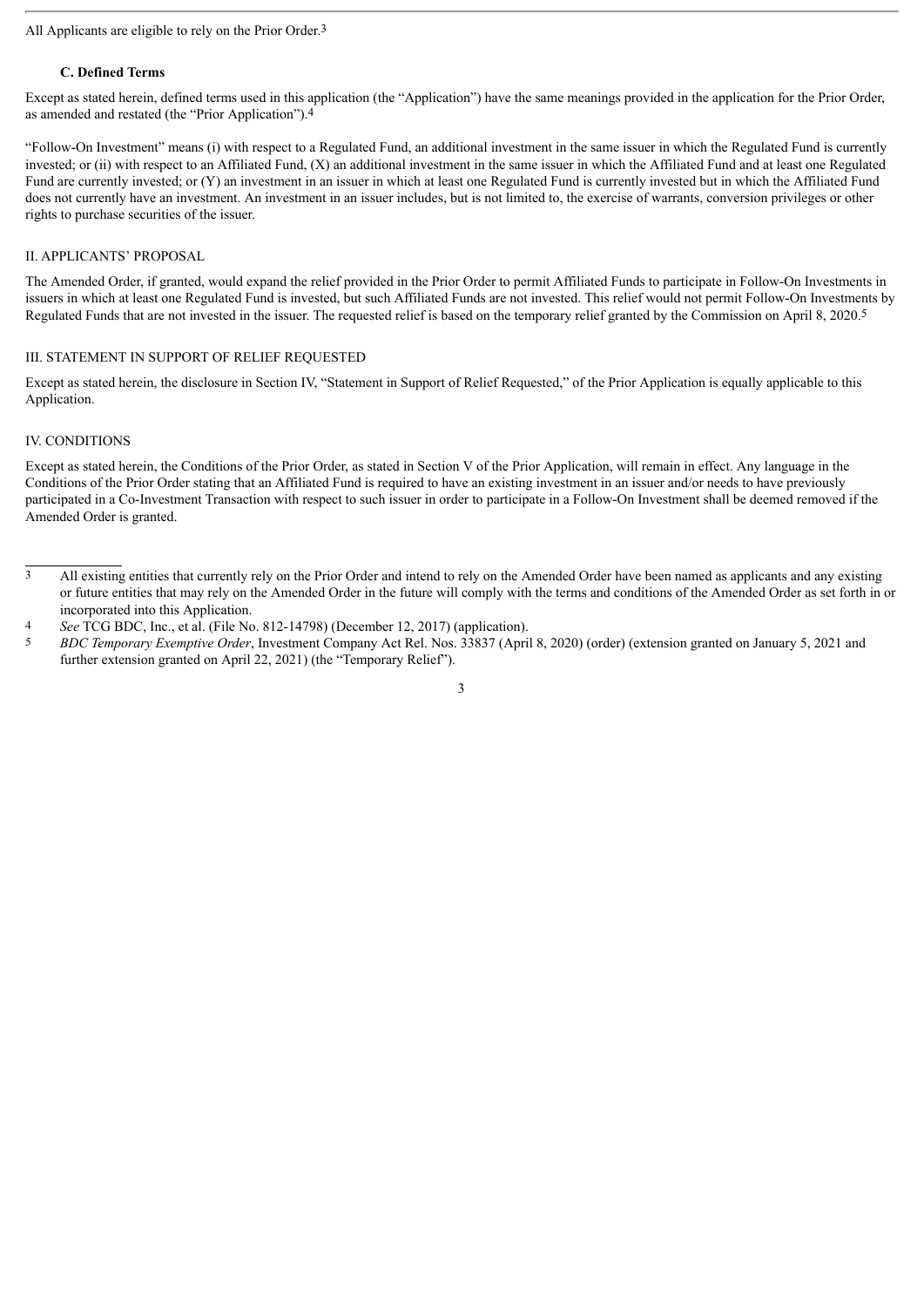### V. PROCEDURAL MATTERS

Applicants file this Application in accordance with Rule 0-2 under the 1940 Act. Pursuant to Rule 0-2(f) under the 1940 Act, Applicants state that their address is indicated on the cover page of this Application. Applicants further request that all communications concerning this Application should be directed and copied to the persons listed on the cover page of the Application.

In accordance with Rule 0-2(c) under the 1940 Act, Applicants state that all actions necessary to authorize the execution and filing of this Application have been taken, and the persons signing and filing this document are authorized to do so on behalf of Applicants pursuant to their corporate organizational documents, and in the case of the Trust, the attached resolutions. Applicants also have attached the verifications required by Rule 0-2(d) under the 1940 Act.

In accordance with Rule 0-5 under the 1940 Act, Applicants request that the Commission issue the requested Amended Order without holding a hearing.

Dated: May 27, 2022

CARLYLE SECURED LENDING, INC. CARLYLE CREDIT SOLUTIONS, INC.

By: /s/ Linda Pace Name: Linda Pace

Title: Chief Executive Officer

CARLYLE SECURED LENDING III TCG BDC SPV LLC CARLYLE CREDIT SOLUTIONS SPV LLC CARLYLE DIRECT LENDING CLO 2015-1R LLC CARLYLE CREDIT SOLUTIONS SPV 2 LLC OCPC CREDIT FACILITY SPV LLC

By: /s/ Joshua Lefkowitz Name: Joshua Lefkowitz Title: Authorized Person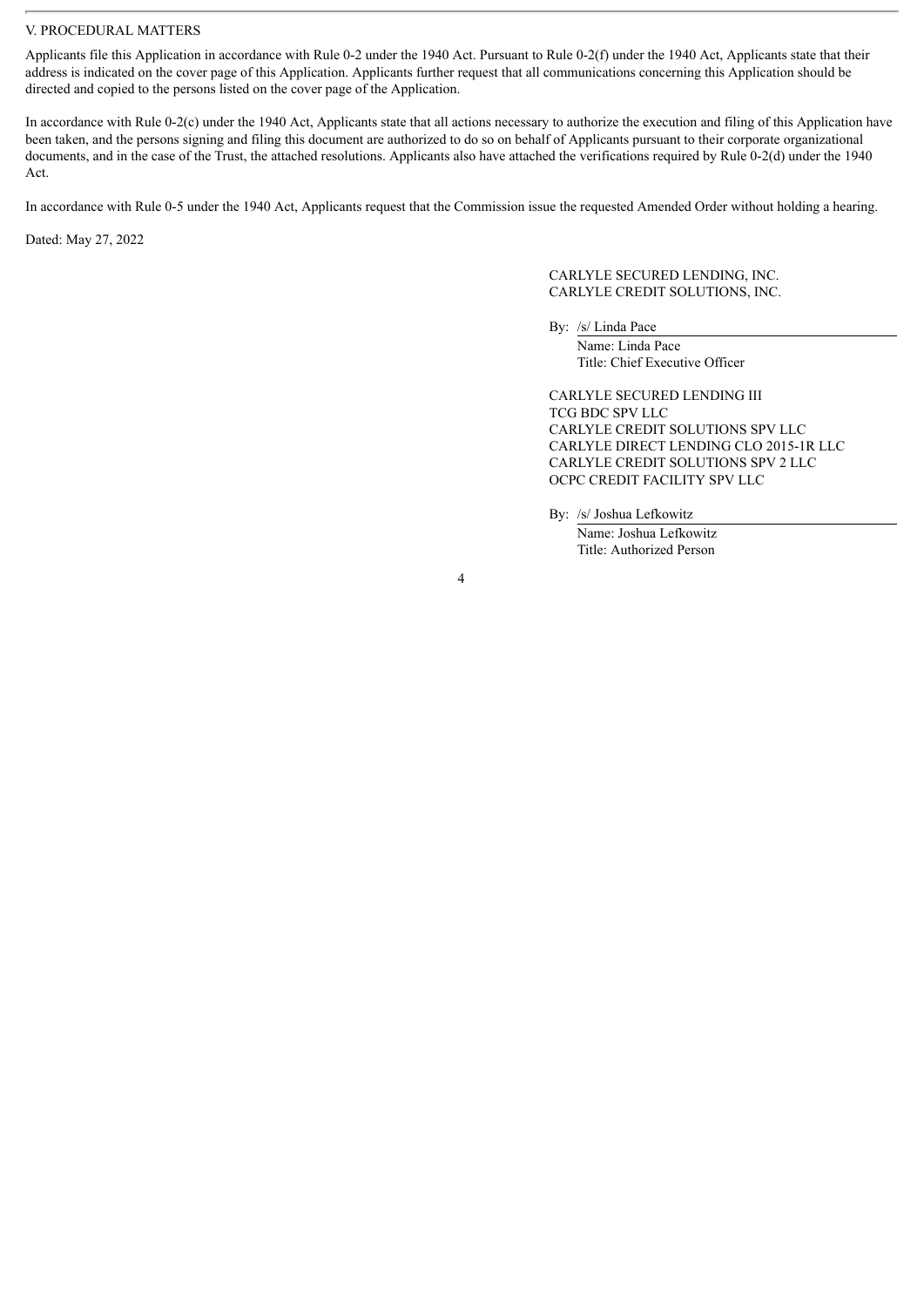#### CARLYLE TACTICAL PRIVATE CREDIT FUND

By: /s/ Joshua Lefkowitz

Name: Joshua Lefkowitz Title: Authorized Person

### CARLYLE GLOBAL CREDIT INVESTMENT MANAGEMENT L.L.C.

By: /s/ Joshua Lefkowitz

Name: Joshua Lefkowitz Title: Global Credit Chief Legal Officer

## CSL III ADVISOR, LLC

By: Carlyle Global Credit Investment Management L.L.C., its managing member

By: /s/ Joshua Lefkowitz Name: Joshua Lefkowitz Title: Chief Legal Officer

CPC V, LP

By: CPC V GP, LLC, its general partner

By: /s/ David Lobe Name: David Lobe Title: Principal

CPC V SPV LLC

By: CPC V, L.P., its sole member

By: CPC V GP, LLC, its general partner

By: /s/ David Lobe Name: David Lobe Title: Principal

MC UNI LLC

By: Carlyle MC GP, Ltd., its managing member

By: /s/ David Lobe Name: David Lobe Title: Director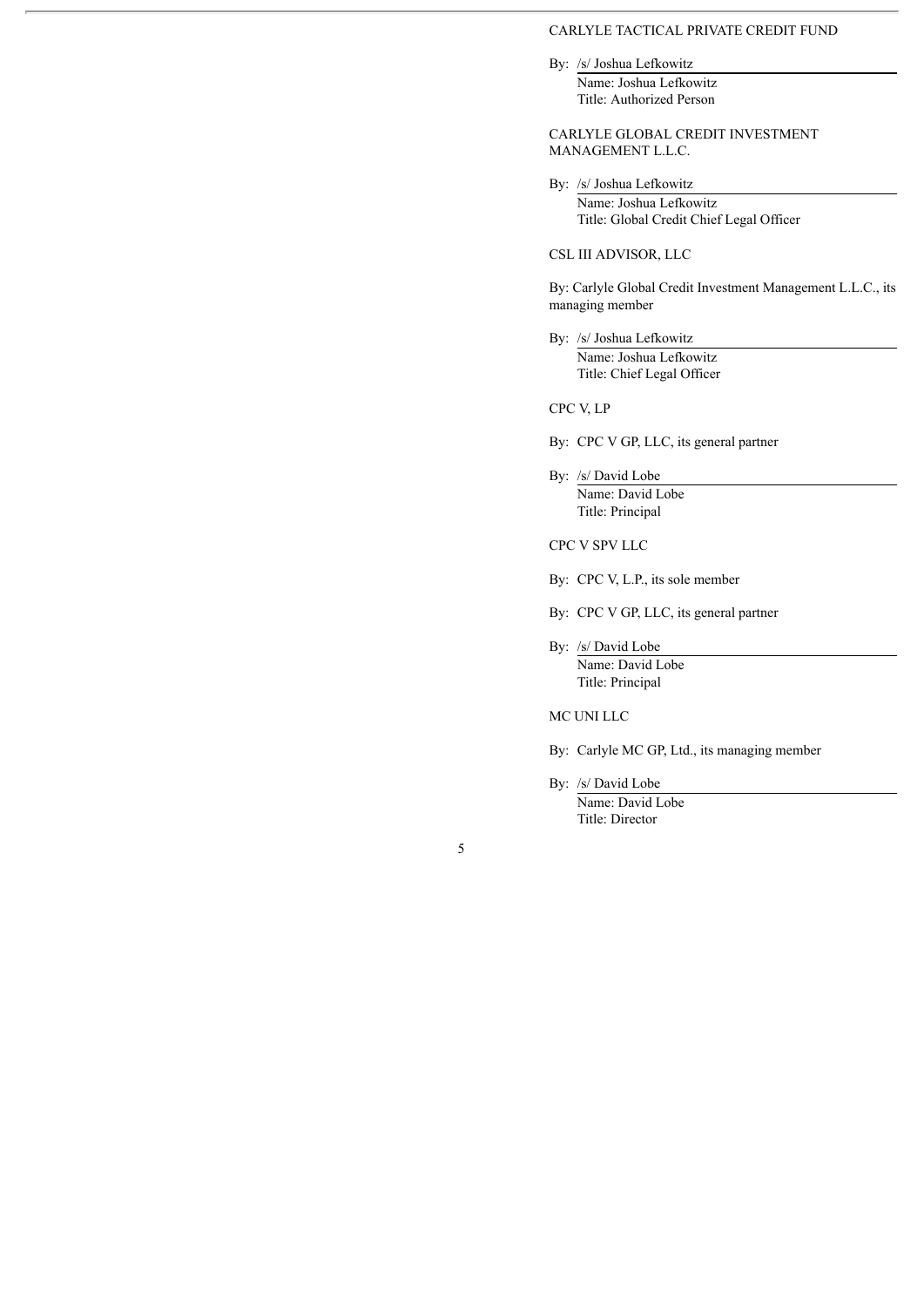### MC UNI SUBSIDIARY LLC MC UNI SUBSIDIARY II (BLOCKER) LLC

- By: MC UNI LLC, its managing member
- By: Carlyle MC GP, Ltd., its managing member

By: /s/ David Lobe Name: David Lobe Title: Director

CDL 2018-1, L.L.C. CDL 2018-1 SPV LLC

- By: CDL 2018-1 Manager, L.L.C., its manager
- By: CDL 2018-1 GP, L.L.C., its managing member
- By: /s/ David Lobe Name: David Lobe Title: Authorized Person

CDL 2018-2, L.P.

By: CDL 2018-1 GP, Ltd., its general partner

By: /s/ Karen Ellerbe Name: Karen Ellerbe Title: Director

## CARLYLE ONTARIO CREDIT PARTNERSHIP, L.P. CARLYLE ONTARIO CREDIT SLP L.L.C

- By: TCG OPT Credit GP, Ltd., its general partner
- By: /s/ Karen Ellerbe Name: Karen Ellerbe Title: Director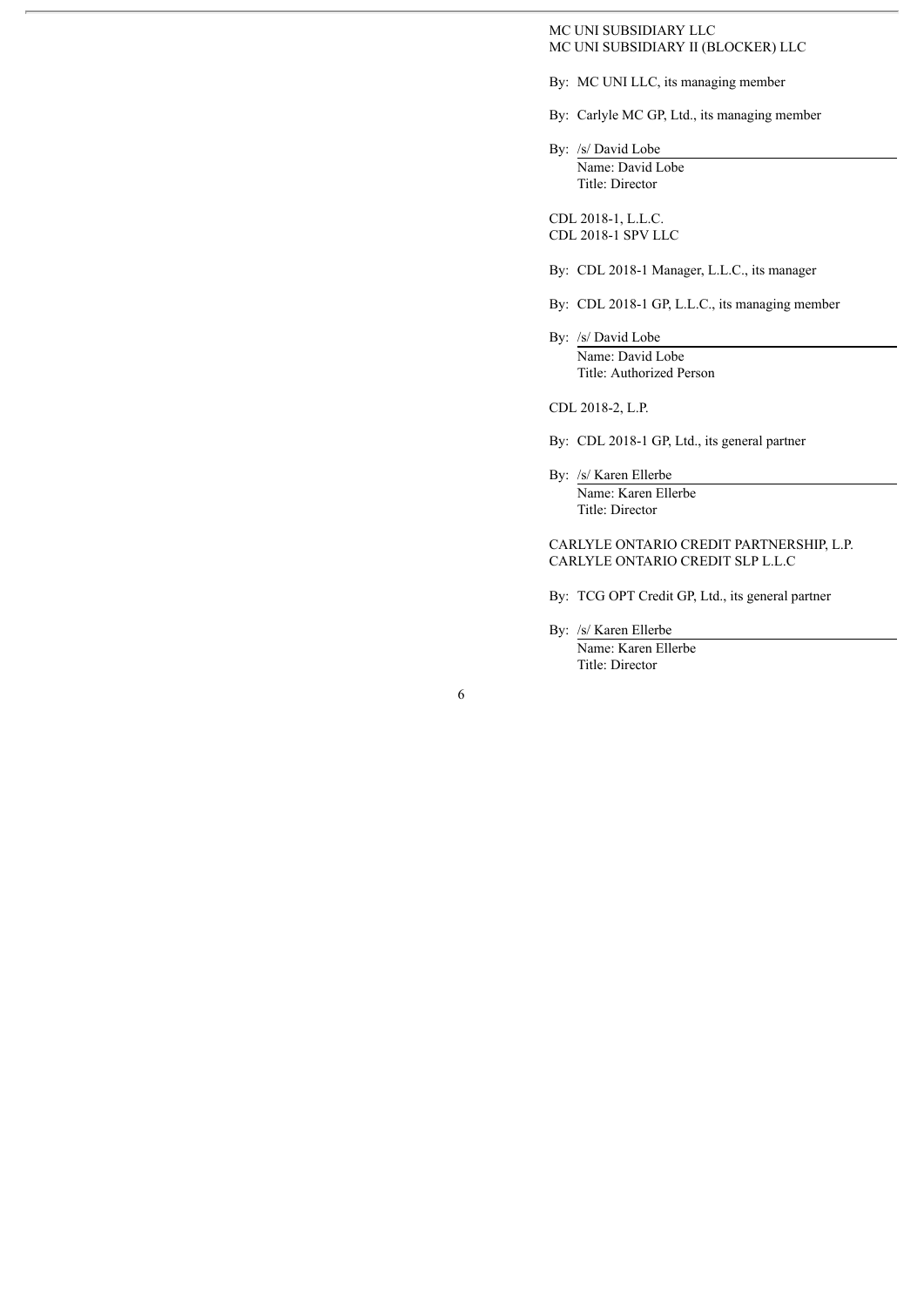CARLYLE ONTARIO CREDIT SPECIAL LIMITED PARTNER, L.P

- By: Carlyle Ontario Credit SLP L.L.C., its general partner
- By: /s/ Kristie Weaver Name: Kristie Weaver Title: Vice President

CARLYLE SKYLINE CREDIT FUND, L.P.

- By: Carlyle Skyline Credit Fund GP, L.P., its general partner
- By: Carlyle Skyline Credit Fund GP, L.L.C., its general partner
- By: /s/ David Lobe Name: David Lobe Title: Authorized Person

CDL 2020-3, L.L.C

- By: CDL 2020-3 MANAGER, L.L.C., its manager
- By: /s/ David Lobe Name: David Lobe Title: Authorized Person

#### CARLYLE CLO MANAGEMENT L.L.C.

By: /s/ Catherine L. Ziobro Name: Catherine L. Ziobro Title: Authorized Person

#### CARLYLE CLO FUND, L.P.

By: Carlyle CLO Partners GP, L.L.C., its general partner

By: /s/ David Lobe

Name: David Lobe Title: Director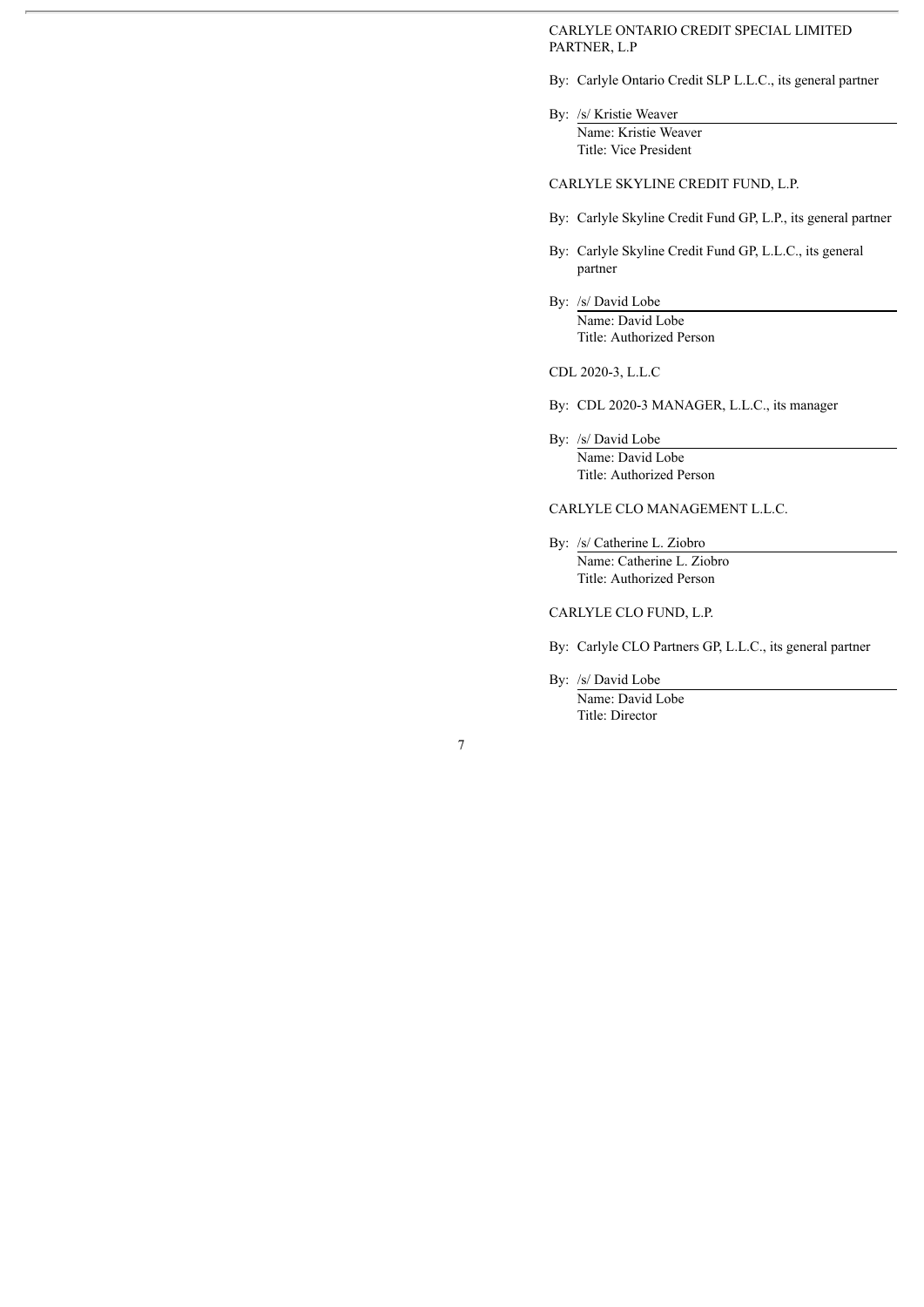CARLYLE GLOBAL MARKET STRATEGIES CLO 2012-4, LTD. CARLYLE GLOBAL MARKET STRATEGIES CLO 2013-1, LTD. CARLYLE GLOBAL MARKET STRATEGIES CLO 2013-2, LTD. CARLYLE GLOBAL MARKET STRATEGIES CLO 2013-3, LTD. CARLYLE GLOBAL MARKET STRATEGIES CLO 2013-4, LTD. CARLYLE GLOBAL MARKET STRATEGIES CLO 2014-1, LTD. CARLYLE GLOBAL MARKET STRATEGIES CLO 2014-5, LTD. CARLYLE GLOBAL MARKET STRATEGIES CLO 2015-1, LTD. CARLYLE GLOBAL MARKET STRATEGIES CLO 2015-2, LTD. CARLYLE GLOBAL MARKET STRATEGIES CLO 2015-3, LTD. CARLYLE GLOBAL MARKET STRATEGIES CLO 2015-4, LTD. CARLYLE GLOBAL MARKET STRATEGIES CLO 2015-5, LTD. CARLYLE GLOBAL MARKET STRATEGIES CLO 2016-1, LTD. By: /s/ Kriste Rankin

Name: Kriste Rankin Title: Director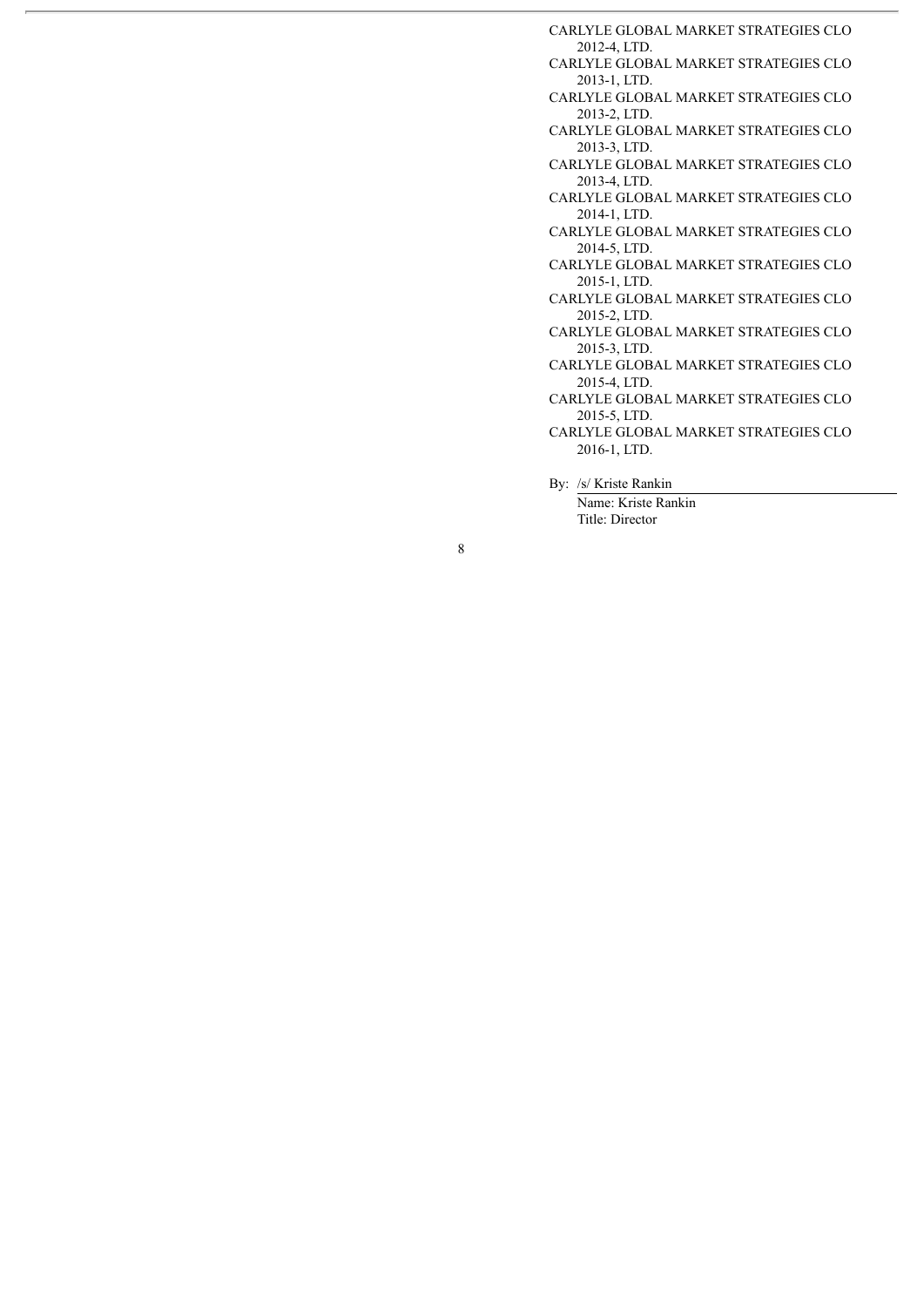#### CARLYLE GLOBAL MARKET STRATEGIES CLO

2016-2, LTD.

By: /s/ Paul Belson Name: Paul Belson Title: Director

# CARLYLE C17 CLO, LTD.

By: /s/ Sheraim Mascal Name: Sheraim Mascal Title: Director

CARLYLE US CLO 2020-2, LTD. CARLYLE US CLO 2021-A, LTD

By: /s/ Dianne Farjallah Name: Dianne Farjallah Title: Director

CARLYLE GLOBAL MARKET STRATEGIES CLO 2012-3, LTD. CARLYLE GLOBAL MARKET STRATEGIES CLO 2014-2-R, LTD. CARLYLE GLOBAL MARKET STRATEGIES CLO 2014-3- R, LTD. CARLYLE GLOBAL MARKET STRATEGIES CLO 2014-4-R, LTD CARLYLE GLOBAL MARKET STRATEGIES CLO 2016-3, LTD. CARLYLE US CLO 2016-4, LTD. CARLYLE US CLO 2017-1, LTD. CARLYLE US CLO 2017-2, LTD. CARLYLE US CLO 2017-3, LTD. CARLYLE US CLO 2017-4, LTD. CARLYLE US CLO 2017-5, LTD. CARLYLE US CLO 2018-1, LTD. CARLYLE US CLO 2018-2, LTD. CARLYLE US CLO 2018-3, LTD. CARLYLE US CLO 2018-4, LTD. CARLYLE US CLO 2019-1, LTD. CARLYLE US CLO 2019-2, LTD. CARLYLE US CLO 2019-3, LTD. CARLYLE US CLO 2019-4, LTD. CARLYLE US CLO 2020-1, LTD. CARLYLE US CLO 2020-A, LTD.

By: /s/ Karen Ellerbe

Name: Karen Ellerbe Title: Director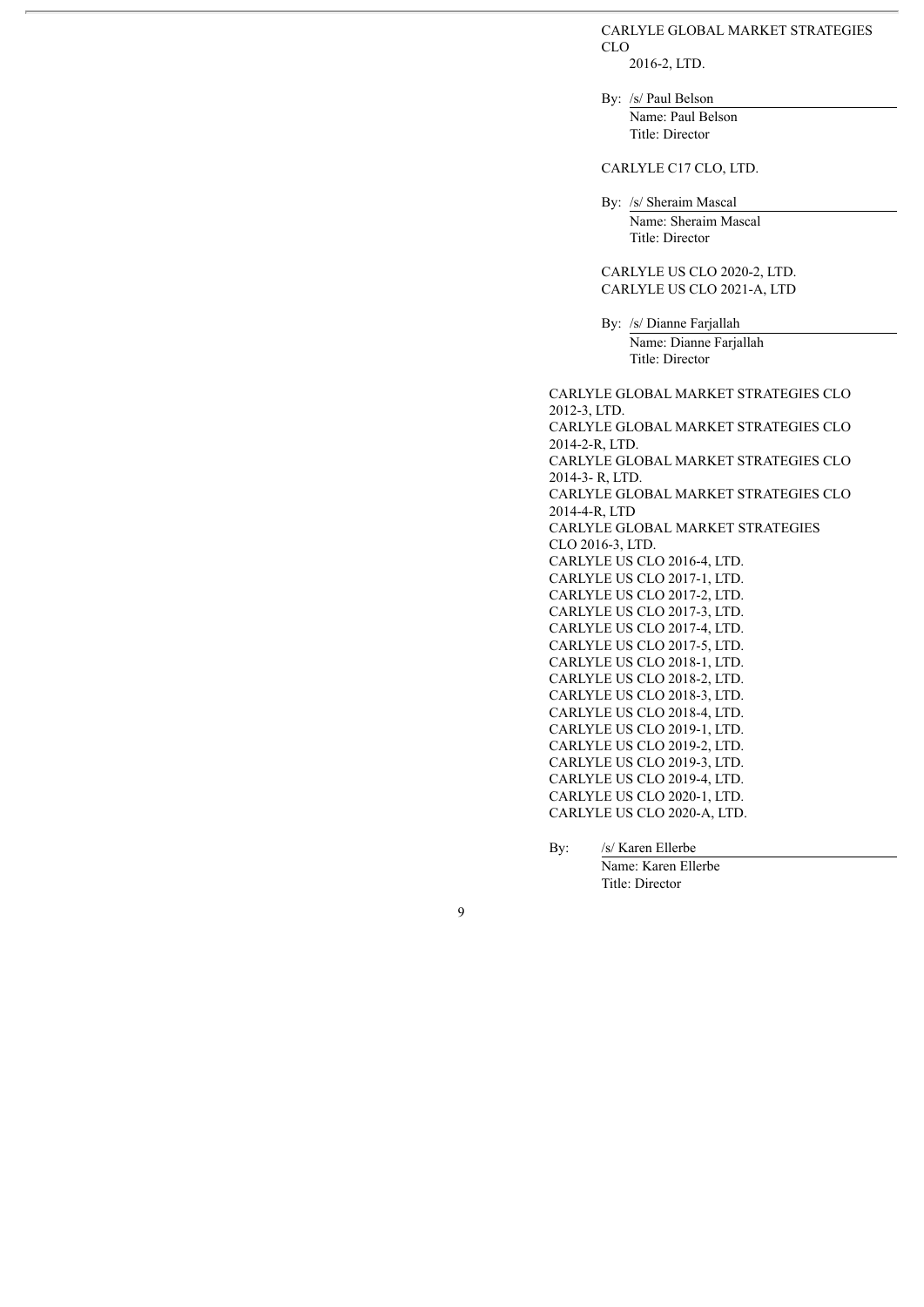CARLYLE STRUCTURED CREDIT FUND, L.P. CARLYLE STRUCTURED CREDIT COINVESTMENT, L.P.

By: Carlyle Structured Credit GP, L.P., its general partner

By: Carlyle Structured Credit GP, L.L.C., its general partner

By: /s/ David Lobe

Name: David Lobe Title: Principal

CARLYLE ENERGY MEZZANINE OPPORTUNITIES FUND II, L.P. CARLYLE ENERGY MEZZANINE OPPORTUNITIES FUND II-A, L.P. CEMOF II COINVESTMENT, L.P. CEMOF II MASTER CO-INVESTMENT PARTNERS, L.P. CEMOF II MASTER CO-INVESTMENT PARTNERS AIV ONE, L.P. CEMOF II MASTER CO-INVESTMENT PARTNERS AIV, L.P. CEMOF II AIV, L.P. CEMOF II AIV ONE, L.P. CEMOF II AIV TWO, L.P. CEMOF II AIV THREE, L.P. CEMOF II AIV FOUR, L.P CEMOF II-AAIV, L.P. CEMOF II-AAIV ONE, L.P. CEMOF II-AAIV TWO, L.P. CEMOF II-A AIV THREE, L.P. CEMOF II-A AIV FOUR, L.P. CEMOF II OFFSHORE INVESTORS, L.P.

By: CEMOF II General Partner, L.P., its general partner

By: TC Group CEMOF II, L.L.C., its general partner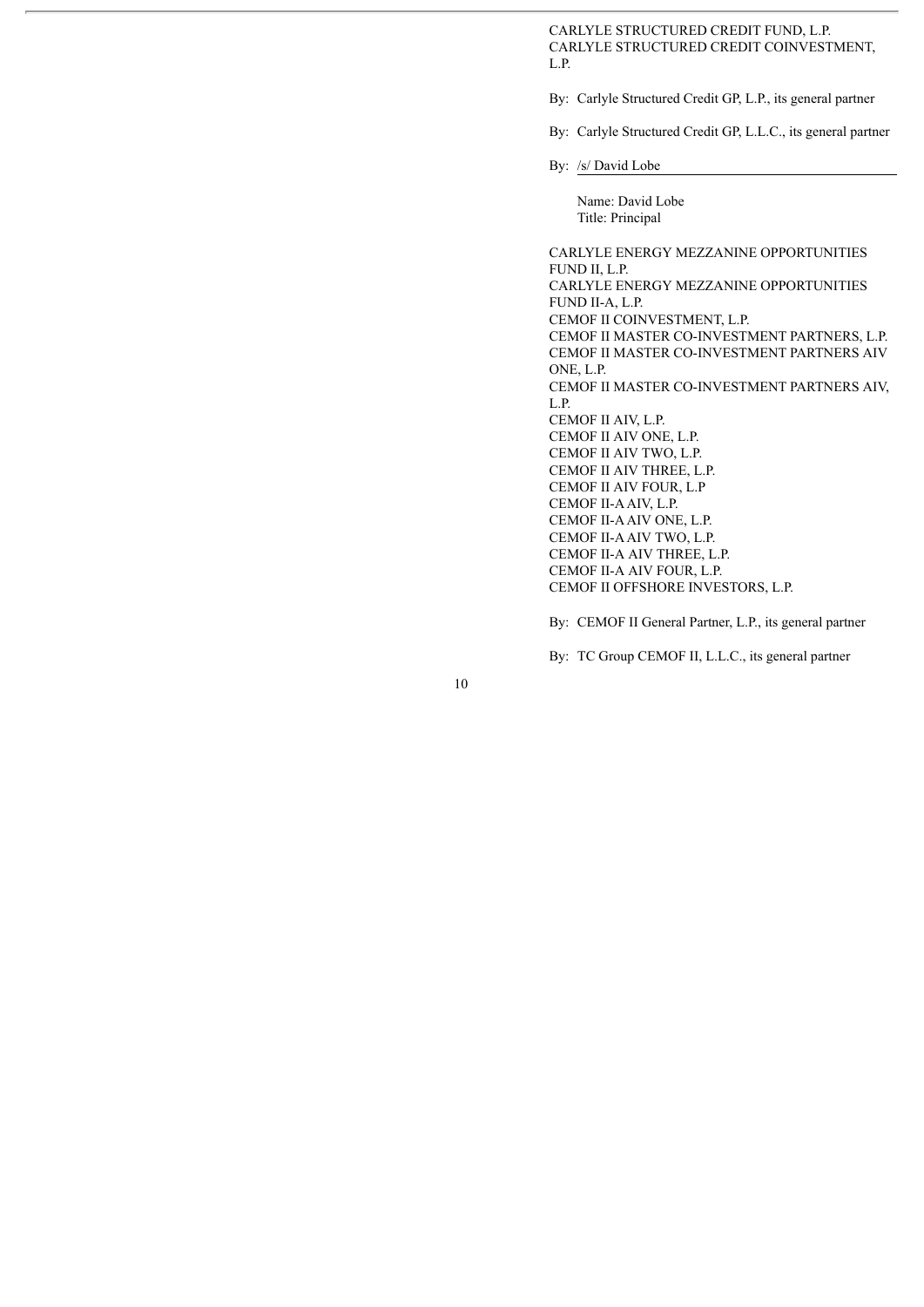# By: /s/ David Lobe

Name: David Lobe Title: Authorized Person

#### CEMOF-A COINVESTMENT PARTNERS, L.P.

- By: CEMOF General Partner Cayman, L.P., its general partner
- By: CEMOF GP Cayman, Ltd., its general partner

By: /s/ Jeffrey W. Ferguson Name: Jeffrey W. Ferguson Title: Director

CARLYLE CREDIT OPPORTUNITIES FUND (PARALLEL), L.P. CARLYLE CREDIT OPPORTUNITIES FUND, L.P. CCOF CAYMAN, L.P. CCOF CO-INVESTMENT, L.P. CCOF NORTH CO-INVESTMENT, L.P. CCOF MASTER, L.P. CCOF PARALLEL AIV, L.P. CCOF PARALLEL AIV INVESTORS, L.L.C. CARLYLE CREDIT OPPORTUNITIES FUND NOTE ISSUER, L.P. CARLYLE CREDIT OPPORTUNITIES FUND (PARALLEL) NOTE ISSUER, L.P. CCOF GEM CO-INVESTMENT, L.P. CCOF MASTER CAYMAN GEM CO-INVESTMENT, LTD. CCOF ONSHORE CO-BORROWER LLC

By: CCOF General Partner, L.P., its general partner

By: CCOF, L.L.C., its general partner

By: /s/ David Lobe

Name: David Lobe Title: Authorized Person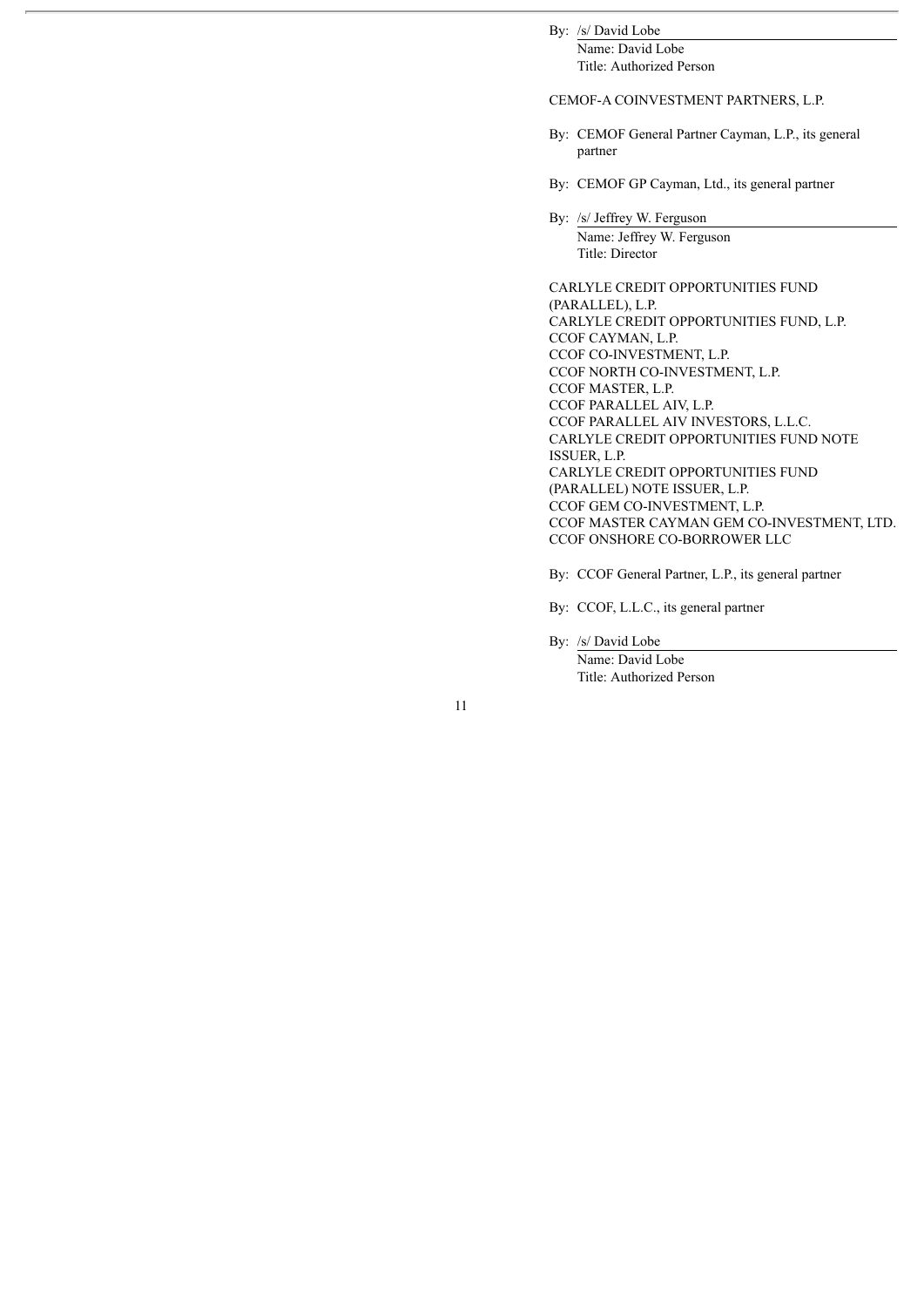### CCOF MASTER CAYMAN, LTD.

By: /s/ David Lobe

Name: David Lobe Title: Director

CCOF S.à r.l.

By: /s/ William Cagney

Name: William Cagney Title: Manager

By: /s/ Gael Castex

Name: Gael Castex Title: Manager

CCOF MASTER S.à r.l. GC LION S.à r.l. CCOF SPV I S.à r.l. GC ORANGE S.à r.l. CCOF MASTER CO-INVESTMENT S.à r.l. CCOF CO-INVESTMENT S.à r.l

By: /s/ William Cagney

Name: William Cagney Title: Manager

By: /s/ Gael Castex Name: Gael Castex Title: Manager

CCOF MAIN SPV, L.P.

By: CCOF SPV GP L.L.C., its general partner

By: /s/ David Lobe

Name: David Lobe Title: Principal

CARLYLE TANGO RE CREDIT, L.P.

By: Carlyle Tango RE Credit GP, L.P., its general partner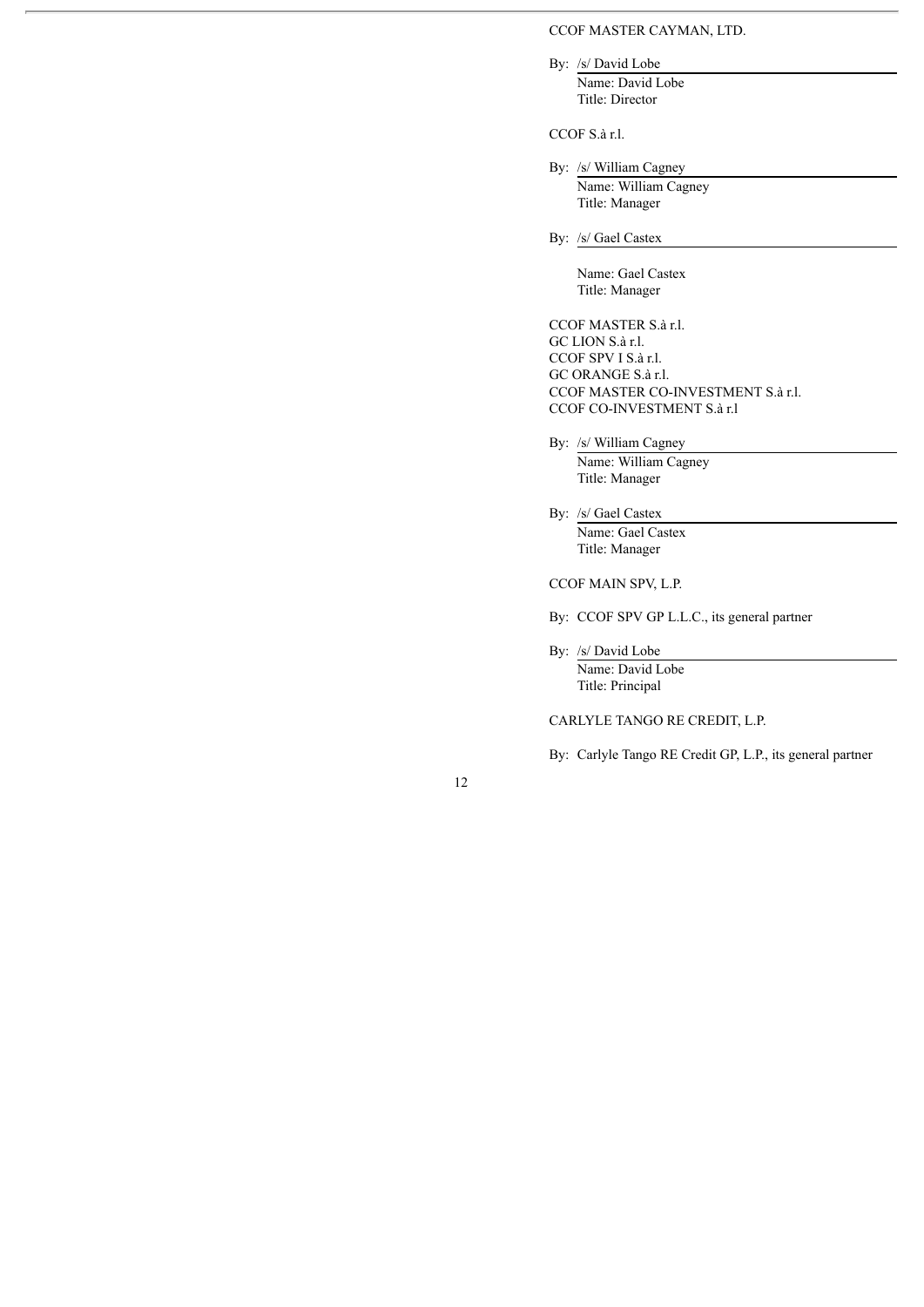By: Carlyle Tango, L.L.C., its general partner

By: /s/ David Lobe

Name: David Lobe Title: Principal

CARLYLE CREDIT OPPORTUNITIES FUND II, L.P., CCOF II CO-INVESTMENT, L.P., CCOF II MASTER, L.P.

- By: CCOF II General Partner, L.P., its general partner
- By: CCOF II L.L.C., its general partner
- By: /s/ David Lobe Name: David Lobe Title: Authorized Person

CARLYLE CREDIT OPPORTUNITIES FUND (PARALLEL) II, SCSp CCOF II LUX FEEDER, SCSp

By: CCOF II Lux General Partner, S.à r.l., its general partner

By: /s/ David Lobe Name: David Lobe

Title: Manager

By: /s/ William Cagney Name: William Cagney Title: Manager

CCOF II ONSHORE SPV, L.P.

- By: CCOF II SPV GP, LLC, its general partner
- By: /s/ David Lobe

Name: David Lobe Title: Authorized Person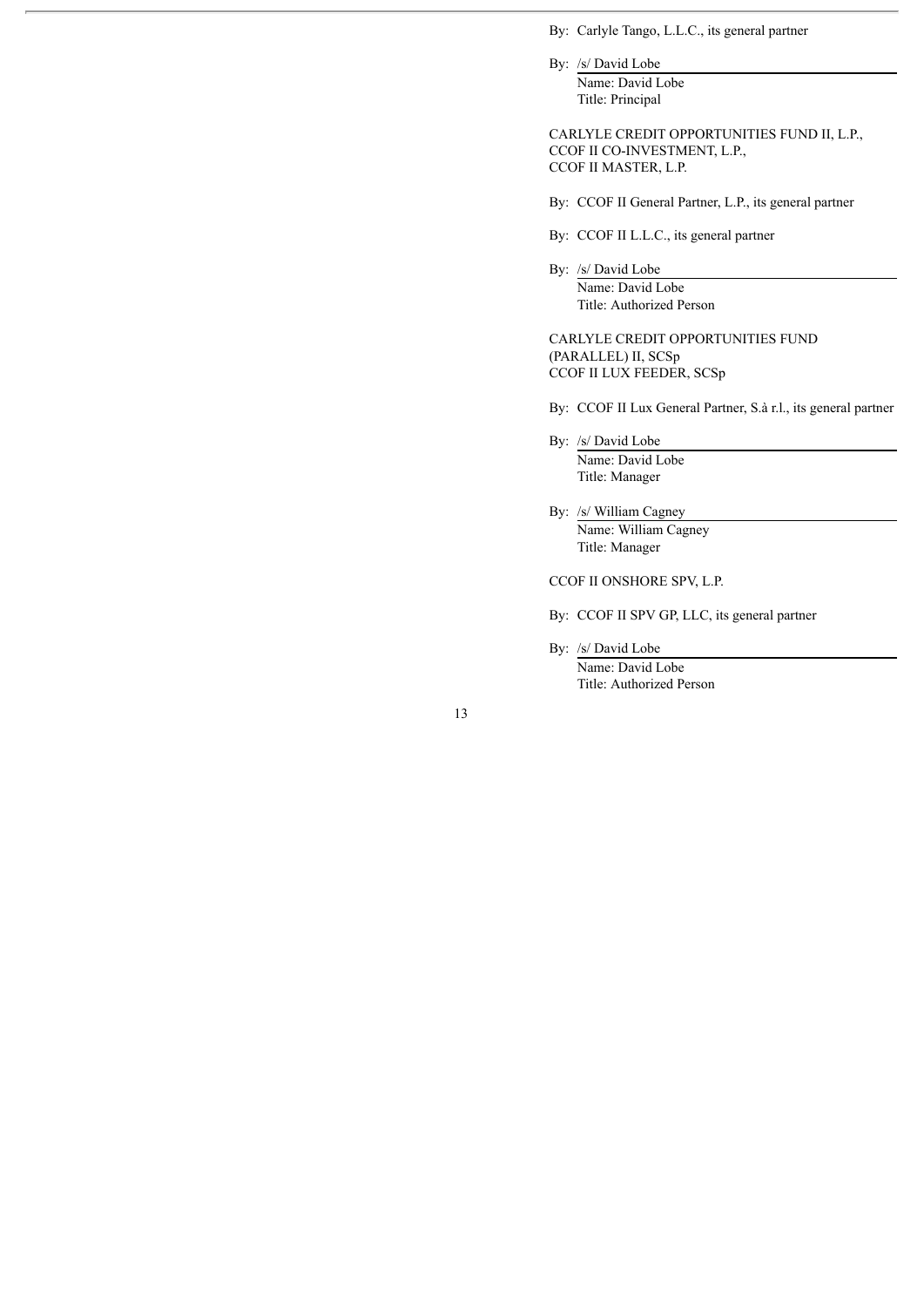### CCOF II MASTER CAYMAN, LTD.,

By: /s/ David Lobe

Name: David Lobe Title: Director

CARLYLE CREDIT OPPORTUNITIES FUND II NOTE ISSUER, L.P., CARLYLE CREDIT OPPORTUNITIES FUND (PARALLEL) II NOTE ISSUER, L.P.

By: CCOF II Note Issuer General Partner, L.L.C., its general partner

By: /s/ David Lobe

Name: David Lobe Title: Authorized Person

CCOF II MASTER S.à r.l. CCOF II SPV S.à r.l.

By: /s/ William Cagney Name: William Cagney Title: Manager

By: /s/ Gael Castex Name: Gael Castex Title: Manager

CARLYLE STRATEGIC PARTNERS IV, L.P. CSP IV COINVESTMENT, L.P. CSP IV S-1B AIV, L.P.

By: CSP IV General Partner, L.P., its general partner

By: TC Group CSP IV, L.L.C., its general partner By: /s/ David Lobe

Name: David Lobe Title: Authorized Person

CSP IV COINVESTMENT (CAYMAN), L.P. CSP IV (CAYMAN 1), L.P. CSP IV ACQUISITIONS, L.P.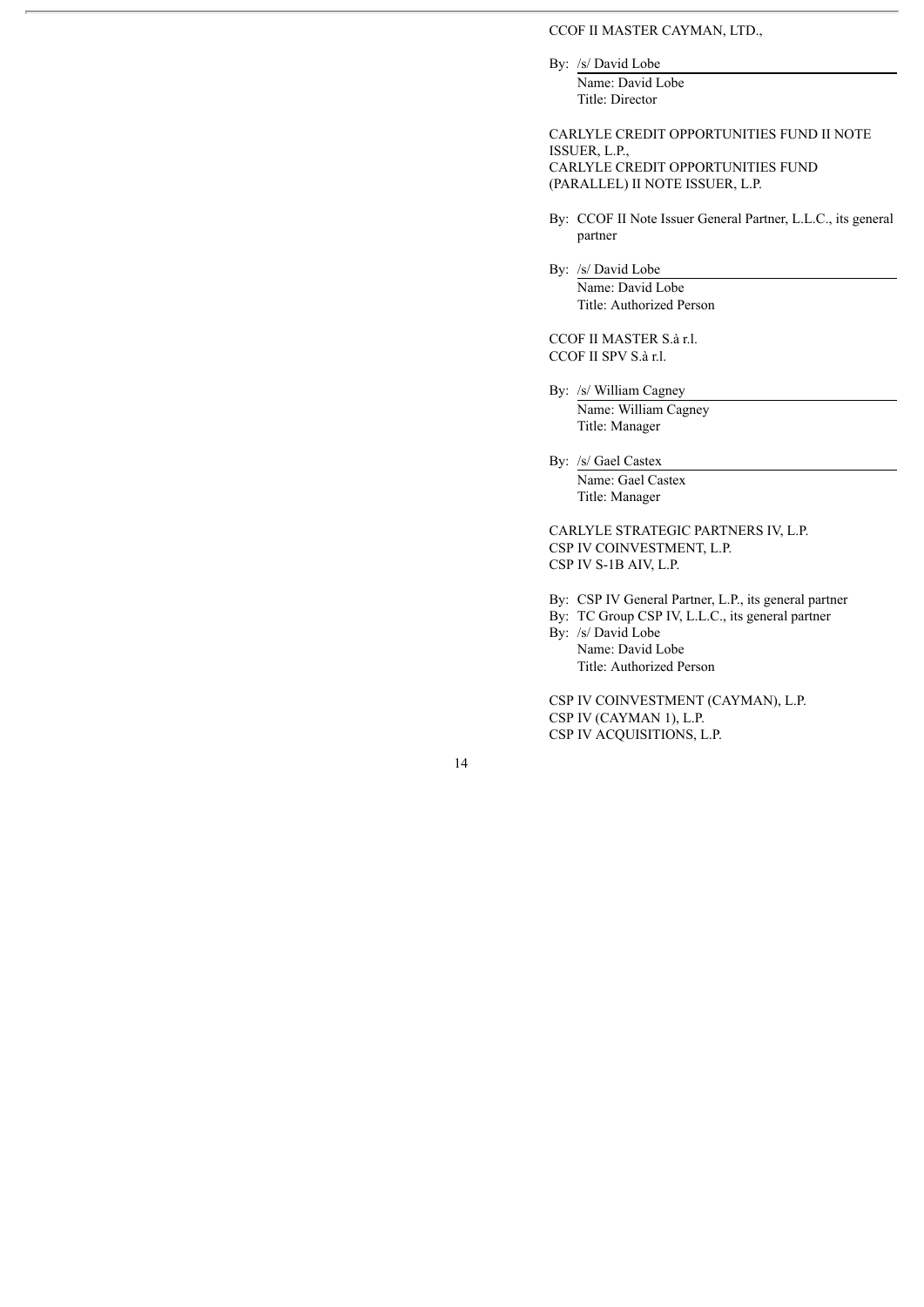- By: CSP IV (Cayman 1) General Partner, L.P., its general partner
- By: TC Group CSP IV, L.L.C., its general partner

By: /s/ David Lobe Name: David Lobe Title: Director

CSP IV S-1 AIV, L.P. CSP IV S-1A AIV, L.P.

By: Carlyle Strategic Partners IV, L.P., its general partner

- By: CSP IV General Partner, L.P, its general partner
- By: TC Group CSP IV, L.L.C., its general partner
- By: /s/ David Lobe Name: David Lobe Title: Authorized Person

CREDIT ACQUISITIONS (CAYMAN-3), L.P.

- By: Credit Acquisitions-3 General Partner, L.P., its general partner
- By: Credit Acquisitions-3, L.L.C., its general partner
- By: /s/ David Lobe Name: David Lobe Title: Authorized Person

CSP IV ARF (Cayman 3), L.P

- By: CSP IV ARF General Partner, L.P., its general partner
- By: CSP IV ARF Delaware 3, L.L.C., its general partner

By: /s/ David Lobe

Name: David Lobe Title: Authorized Person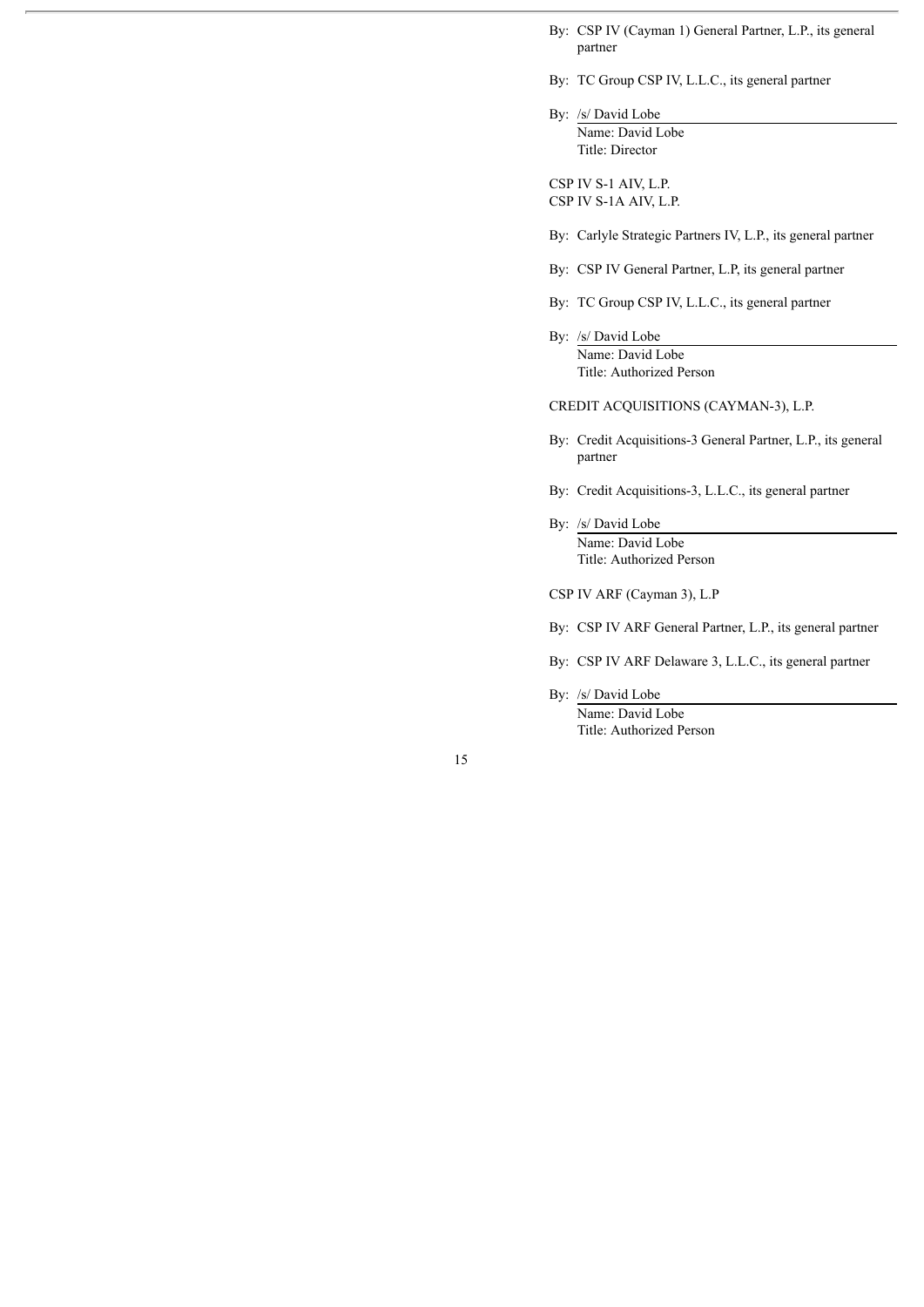## CSP IV (CAYMAN 2), L.P.

- By: CSP IV (Cayman 2) General Partner, L.P., its general partner
- By: CSP IV (Cayman 2) GP, Ltd., its general partner
- By: /s/ Jeffrey W. Ferguson Name: Jeffrey W. Ferguson Title: Director

#### CSP IV (CAYMAN 3), L.P.

- By: CSP IV (Cayman 3) General Partner, L.P., its general partner
- By: CSP IV (Cayman 3) GP, Ltd., its general partner
- By: /s/ Jeffrey W. Ferguson Name: Jeffrey W. Ferguson Title: Director

### CARLYLE CLOVER PARTNERS, L.P. CARLYLE CLOVER PARTNERS 2, L.P.

- By: CREV General Partner, L.P., its general partner
- By: CREV General Partner, L.L.C., its general partner
- By: /s/ David Lobe Name: David Lobe Title: Authorized Person

TCG CAPITAL MARKETS L.L.C.

- By: /s/ Anne Campbell Name: Anne Campbell Title: Chief Compliance Officer
- TCG SENIOR FUNDING L.L.C.
- By: /s/ Joshua Lefkowitz Name: Joshua Lefkowitz Title: Chief Legal Officer of Global Credit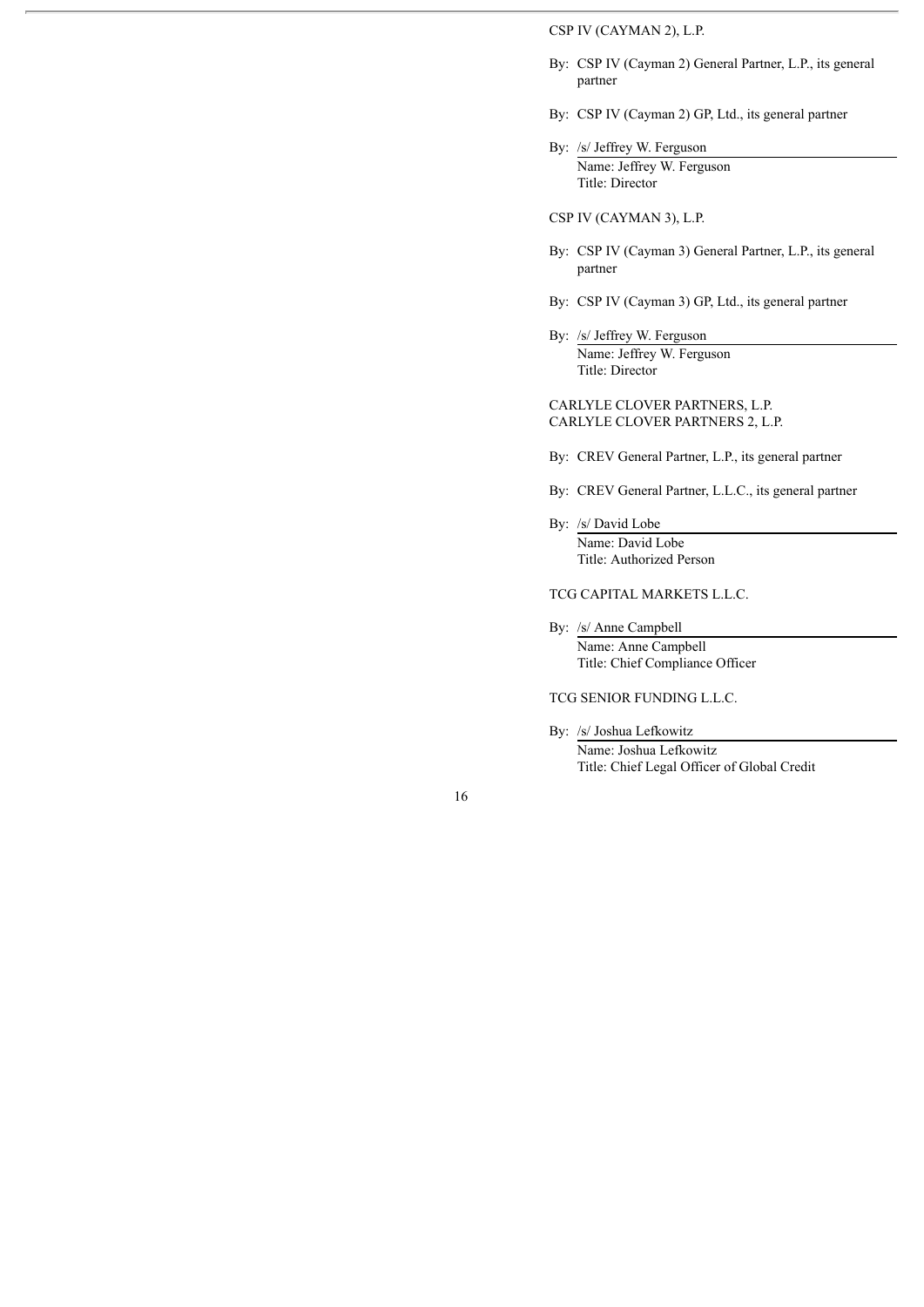### CARLYLE REVOLVING LOAN FUND, L.P.,

By: Carlyle Revolving Loan GP, L.P., its general partner

By: Carlyle Revolving Loan GP, L.L.C., its general partner

By: /s/ David Lobe Name: David Lobe Title: Authorized Person

CREV COINVESTMENT, L.P. CLOVER FINANCING SPV, L.P. By: CREV General Partner, L.P., its general partner By: CREV General Partner, L.L.C., its general partner

By: /s/ David Lobe Name: David Lobe Title: Authorized Person

CREV CAYMAN, L.P.

By: Carlyle Revolving Loan GP, L.P., its general partner

By: Carlyle Revolving Loan GP, L.L.C., its general partner

By: /s/ David Lobe Name: David Lobe Title: Principal

### CARLYLE INFRASTRUCTURE CREDIT FUND, L.P.,

By: CICF General Partner, L.P, its general partner

By: CICF L.L.C., its general partner

By: /s/ David Lobe

Name: David Lobe Title: Authorized Person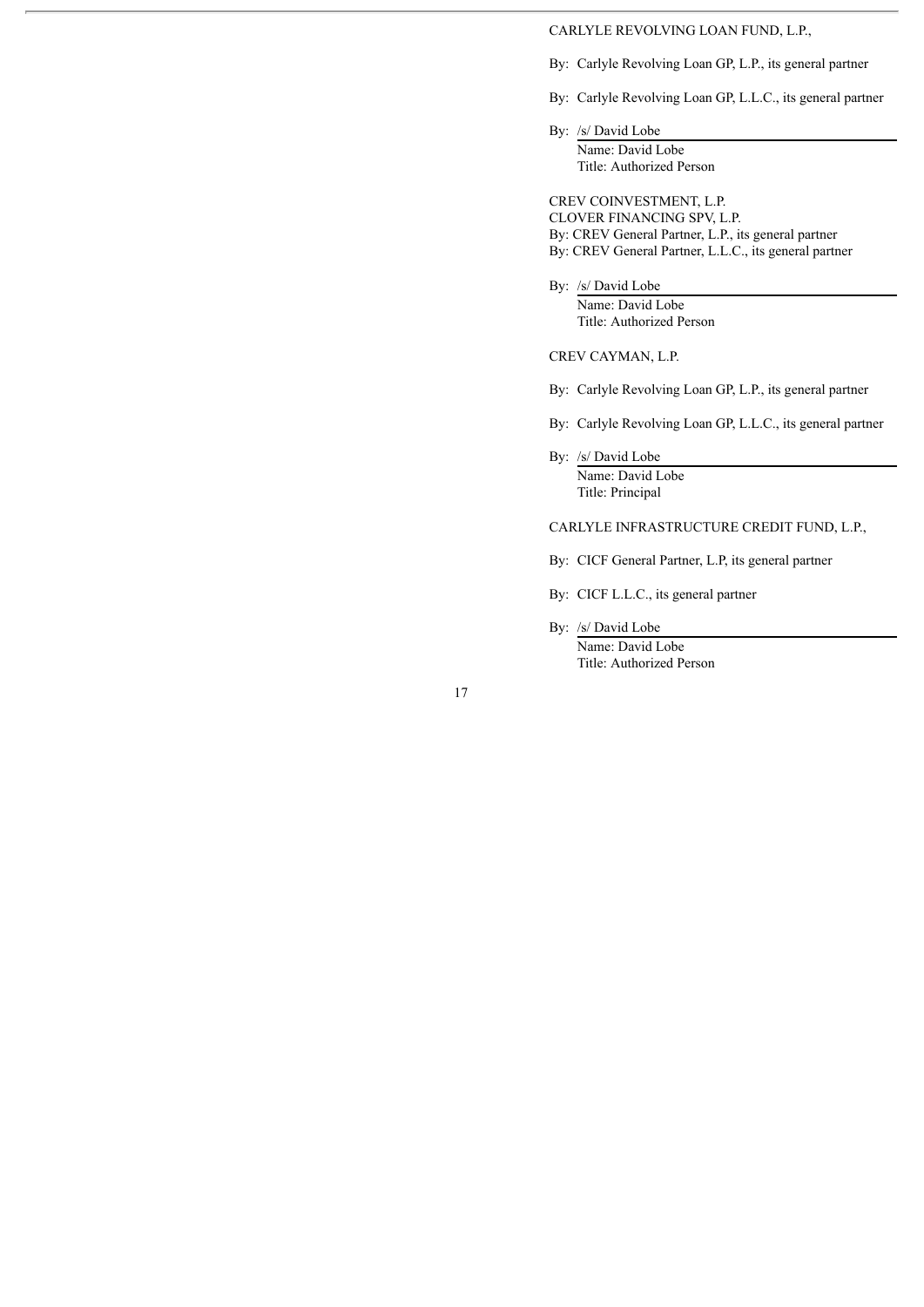CARLYLE BRAVO OPPORTUNISTIC CREDIT PARTNERSHIP, L.P. CARLYLE BRAVO OPPORTUNISTIC CREDIT FEEDER, L.P.

By: TCG Bravo Credit GP, Ltd., its general partner

By: /s/ Karen Ellerbe

Name: Karen Ellerbe Title: Director

CARLYLE US CLO 2021-3S, LTD. CARLYLE US CLO 2021-4, LTD. CARLYLE US CLO 2021-5, LTD. CARLYLE US CLO 2021-6, LTD. CARLYLE US CLO 2021-7, LTD. CARLYLE US CLO 2021-8, LTD. CARLYLE US CLO 2021-10, LTD. CARLYLE US CLO 2021-9, LTD. CARLYLE US CLO 2021-11, LTD. CARLYLE US CLO 2021-J, LTD. CARLYLE US CLO 2022-A, LTD. CARLYLE US CLO 2022-B, LTD.

/s/ Karey Schreck

Name: Karey Schreck Title: Director

CICF COINVESTMENT, L.P. By: CICF L.L.C., its general partner

By: /s/ David Lobe Name: David Lobe

Title: Authorized Person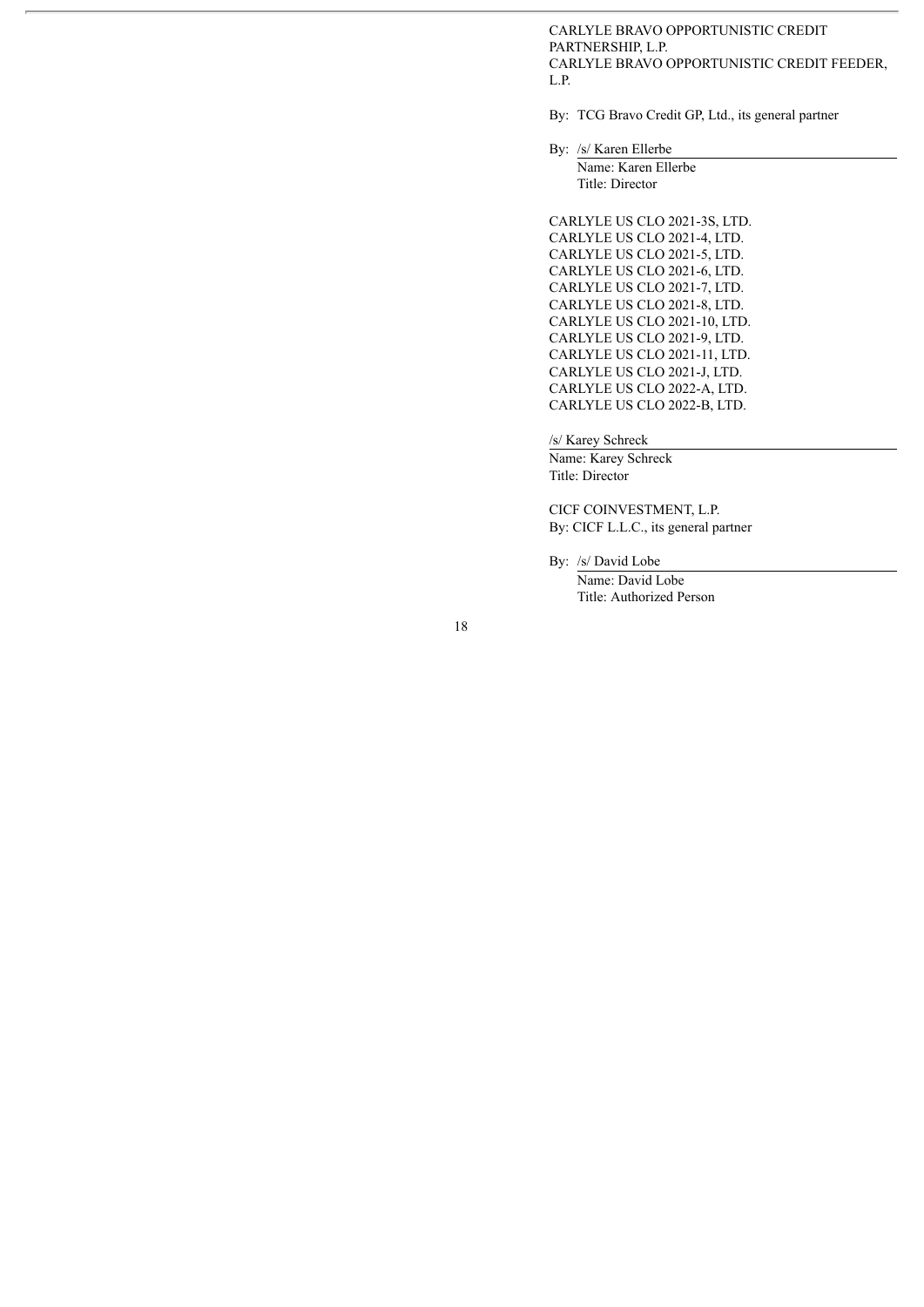### CARLYLE INFRASTRUCTURE CREDIT FUND NOTE ISSUER, L.P. By: CICF NOTE ISSUER GENERAL PARTNER, L.L.C., its general partner

### /s/ David Lobe

Name: David Lobe Title: Authorized Person

CICF LUX FEEDER, SCSP By: CICF LUX GP, S.à.r.l., its general partner

/s/ David Lobe

Name: David Lobe Title: Manager

/s/ William Cagney

Name: William Cagney Title: Manager

CARLYLE INFRASTRUCTURE CREDIT FUND (PARALLEL), SCSP By: CICF GENERAL PARTNER (PARALLEL) S.à.r.l., its general partner

/s/ J.A. Mees

Name: J.A. Mees Title: Manager

/s/ V. Van den Brink

Name: V. Van den Brink Title: Manager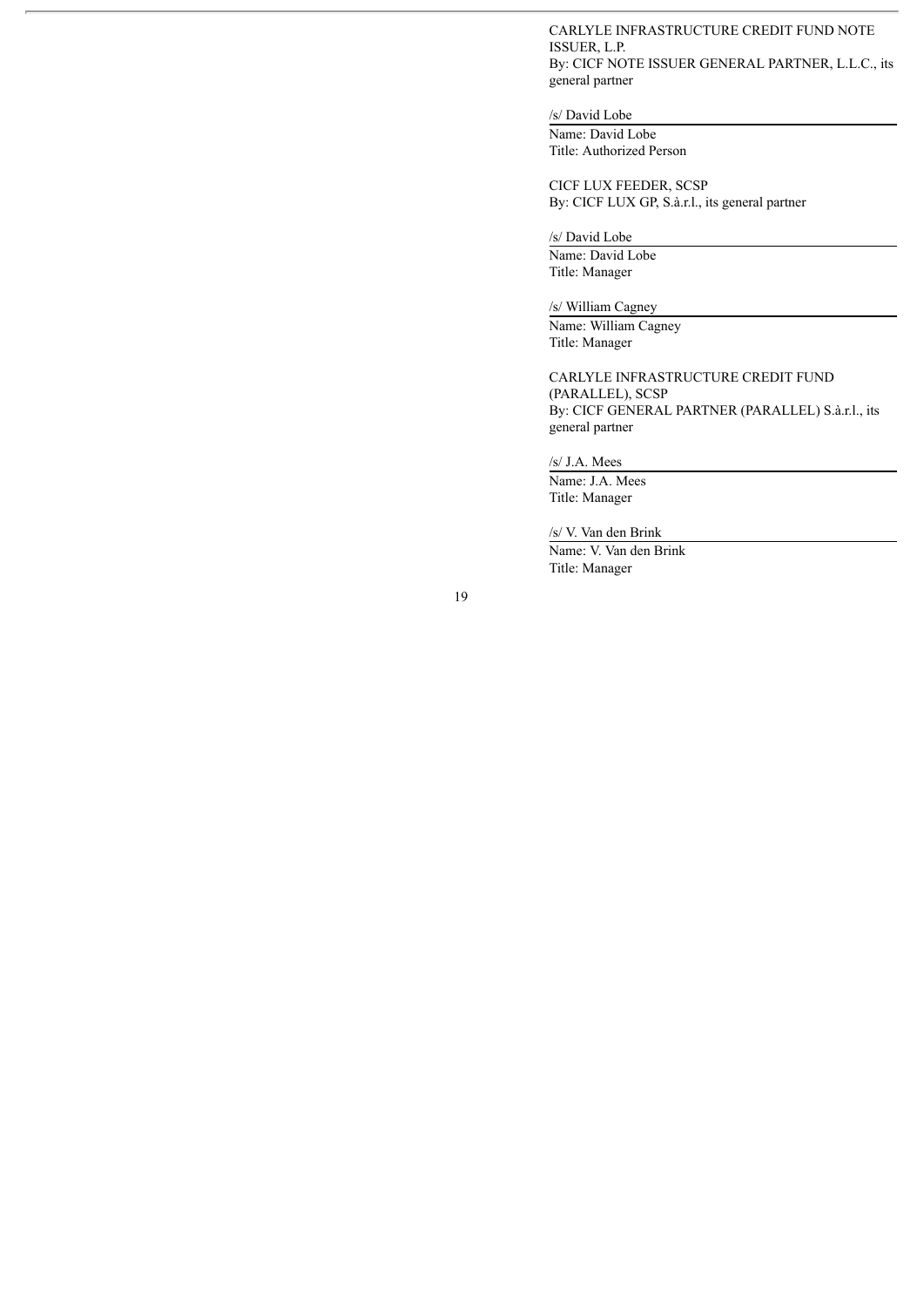CARLYLE CREDIT OPPORTUNITIES FUND (PARALLEL) AIV, L.P. CARLYLE CREDIT OPPORTUNITIES FUND (PARALLEL) AIV INVESTORS, L.P. CARLYLE CREDIT OPPORTUNITIES FUND (PARALLEL) AIV 2, L.P. CARLYLE CREDIT OPPORTUNITIES FUND (PARALLEL) AIV INVESTORS 2, L.P. CARLYLE CREDIT OPPORTUNITIES FUND (PARALLEL) AIV 3, L.P. CARLYLE CREDIT OPPORTUNITIES FUND (PARALLEL) AIV 4, L.P. By: CCOF L.L.C., its general partner

/s/ David Lobe

Name: David Lobe Title: Authorized Person

CARLYLE CREDIT OPPORTUNITIES FUND (PARALLEL) AIV INVESTORS 3, L.L.C. CARLYLE CREDIT OPPORTUNITIES FUND (PARALLEL) AIV INVESTORS 4, LLC CARLYLE CREDIT OPPORTUNITIES FUND (PARALLEL) II AIV INVESTORS 3, LLC CARLYLE BRAVO CREDIT INVESTOR, LLC

/s/ David Lobe

Name: David Lobe Title: Authorized Person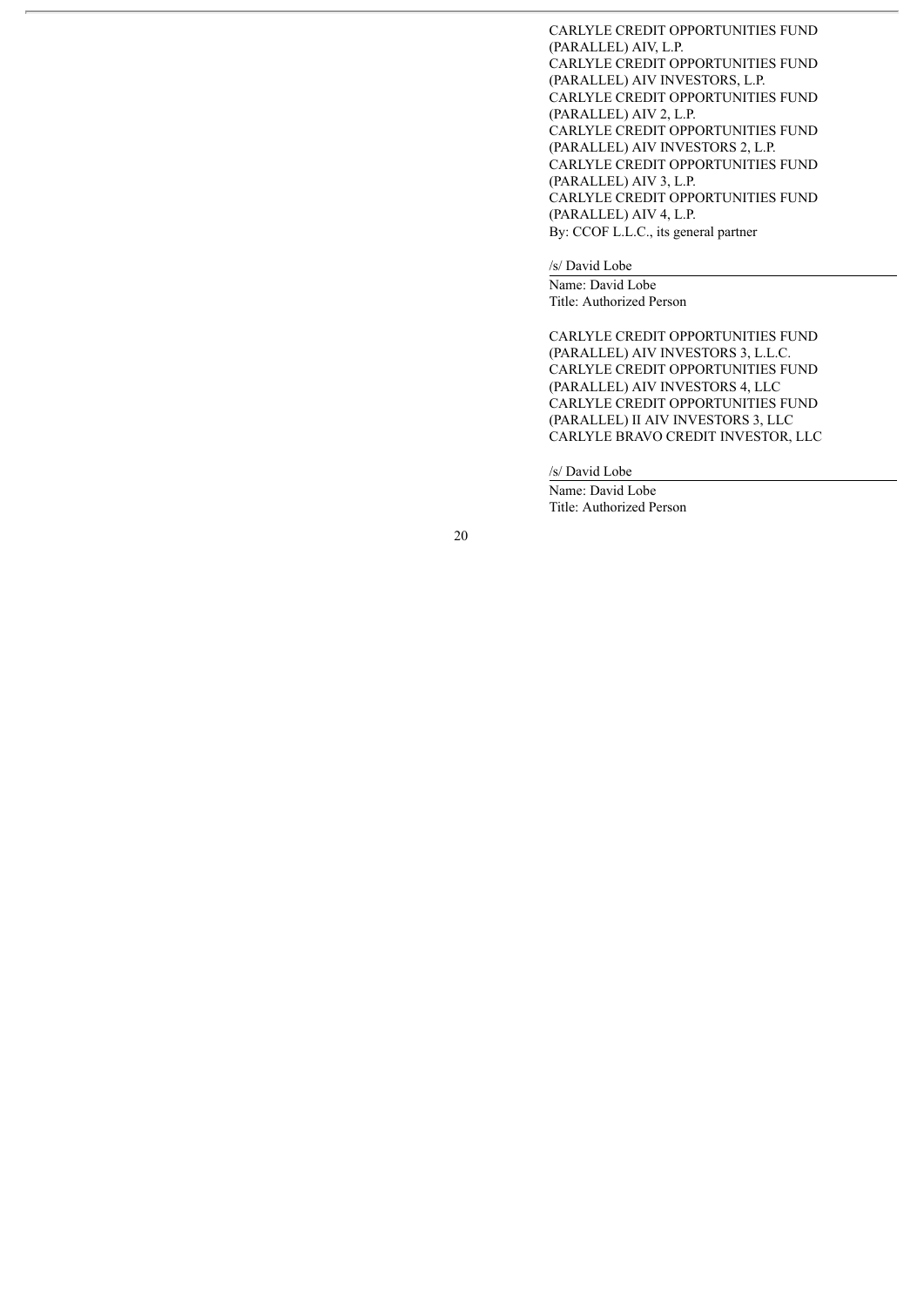CARLYLE CREDIT OPPORTUNITIES FUND (PARALLEL) II AIV 3, L.P. CARLYLE CREDIT OPPORTUNITIES FUND (PARALLEL) II AIV 4, L.P. CARLYLE CREDIT OPPORTUNITIES FUND (PARALLEL) II AIV 2, SCSP CARLYLE CREDIT OPPORTUNITIES FUND (PARALLEL) II AIV, SCSP CCOF II PARALLEL AIV INVESTORS, SCSP

By: CCOF II LUX GENERAL PARTNER S.à r.l., its general partner

# /s/ David Lobe

Name: David Lobe Title: Manager

/s/ William Cagney

Name: William Cagney Title: Manager

PROJECT MEDIACO, L.P. PROJECT HARMONY, L.P. CARLYLE CREDIT OPPORTUNITIES FUND (PARALLEL) II AIV HOLDINGS, L.P. CARLYLE CREDIT OPPORTUNITIES FUND (PARALLEL) II AIV 2 HOLDINGS, L.P. CARLYLE CREDIT OPPORTUNITIES FUND II-N, L.P. CARLYLE CREDIT OPPORTUNITIES FUND II-N MAIN, L.P.

By: CCOF II General Partner, L.P., its general partner

By: CCOF L.L.C., its general partner

/s/ David Lobe

Name: David Lobe Title: Authorized Person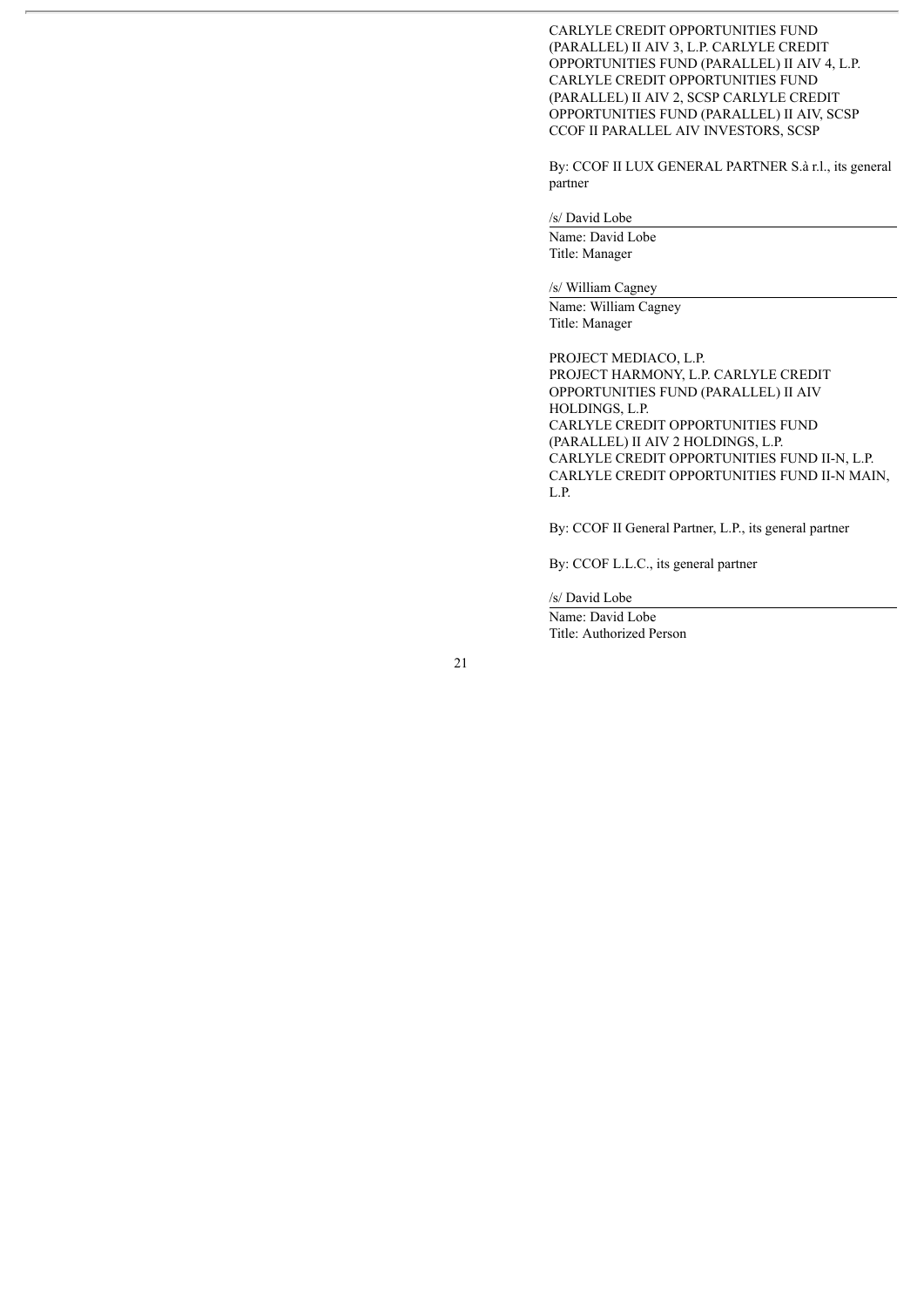### CARLYLE SPINNAKER PARTNERS 2, L.P. CARLYLE SPINNAKER PARTNERS 2 MAIN, L.P.

By: CARLYLE SPINNAKER PARTNERS 2 GP, L.L.C., its general partner

#### /s/ David Lobe

Name: David Lobe Title: Authorized Person

CARLYLE REVOLVING LOAN FUND II, L.P. CREV II CAYMAN, L.P.

By: CARLYLE REVOLVING LOAN II GP, L.L.C., its general partner

/s/ David Lobe Name: David Lobe Title: Authorized Person

CREV COINVESTMENT, L.P.

By: CREV General Partner, L.P., its general partner By: CREV General Partner, L.L.C., its general partner

/s/ David Lobe

Name: David Lobe Title: Authorized Person

CARLYLE DIRECT LENDING FUND (LEVERED) IV, L.P.

CARLYLE DIRECT LENDING FUND IV, L.P.

By: CARLYLE DIRECT LENDING FUND IV GP, L.L.C., its general partner

/s/ David Lobe

Name: David Lobe Title: Authorized Person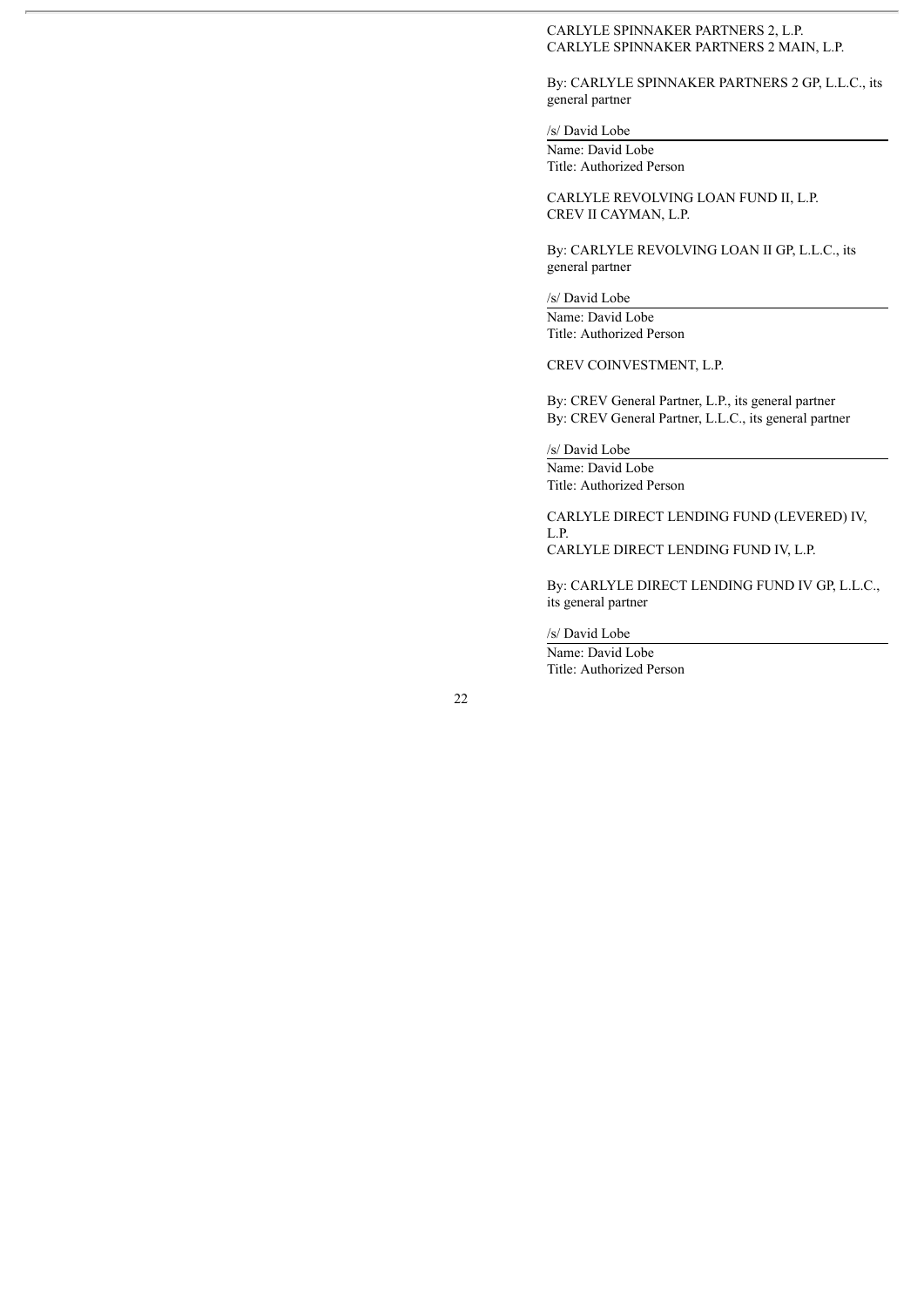#### CARLYLE FALCON STRUCTURED SOLUTIONS, L.L.C.

### By: CARLYLE FALCON STRUCTURED SOLUTIONS MANAGER, L.L.C., its manager

#### /s/ David Lobe

Name: David Lobe Title: Authorized Person

CARLYLE AURORA INFRASTRUCTURE CREDIT PARTNERS, L.P.

By: TCG AURORA CREDIT GP LTD., its general partner

/s/ Karey Schreck

Name: Karey Schreck Title: Director

CARLYLE INFRASTRUCTURE CREDIT FUND (LEVERED), L.P.

By: CICF GENERAL PARTNER, L.P., its general partner

By: CICF L.L.C., its general partner

/s/ David Lobe Name: David Lobe Title: Authorized Person

CREV II COINVESTMENT, L.P.

By: CARLYLE REVOLVING LOAN II GP, L.P., its general partner

By: CARLYLE REVOLVING LOAN II GP, L.L.C., its general partner

/s/ David Lobe

Name: David Lobe Title: Authorized Person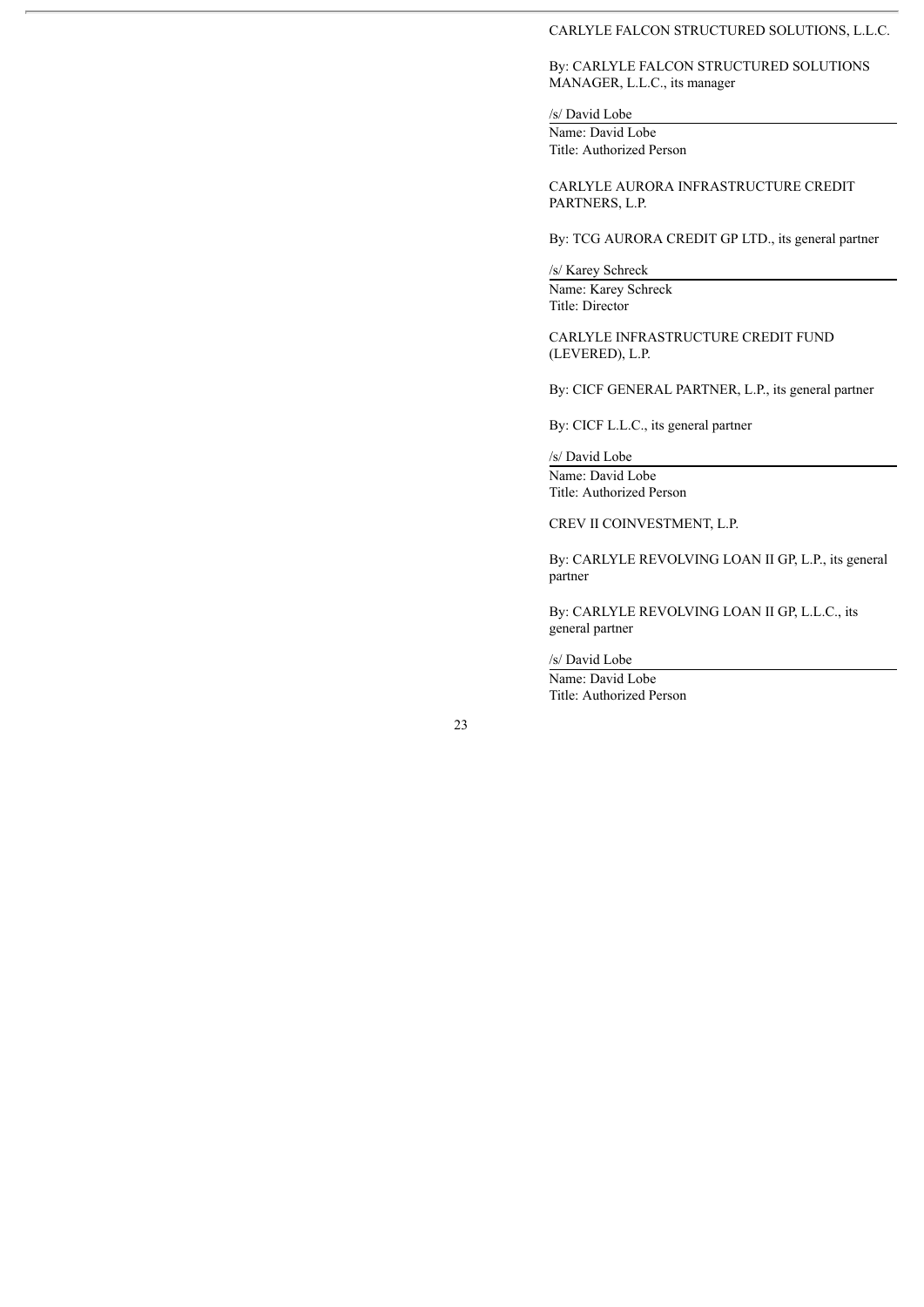CARLYLE ONTARIO CREDIT PARTNERSHIP DIRECT LENDING SPV, L.P.

## By: TCG OPT CREDIT SPV GP, LTD., its general partner

/s/ Karey Schreck Name: Karey Schreck

Title: Director

## CARLYLE SKYLINE CREDIT FUND, AIV L.P.

By: CARLYLE SKYLINE CREDIT FUND GP, L.P., its general partner

By: CARLYLE SKYLINE CREDIT FUND GP, L.L.C., its general partner

/s/ David Lobe Name: David Lobe

Title: Authorized Person CCOF II PARALLEL IRVING AIV INVESTORS (LUX),

**SCSP** CCOF II LUX FEEDER IRVING AIV, SCSP

By: CCOF II LUX GENERAL PARTNER S.à r.l., its general partner

/s/ David Lobe

Name: David Lobe Title: Manager

/s/ William Cagney

Name: William Cagney Title: Manager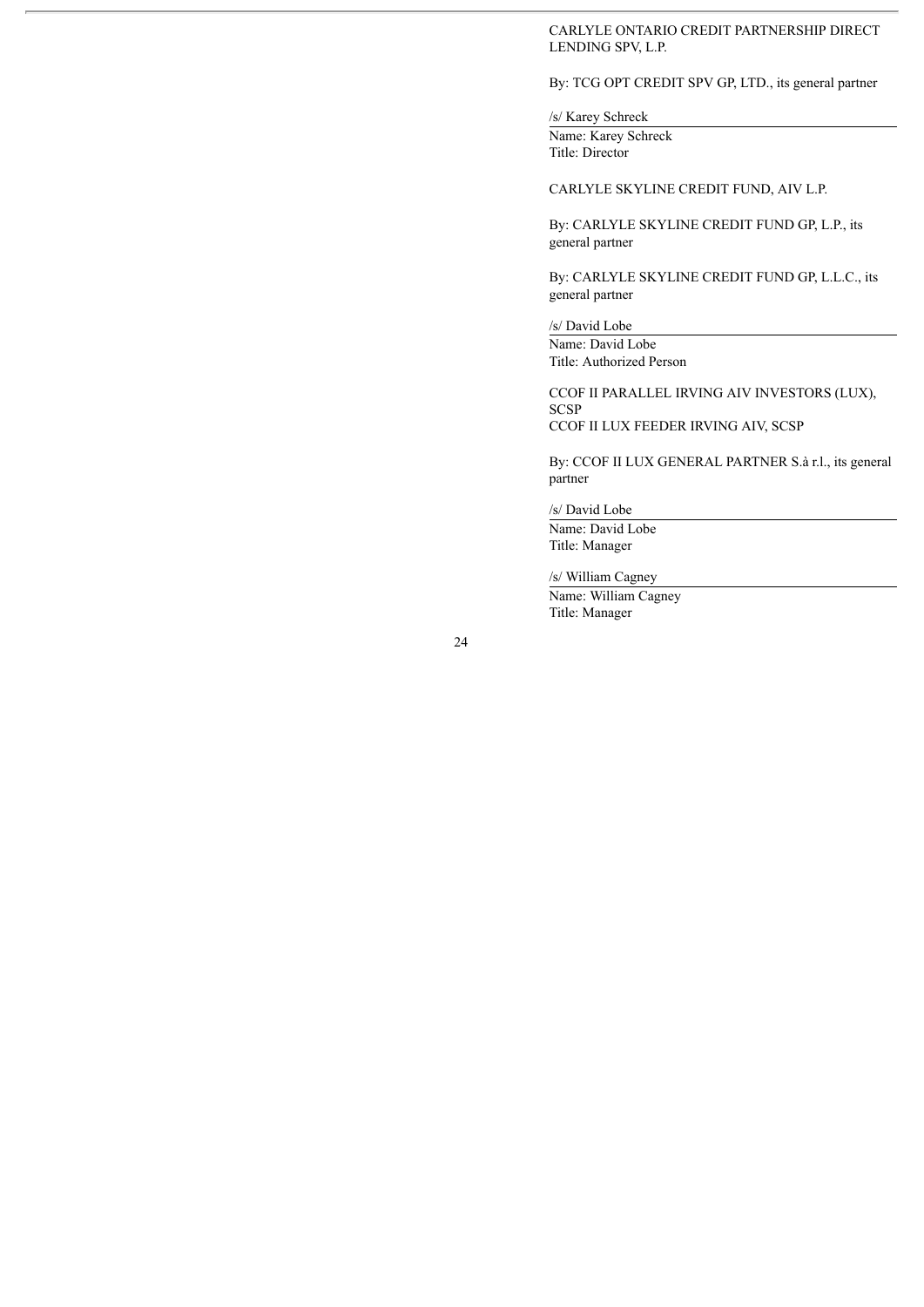CCOF II PARALLEL IRVING AIV INVESTORS (DE), L.L.C.

/s/ David Lobe Name: David Lobe Title: Authorized Person

CARLYLE CREDIT OPPORTUNITIES FUND (PARALLEL) II IRVING AIV 2, L.P. CARLYLE CREDIT OPPORTUNITIES FUND (PARALLEL) II IRVING AIV, L.P.

By: CCOF II GENERAL PARTNER, L.P., its general partner By: CCOF II L.L.C., its general partner

/s/ David Lobe

Name: David Lobe Title: Authorized Person

CSP IV BRAWN AIV, L.P. BRAWN COINVEST ELECTING INVESTORS, L.P. CSP IV COINVEST BRAWN INVESTORS, L.P. CSP IV COINVEST BRAWN, L.P. CSP IV (PARALLEL) AIV I, L.P.

By: CSP IV GENERAL PARTNER, L.P., its general partner

By: TC GROUP CSP IV, L.L.C., its general partner

/s/ David Lobe Name: David Lobe Title: Authorized Person

CSP IV CREDIT INVESTOR, LLC

/s/ David Lobe Name: David Lobe

Title: Principal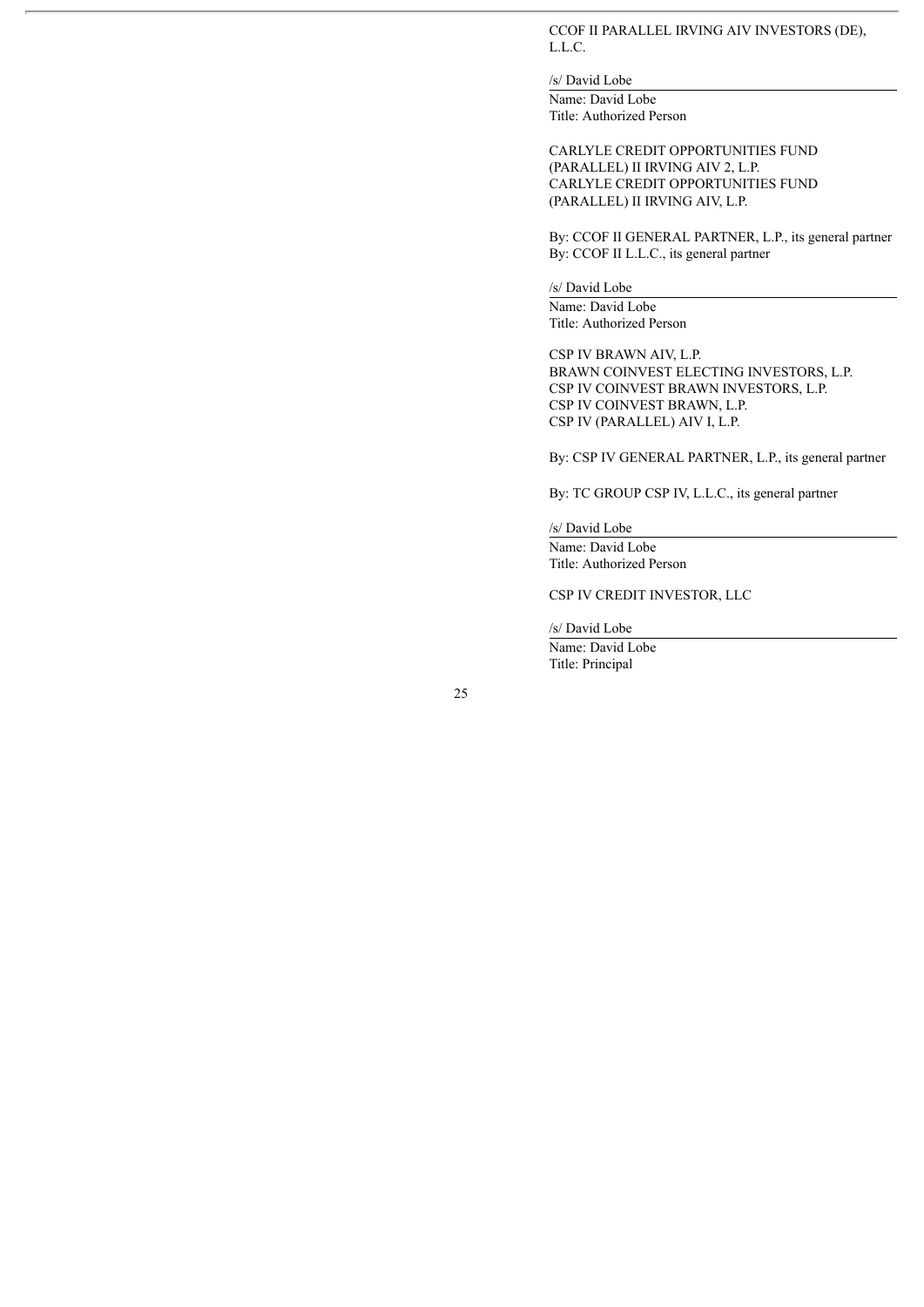#### CARLYLE TANGO RE CREDIT SPLITTER, L.P.

By: CARLYLE TANGO RE CREDIT GP, L.P., its general partner

By: CARLYLE TANGO, L.L.C., its general partner

/s/ David Lobe

Name: David Lobe Title: Principal

CARLYLE CEDAR INFRASTRUCTURE CREDIT PARTNERS, L.P. By: TCG CEDAR CREDIT GP LTD., its general partner

/s/ Karey Schreck

Name: Karey Schreck Title: Director

CARLYLE AURORA REVOLVING LOAN FUND, L.P.

By: CARLYLE AURORA REVOLVING LOAN FUND GP, L.P., its general partner

By: CARLYLE AURORA REVOLVING LON FUND GP, L.L.C., its general partner

/s/ David Lobe

Name: David Lobe Title: Authorized Person

CARLYLE CLO EQUITY FUND III OFFSHORE, L.P. CARLYLE CLO EQUITY FUND III ONSHORE, L.P. CARLYLE CLO EQUITY FUND III, L.P.

By: CLOE III GENERAL PARTNER, L.P., its general partner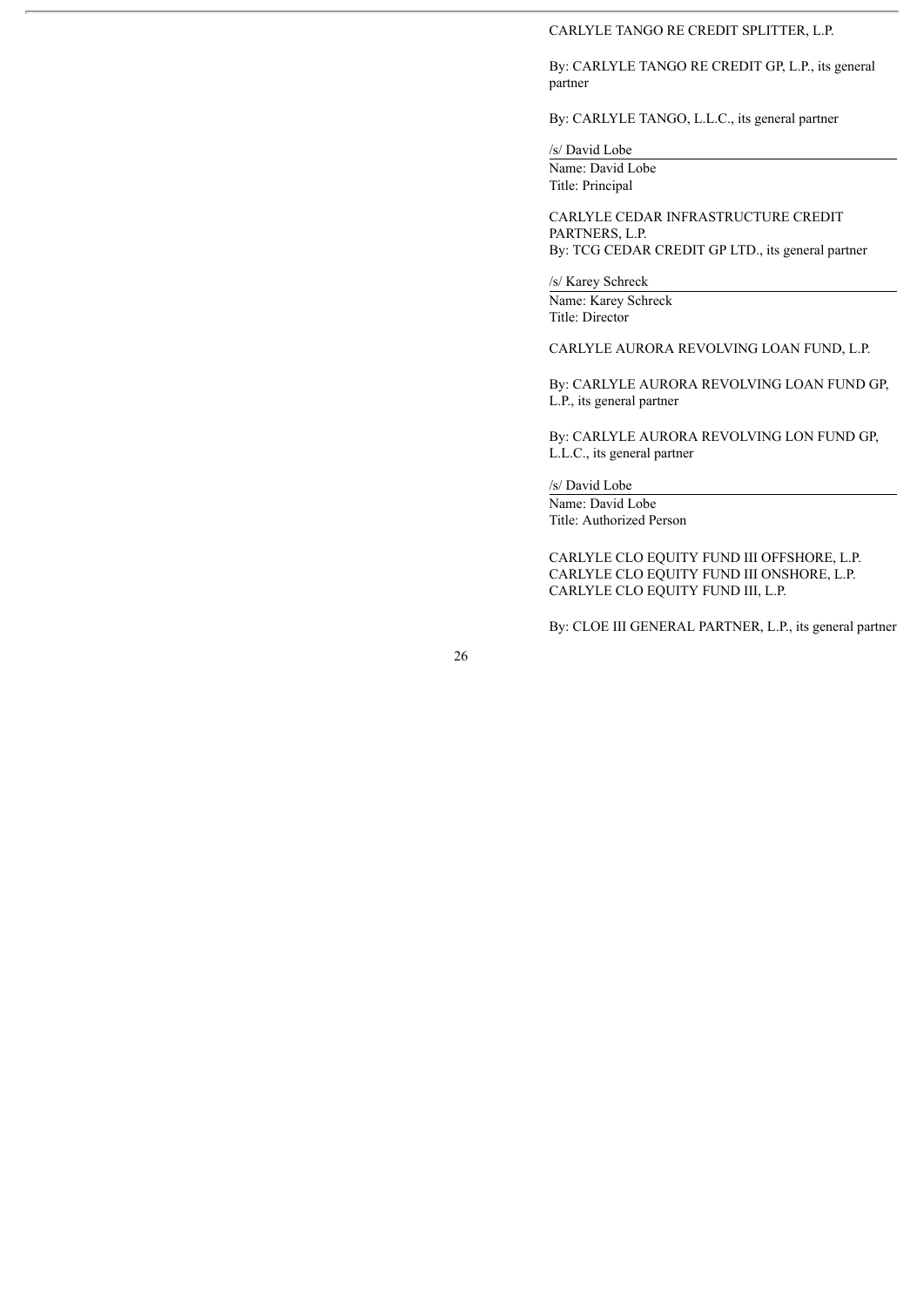By: CLOE III GENERAL PARTNER, L.L.C., its general partner

/s/ David Lobe Name: David Lobe Title: Authorized Person

CARLYLE DIRECT LENDING DRAWDOWN CLO 2022-1 PARTNERSHIP, L.P. By: CARLYLE DIRECT LENDING DRAWDOWN CLO 2022-1 GP, L.L.C., its general partner

/s/ David Lobe

Name: David Lobe Title: Authorized Person CARLYLE US CLO 2022-F, LTD.

/s/ Karey Schreck

Name: Karey Schreck Title: Director

CBAM 2017-1, LTD. CBAM 2017-2, LTD. CBAM 2017-3, LTD. CBAM 2017-4, L.L.C. CBAM 2017-4, LTD. CBAM 2018-5, LTD. CBAM 2018-6, LTD. CBAM 2018-7, LTD. CBAM 2018-8, LTD. CBAM 2019-9, LTD. CBAM 2019-10, LTD. CBAM 2019-11R, LTD. CBAM 2020-12, LTD. CBAM 2020-13, LLC CBAM 2020-13, LTD. CBAM 2021-14, LTD. CBAM 2021-15, LLC

By: CBAM CLO Management LLC, its portfolio manager

/s/ Joshua Lefkowitz

Name: Joshua Lefkowitz Title: Authorized Person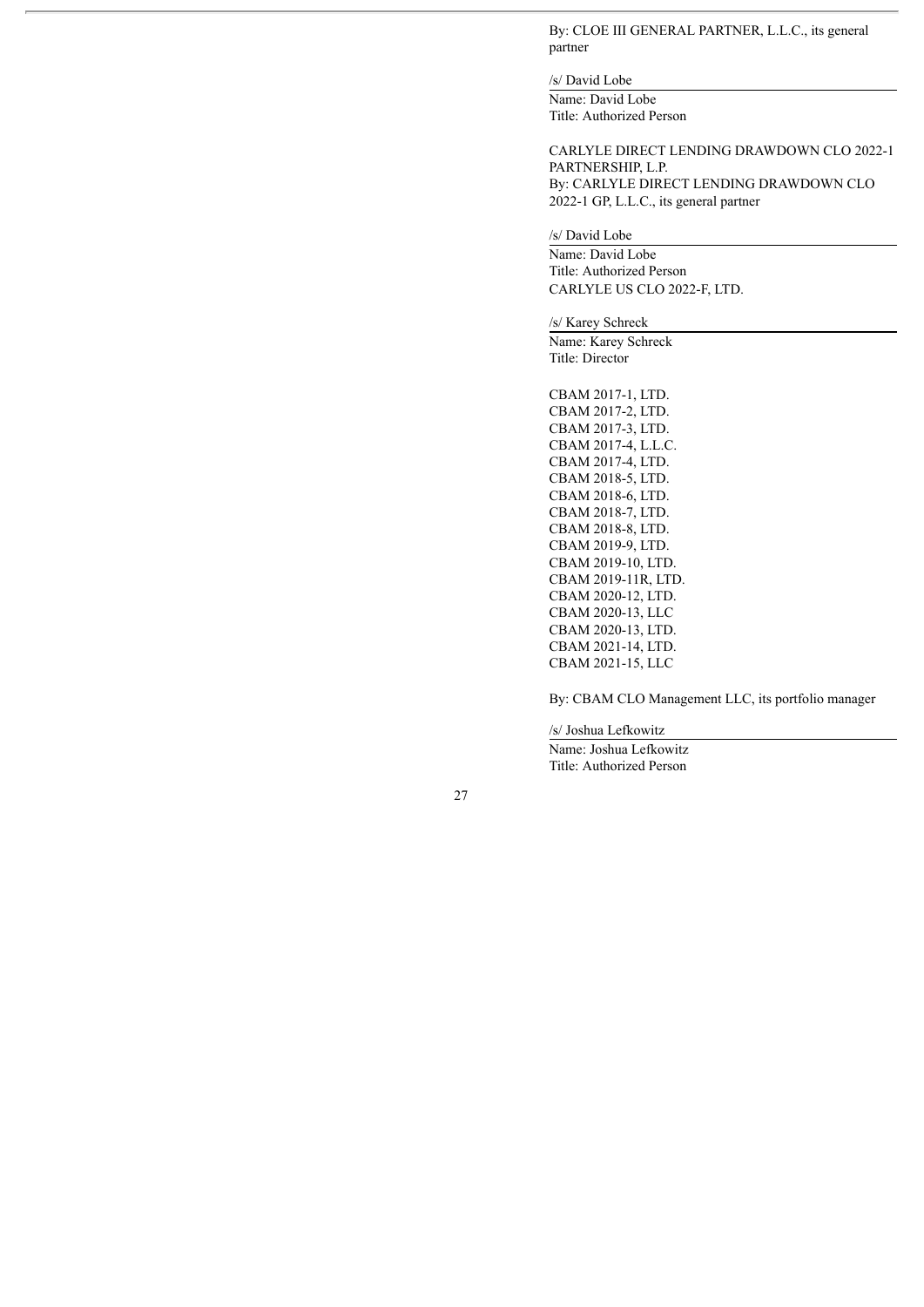The undersigned states that he or she has duly executed the attached Application for an Order under Sections 17(d), 57(a)(4) and 57(i) of the Investment Company Act of 1940, as amended, and Rule 17d-1 thereunder, dated May 27, 2022, for and on behalf of the Applicants, as the case may be, that he or she holds the office with such entity as indicated below and that all actions by the stockholders, directors, and other bodies necessary to authorize the undersigned to execute and file such Application have been taken. The undersigned further says that he or she is familiar with the instrument and the contents thereof, and that the facts set forth therein are true to the best of his or her knowledge, information, and belief.

> CARLYLE SECURED LENDING, INC. CARLYLE CREDIT SOLUTIONS, INC, INC.

By: /s/ Linda Pace

Name: Linda Pace Title: Chief Executive Officer

CARLYLE SECURED LENDING III TCG BDC SPV LLC CARLYLE CREDIT SOLUTIONS SPV LLC CARLYLE DIRECT LENDING CLO 2015-1R LLC CARLYLE CREDIT SOLUTIONS SPV 2 LLC OCPC CREDIT FACILITY SPV LLC

By: /s/ Joshua Lefkowitz Name: Joshua Lefkowitz Title: Authorized Person

# CARLYLE TACTICAL PRIVATE CREDIT FUND

By: /s/ Joshua Lefkowitz Name: Joshua Lefkowitz Title: Authorized Person CARLYLE GLOBAL CREDIT INVESTMENT MANAGEMENT L.L.C.

By: /s/ Joshua Lefkowitz

Name: Joshua Lefkowitz Title: Global Credit Chief Legal Officer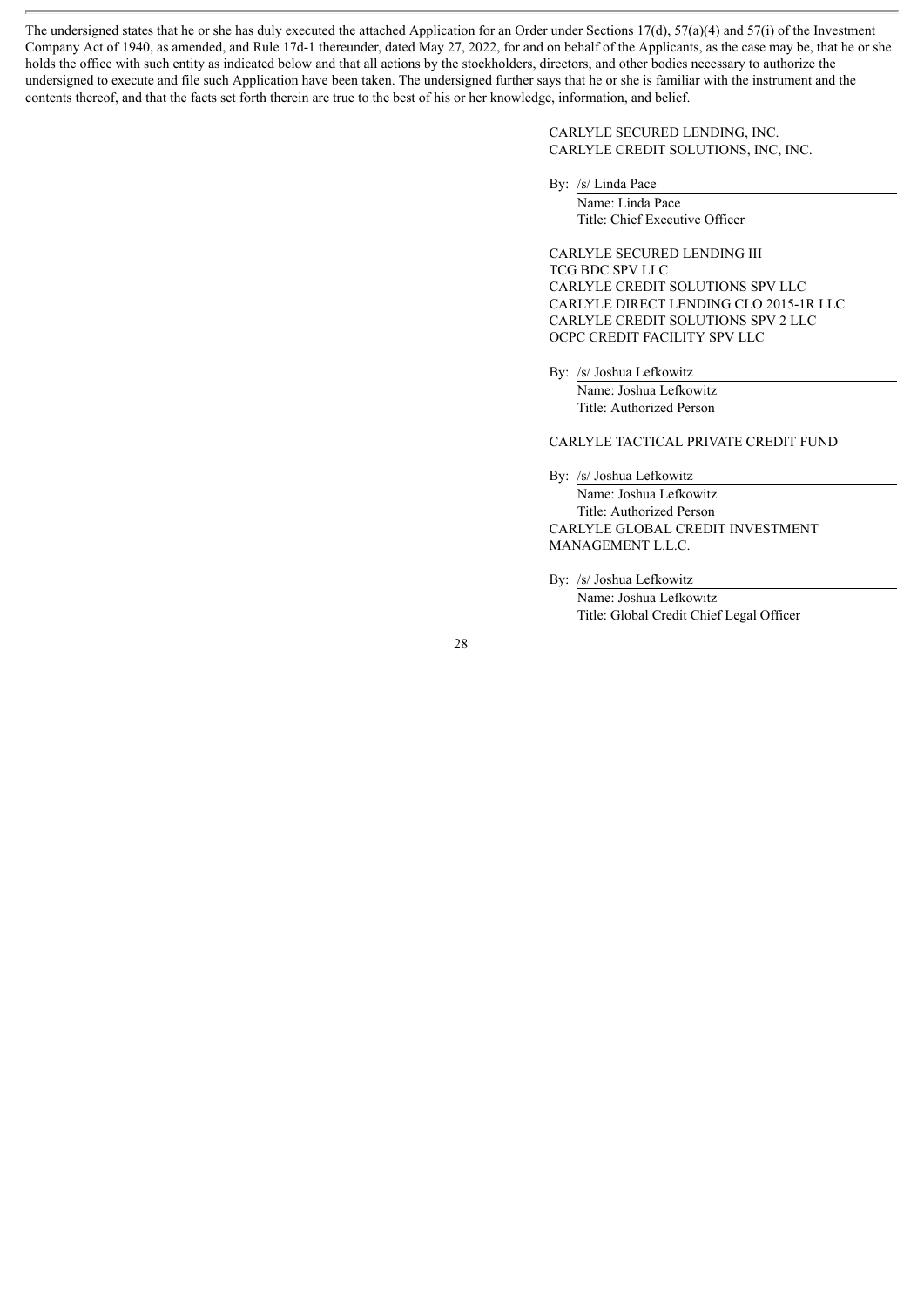### CSL III ADVISOR, LLC

By: Carlyle Global Credit Investment Management L.L.C., its managing member

By: /s/ Joshua Lefkowitz Name: Joshua Lefkowitz Title: Chief Legal Officer

CPC V, LP

- By: CPC V GP, LLC, its general partner
- By: /s/ David Lobe

Name: David Lobe Title: Principal

CPC V SPV LLC

- By: CPC V, L.P., its sole member
- By: CPC V GP, LLC, its general partner
- By: /s/ David Lobe Name: David Lobe Title: Principal

MC UNI LLC

By: Carlyle MC GP, Ltd., its managing member

By: /s/ David Lobe Name: David Lobe Title: Director

MC UNI SUBSIDIARY LLC MC UNI SUBSIDIARY II (BLOCKER) LLC

By: MC UNI LLC, its managing member

- By: Carlyle MC GP, Ltd., its managing member
- By: /s/ David Lobe Name: David Lobe Title: Director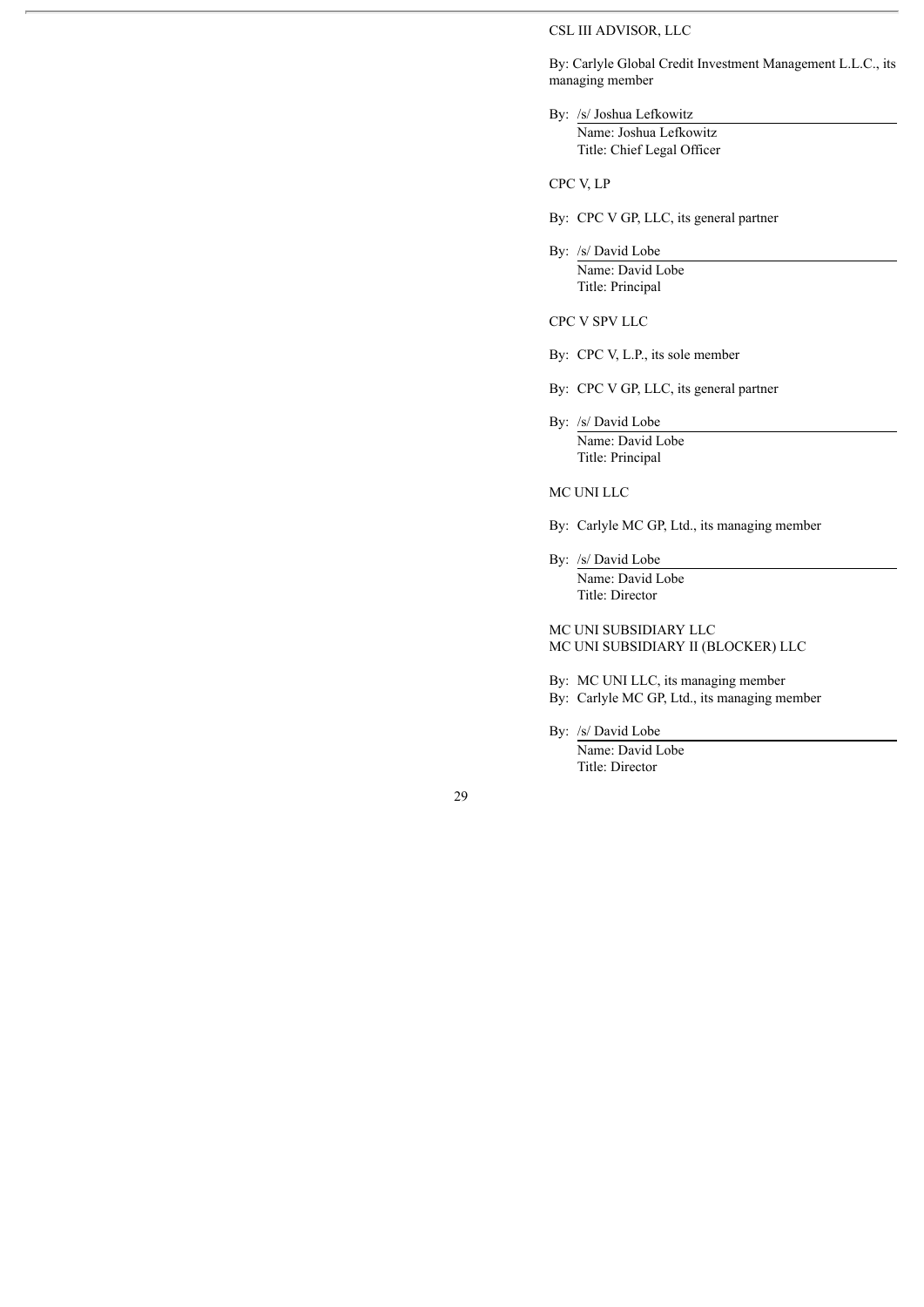CDL 2018-1, L.L.C. CDL 2018-1 SPV LLC

By: CDL 2018-1 Manager, L.L.C., its manager

By: CDL 2018-1 GP, L.L.C., its managing member

By: /s/ David Lobe Name: David Lobe Title: Authorized Person

CDL 2018-2, L.P.

- By: CDL 2018-1 GP, Ltd., its general partner
- By: /s/ Karen Ellerbe Name: Karen Ellerbe Title: Director

CARLYLE ONTARIO CREDIT PARTNERSHIP, L.P. CARLYLE ONTARIO CREDIT SLP L.L.C

By: TCG OPT Credit GP, Ltd., its general partner

By: /s/ Karen Ellerbe

Name: Karen Ellerbe Title: Director

CARLYLE ONTARIO CREDIT SPECIAL LIMITED PARTNER, L.P

- By: Carlyle Ontario Credit SLP L.L.C., its general partner
- By: /s/ Kristie Weaver Name: Kristie Weaver

Title: Vice President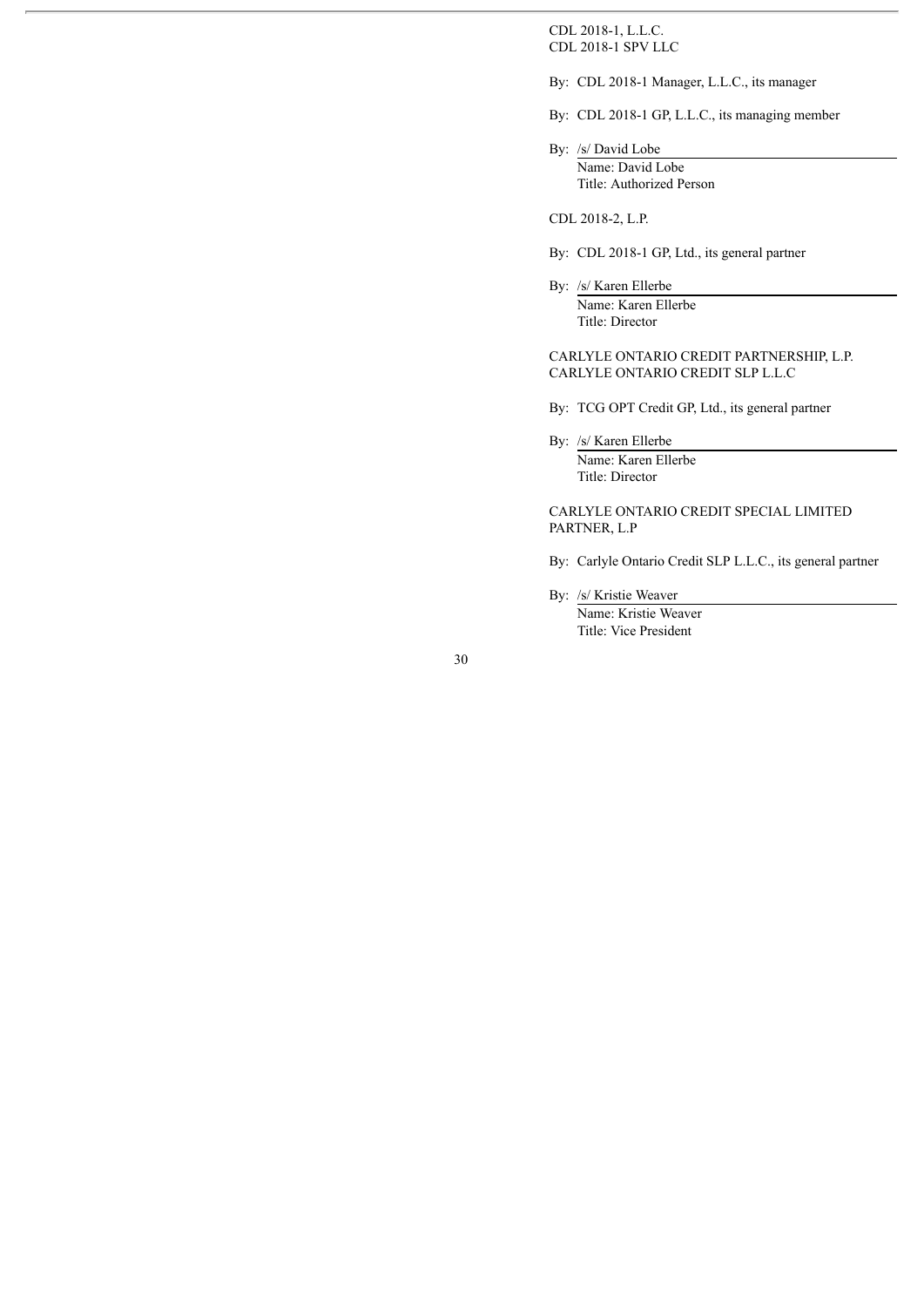# CARLYLE SKYLINE CREDIT FUND, L.P.

- By: Carlyle Skyline Credit Fund GP, L.P., its general partner
- By: Carlyle Skyline Credit Fund GP, L.L.C., its general partner
- By: /s/ David Lobe Name: David Lobe Title: Authorized Person

CDL 2020-3, L.L.C

- By: CDL 2020-3 MANAGER, L.L.C., its manager
- By: /s/ David Lobe Name: David Lobe Title: Authorized Person

## CARLYLE CLO MANAGEMENT L.L.C.

By: /s/ Catherine L. Ziobro Name: Catherine L. Ziobro Title: Authorized Person

CARLYLE CLO FUND, L.P.

By: Carlyle CLO Partners GP, L.L.C., its general partner By: /s/ David Lobe

Name: David Lobe Title: Director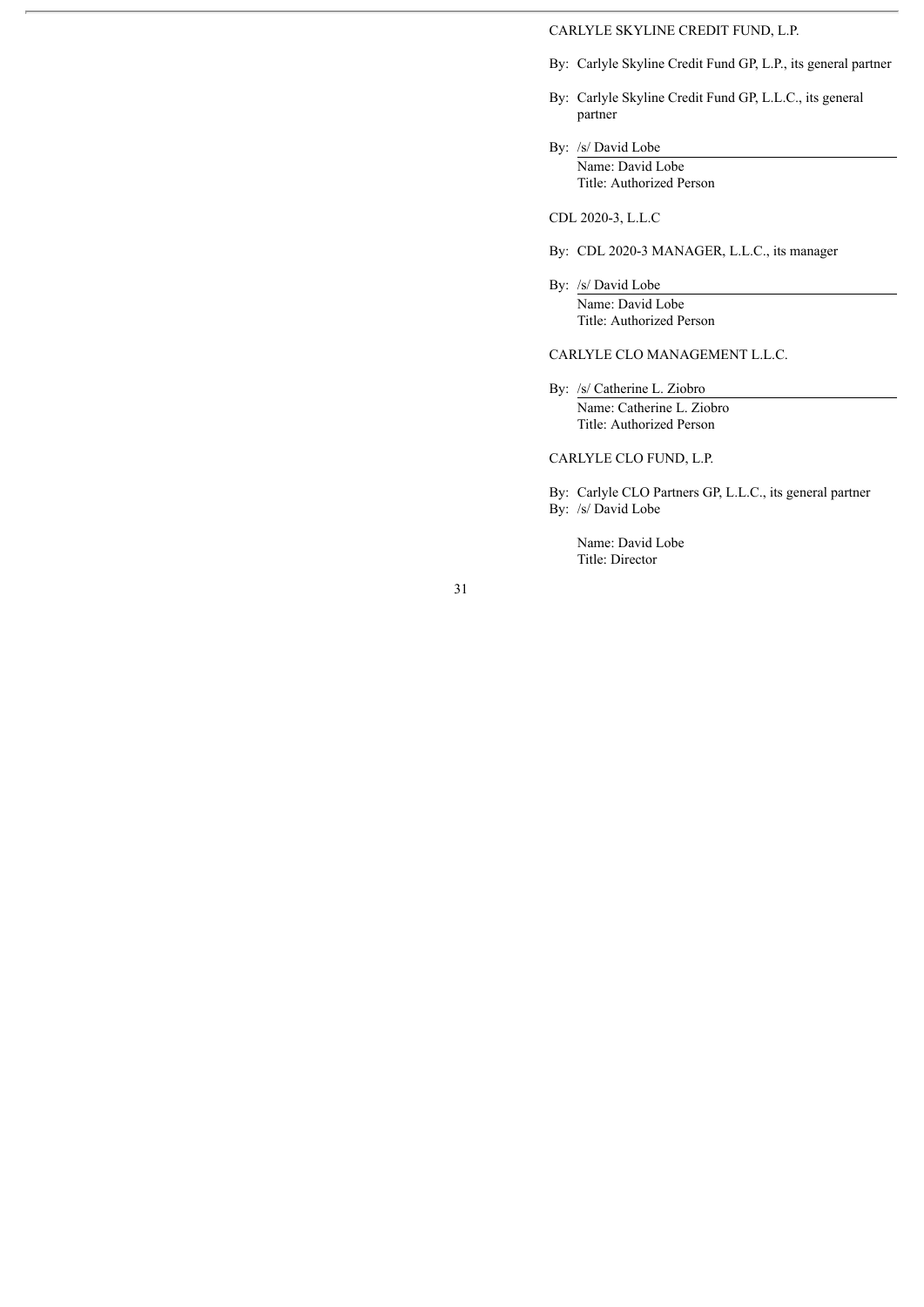CARLYLE GLOBAL MARKET STRATEGIES CLO 2012-4, LTD. CARLYLE GLOBAL MARKET STRATEGIES CLO 2013-1, LTD. CARLYLE GLOBAL MARKET STRATEGIES CLO 2013-2, LTD. CARLYLE GLOBAL MARKET STRATEGIES CLO 2013-3, LTD. CARLYLE GLOBAL MARKET STRATEGIES CLO 2013-4, LTD. CARLYLE GLOBAL MARKET STRATEGIES CLO 2014-1, LTD. CARLYLE GLOBAL MARKET STRATEGIES CLO 2014-5, LTD. CARLYLE GLOBAL MARKET STRATEGIES CLO 2015-1, LTD. CARLYLE GLOBAL MARKET STRATEGIES CLO 2015-2, LTD. CARLYLE GLOBAL MARKET STRATEGIES CLO 2015-3, LTD. CARLYLE GLOBAL MARKET STRATEGIES CLO 2015-4, LTD. CARLYLE GLOBAL MARKET STRATEGIES CLO 2015-5, LTD. CARLYLE GLOBAL MARKET STRATEGIES CLO 2016-1, LTD.

By: /s/ Kriste Rankin

Name: Kriste Rankin Title: Director

CARLYLE GLOBAL MARKET STRATEGIES CLO 2016-2, LTD.

By: /s/ Paul Belson

Name: Paul Belson Title: Director

# CARLYLE C17 CLO, LTD.

By: /s/ Sheraim Mascal Name: Sheraim Mascal Title: Director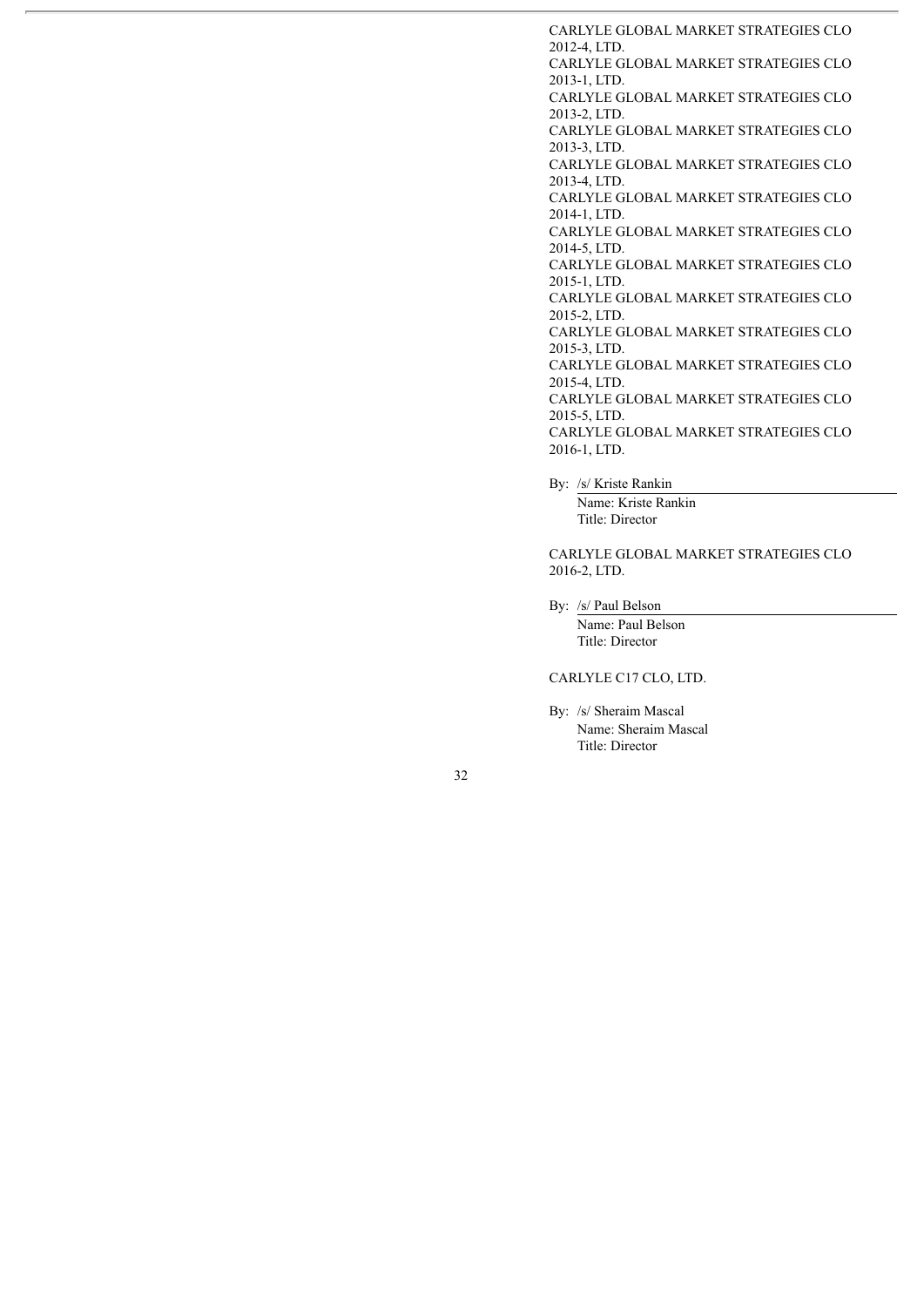CARLYLE US CLO 2020-2, LTD. CARLYLE US CLO 2021-A, LTD

By: /s/ Dianne Farjallah Name: Dianne Farjallah Title: Director CARLYLE GLOBAL MARKET STRATEGIES CLO 2012-3, LTD. CARLYLE GLOBAL MARKET STRATEGIES CLO 2014-2-R, LTD. CARLYLE GLOBAL MARKET STRATEGIES CLO 2014-3- R, LTD. CARLYLE GLOBAL MARKET STRATEGIES CLO 2014-4-R, LTD CARLYLE GLOBAL MARKET STRATEGIES CLO 2016-3, LTD. CARLYLE US CLO 2016-4, LTD. CARLYLE US CLO 2017-1, LTD. CARLYLE US CLO 2017-2, LTD. CARLYLE US CLO 2017-3, LTD. CARLYLE US CLO 2017-4, LTD. CARLYLE US CLO 2017-5, LTD. CARLYLE US CLO 2018-1, LTD. CARLYLE US CLO 2018-2, LTD. CARLYLE US CLO 2018-3, LTD. CARLYLE US CLO 2018-4, LTD. CARLYLE US CLO 2019-1, LTD. CARLYLE US CLO 2019-2, LTD. CARLYLE US CLO 2019-3, LTD. CARLYLE US CLO 2019-4, LTD. CARLYLE US CLO 2020-1, LTD. CARLYLE US CLO 2020-A, LTD.

By: /s/ Karen Ellerbe

Name: Karen Ellerbe Title: Director

CARLYLE STRUCTURED CREDIT FUND, L.P. CARLYLE STRUCTURED CREDIT COINVESTMENT, L.P.

By: Carlyle Structured Credit GP, L.P., its general partner

By: Carlyle Structured Credit GP, L.L.C., its general partner

By: /s/ David Lobe

Name: David Lobe Title: Principal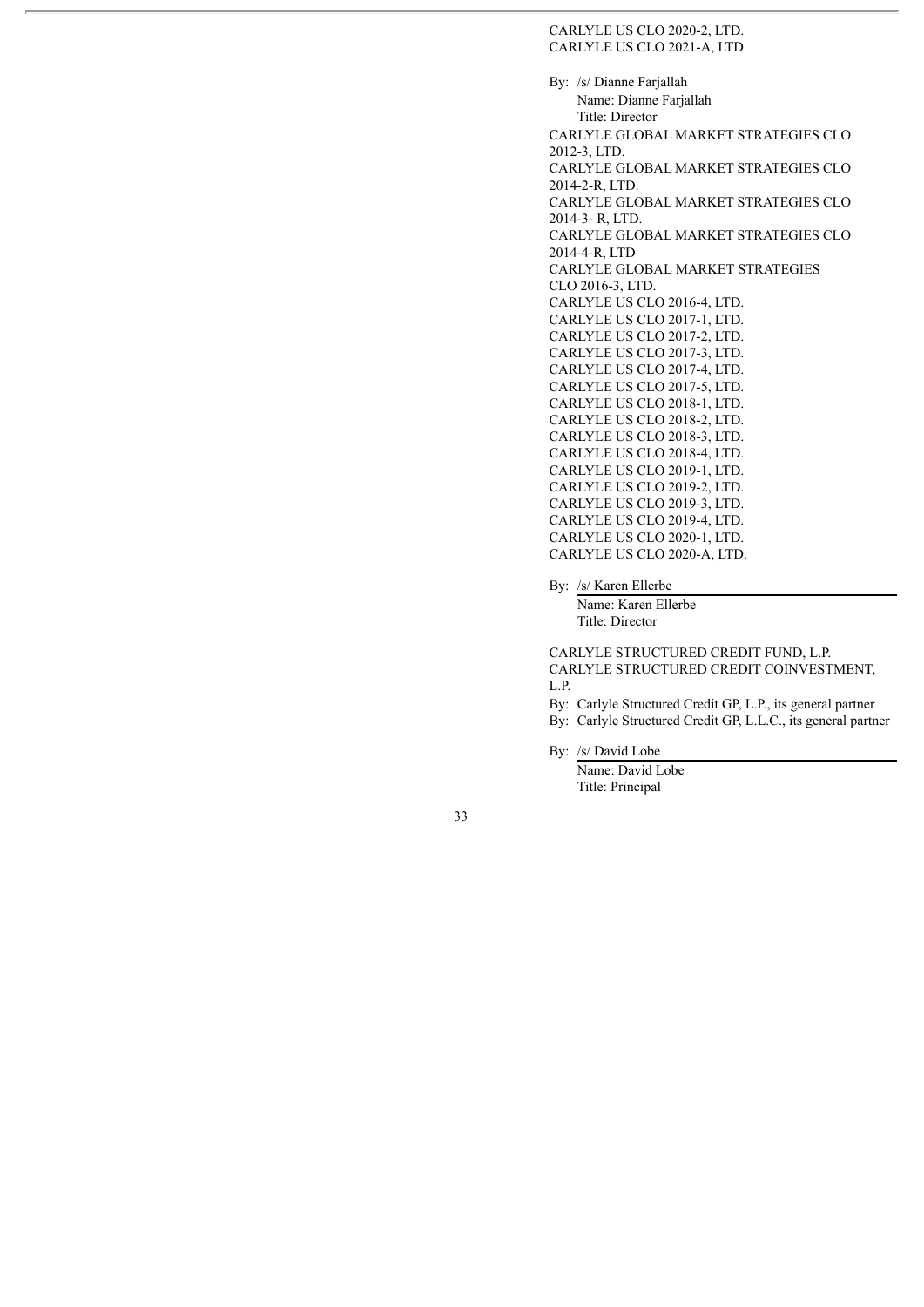CARLYLE ENERGY MEZZANINE OPPORTUNITIES FUND II, L.P. CARLYLE ENERGY MEZZANINE OPPORTUNITIES FUND II-A, L.P. CEMOF II COINVESTMENT, L.P. CEMOF II MASTER CO-INVESTMENT PARTNERS, L.P. CEMOF II MASTER CO-INVESTMENT PARTNERS AIV ONE, L.P. CEMOF II MASTER CO-INVESTMENT PARTNERS AIV, L.P. CEMOF II AIV, L.P. CEMOF II AIV ONE, L.P. CEMOF II AIV TWO, L.P. CEMOF II AIV THREE, L.P. CEMOF II AIV FOUR, L.P CEMOF II-AAIV, L.P. CEMOF II-AAIV ONE, L.P. CEMOF II-AAIV TWO, L.P. CEMOF II-A AIV THREE, L.P. CEMOF II-A AIV FOUR, L.P. CEMOF II OFFSHORE INVESTORS, L.P.

By: CEMOF II General Partner, L.P., its general partner

By: TC Group CEMOF II, L.L.C., its general partner

By: /s/ David Lobe

Name: David Lobe Title: Authorized Person CEMOF-A COINVESTMENT PARTNERS, L.P.

- By: CEMOF General Partner Cayman, L.P., its general partner
- By: CEMOF GP Cayman, Ltd., its general partner

By: /s/ Jeffrey W. Ferguson

Name: Jeffrey W. Ferguson Title: Director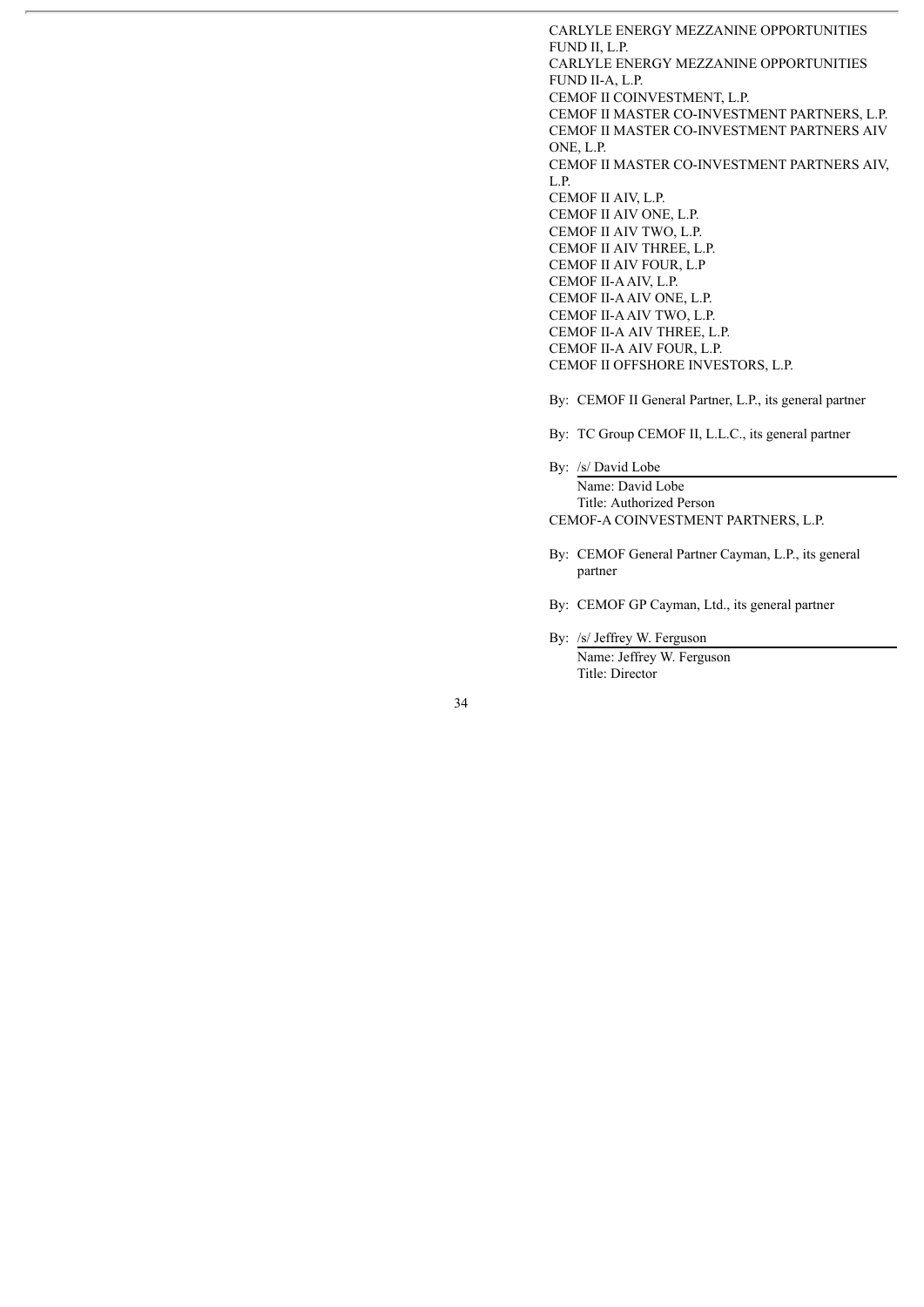CARLYLE CREDIT OPPORTUNITIES FUND (PARALLEL), L.P. CARLYLE CREDIT OPPORTUNITIES FUND, L.P. CCOF CAYMAN, L.P. CCOF CO-INVESTMENT, L.P. CCOF NORTH CO-INVESTMENT, L.P. CCOF MASTER, L.P. CCOF PARALLEL AIV, L.P. CCOF PARALLEL AIV INVESTORS, L.L.C. CARLYLE CREDIT OPPORTUNITIES FUND NOTE ISSUER, L.P. CARLYLE CREDIT OPPORTUNITIES FUND (PARALLEL) NOTE ISSUER, L.P. CCOF GEM CO-INVESTMENT, L.P. CCOF MASTER CAYMAN GEM CO-INVESTMENT, LTD. CCOF ONSHORE CO-BORROWER LLC

By: CCOF General Partner, L.P., its general partner

By: CCOF, L.L.C., its general partner

By: /s/ David Lobe

Name: David Lobe Title: Authorized Person

CCOF MASTER CAYMAN, LTD.

By: /s/ David Lobe Name: David Lobe Title: Director

CCOF S.à r.l.

By: /s/ William Cagney Name: William Cagney Title: Manager

By: /s/ Gael Castex

Name: Gael Castex Title: Manager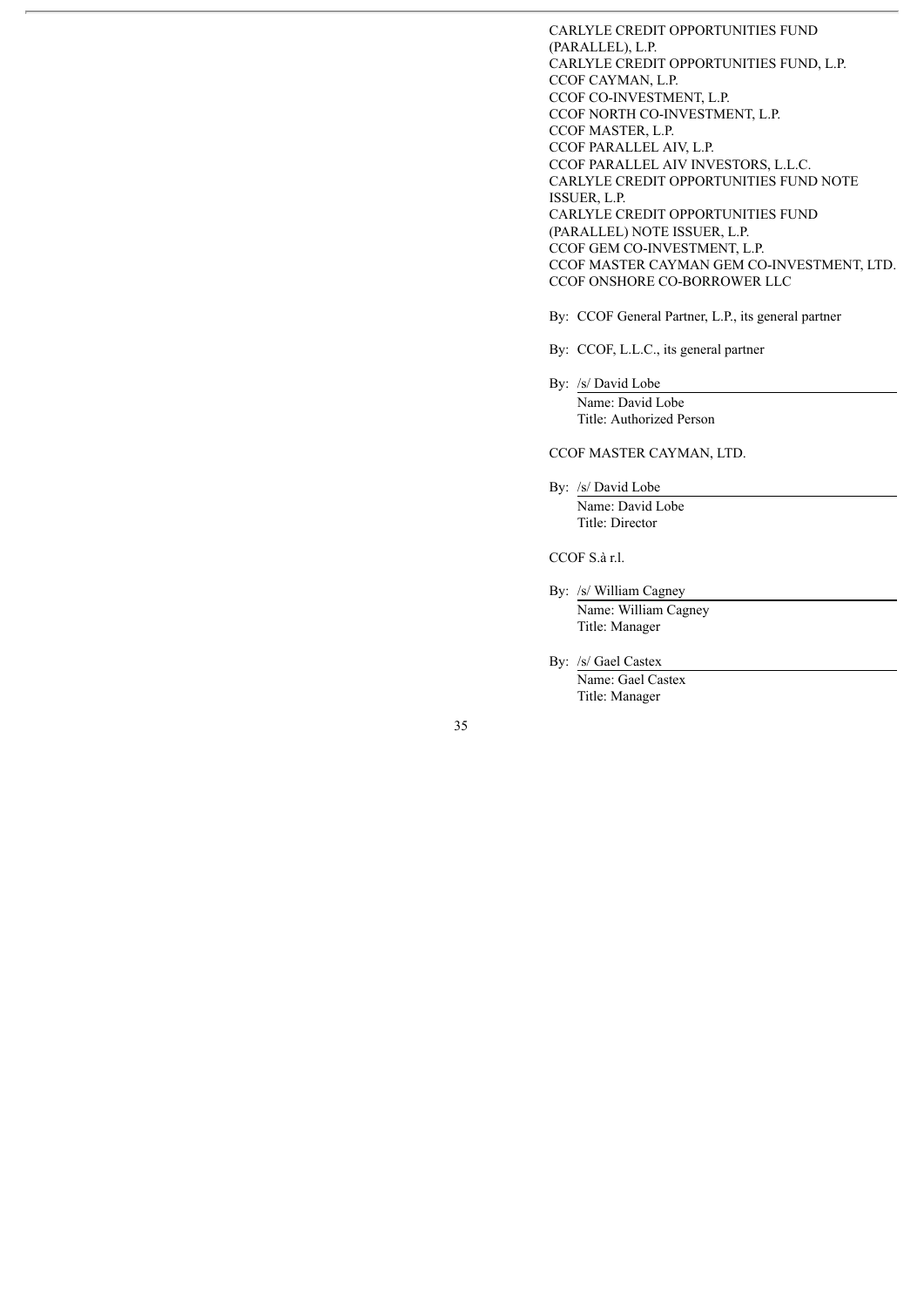CCOF MASTER S.à r.l. GC LION S.à r.l. CCOF SPV I S.à r.l. GC ORANGE S.à r.l. CCOF MASTER CO-INVESTMENT S.à r.l. CCOF CO-INVESTMENT S.à r.l

By: /s/ William Cagney

Name: William Cagney Title: Manager

By: /s/ Gael Castex

Name: Gael Castex Title: Manager CCOF MAIN SPV, L.P.

By: CCOF SPV GP L.L.C., its general partner

By: /s/ David Lobe Name: David Lobe Title: Principal

CARLYLE TANGO RE CREDIT, L.P.

By: Carlyle Tango RE Credit GP, L.P., its general partner

By: Carlyle Tango, L.L.C., its general partner

By: /s/ David Lobe

Name: David Lobe Title: Principal

CARLYLE CREDIT OPPORTUNITIES FUND II, L.P., CCOF II CO-INVESTMENT, L.P., CCOF II MASTER, L.P.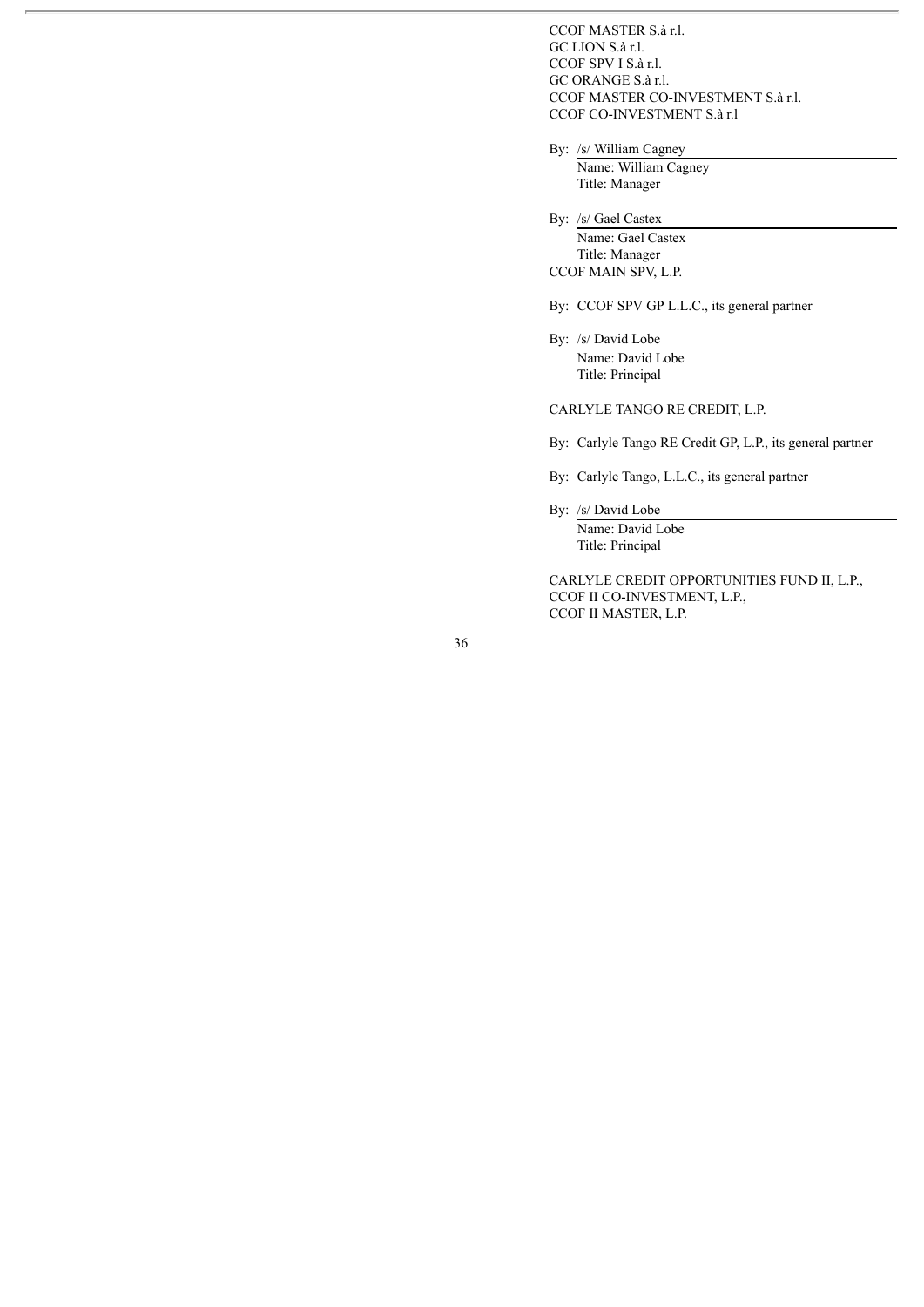By: CCOF II General Partner, L.P., its general partner

By: CCOF II L.L.C., its general partner

By: /s/ David Lobe

Name: David Lobe Title: Authorized Person

CARLYLE CREDIT OPPORTUNITIES FUND (PARALLEL) II, SCSp CCOF II LUX FEEDER, SCSp

By: CCOF II Lux General Partner, S.à r.l., its general partner

By: /s/ David Lobe Name: David Lobe Title: Manager

By: /s/ William Cagney Name: William Cagney Title: Manager

CCOF II ONSHORE SPV, L.P.

By: CCOF II SPV GP, LLC, its general partner

By: /s/ David Lobe Name: David Lobe Title: Authorized Person

CCOF II MASTER CAYMAN, LTD.,

By: /s/ David Lobe Name: David Lobe Title: Director

CARLYLE CREDIT OPPORTUNITIES FUND II NOTE ISSUER, L.P., CARLYLE CREDIT OPPORTUNITIES FUND (PARALLEL) II NOTE ISSUER, L.P.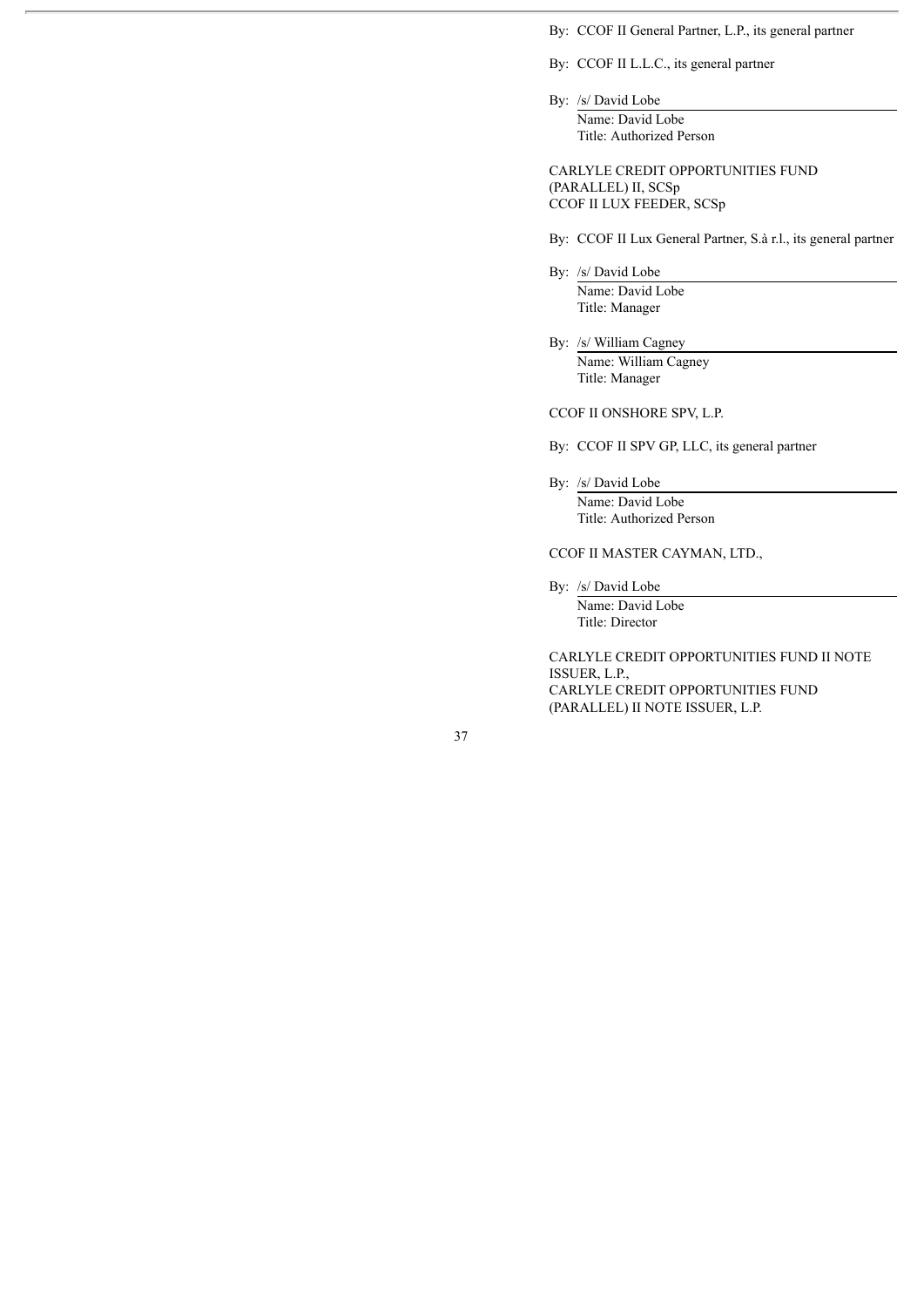- By: CCOF II Note Issuer General Partner, L.L.C., its general partner
- By: /s/ David Lobe Name: David Lobe Title: Authorized Person

CCOF II MASTER S.à r.l. CCOF II SPV S.à r.l.

- By: /s/ William Cagney
	- Name: William Cagney Title: Manager

By: /s/ Gael Castex Name: Gael Castex Title: Manager

CARLYLE STRATEGIC PARTNERS IV, L.P. CSP IV COINVESTMENT, L.P. CSP IV S-1B AIV, L.P.

By: CSP IV General Partner, L.P., its general partner

By: TC Group CSP IV, L.L.C., its general partner

By: /s/ David Lobe Name: David Lobe Title: Authorized Person

CSP IV COINVESTMENT (CAYMAN), L.P. CSP IV (CAYMAN 1), L.P. CSP IV ACQUISITIONS, L.P.

- By: CSP IV (Cayman 1) General Partner, L.P., its general partner
- By: TC Group CSP IV, L.L.C., its general partner

By: /s/ David Lobe Name: David Lobe Title: Director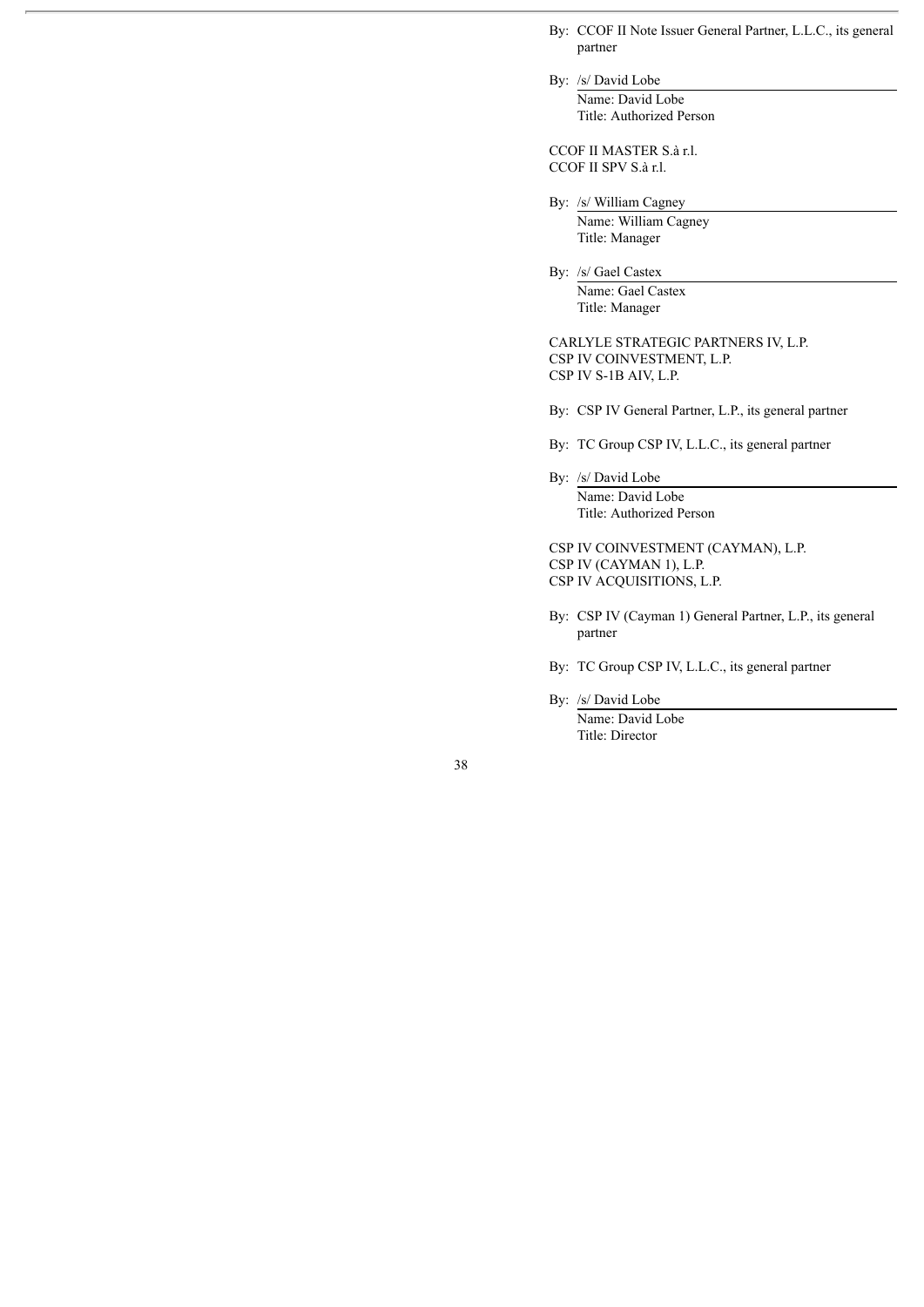CSP IV S-1 AIV, L.P. CSP IV S-1A AIV, L.P.

- By: Carlyle Strategic Partners IV, L.P., its general partner
- By: CSP IV General Partner, L.P, its general partner
- By: TC Group CSP IV, L.L.C., its general partner
- By: /s/ David Lobe Name: David Lobe Title: Authorized Person

### CREDIT ACQUISITIONS (CAYMAN-3), L.P.

- By: Credit Acquisitions-3 General Partner, L.P., its general partner
- By: Credit Acquisitions-3, L.L.C., its general partner
- By: /s/ David Lobe Name: David Lobe Title: Authorized Person

CSP IV ARF (Cayman 3), L.P

- By: CSP IV ARF General Partner, L.P., its general partner
- By: CSP IV ARF Delaware 3, L.L.C., its general partner
- By: /s/ David Lobe Name: David Lobe Title: Authorized Person

CSP IV (CAYMAN 2), L.P.

- By: CSP IV (Cayman 2) General Partner, L.P., its general partner
- By: CSP IV (Cayman 2) GP, Ltd., its general partner
- By: /s/ Jeffrey W. Ferguson Name: Jeffrey W. Ferguson Title: Director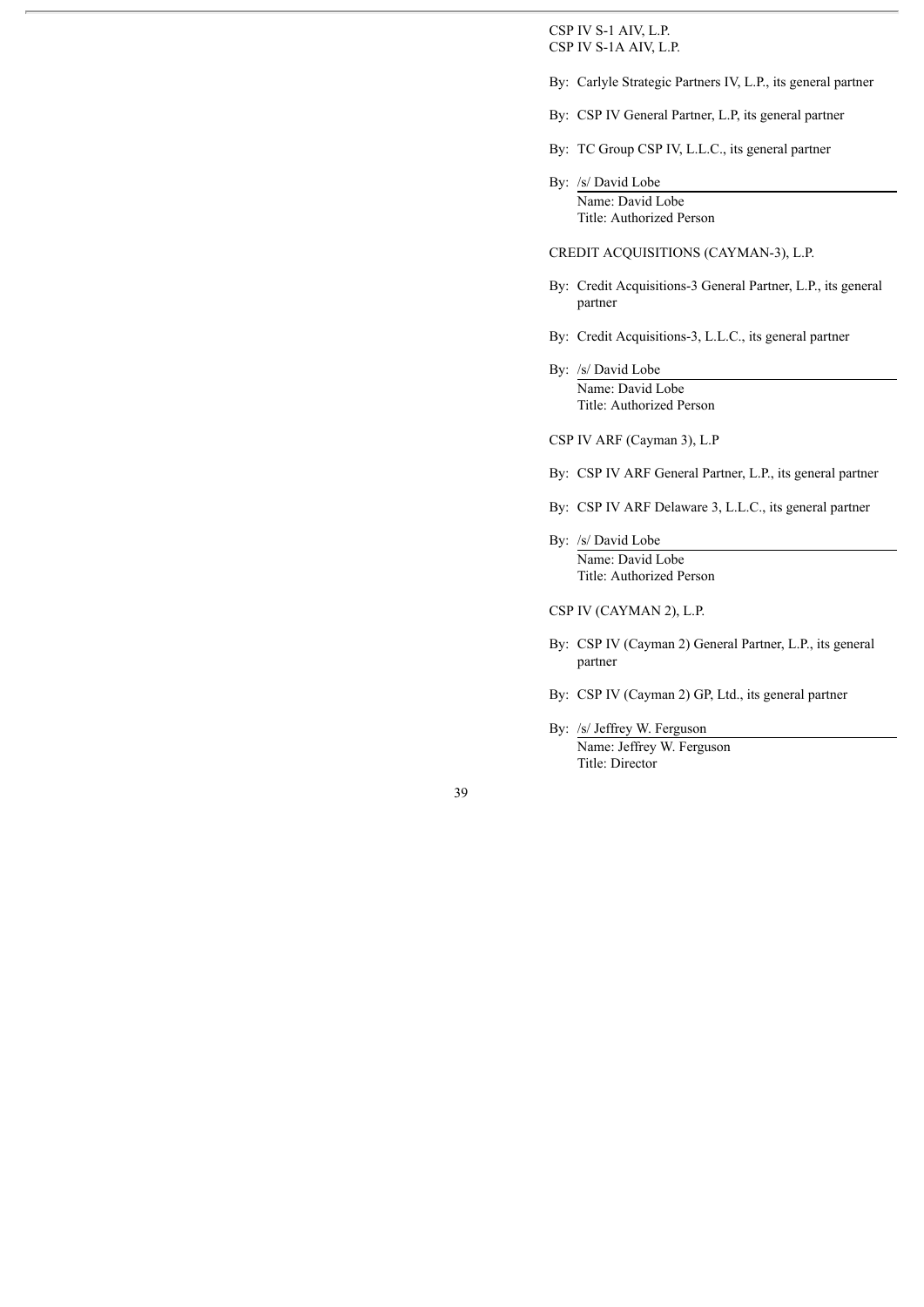## CSP IV (CAYMAN 3), L.P.

- By: CSP IV (Cayman 3) General Partner, L.P., its general partner
- By: CSP IV (Cayman 3) GP, Ltd., its general partner
- By: /s/ Jeffrey W. Ferguson Name: Jeffrey W. Ferguson Title: Director

CARLYLE CLOVER PARTNERS, L.P. CARLYLE CLOVER PARTNERS 2, L.P.

- By: CREV General Partner, L.P., its general partner
- By: CREV General Partner, L.L.C., its general partner
- By: /s/ David Lobe Name: David Lobe Title: Authorized Person

# TCG CAPITAL MARKETS L.L.C.

By: /s/ Anne Campbell Name: Anne Campbell Title: Chief Compliance Officer

TCG SENIOR FUNDING L.L.C.

By: /s/ Joshua Lefkowitz Name: Joshua Lefkowitz Title: Chief Legal Officer of Global Credit

CARLYLE REVOLVING LOAN FUND, L.P.,

- By: Carlyle Revolving Loan GP, L.P., its general partner
- By: Carlyle Revolving Loan GP, L.L.C., its general partner
- By: /s/ David Lobe Name: David Lobe

Title: Authorized Person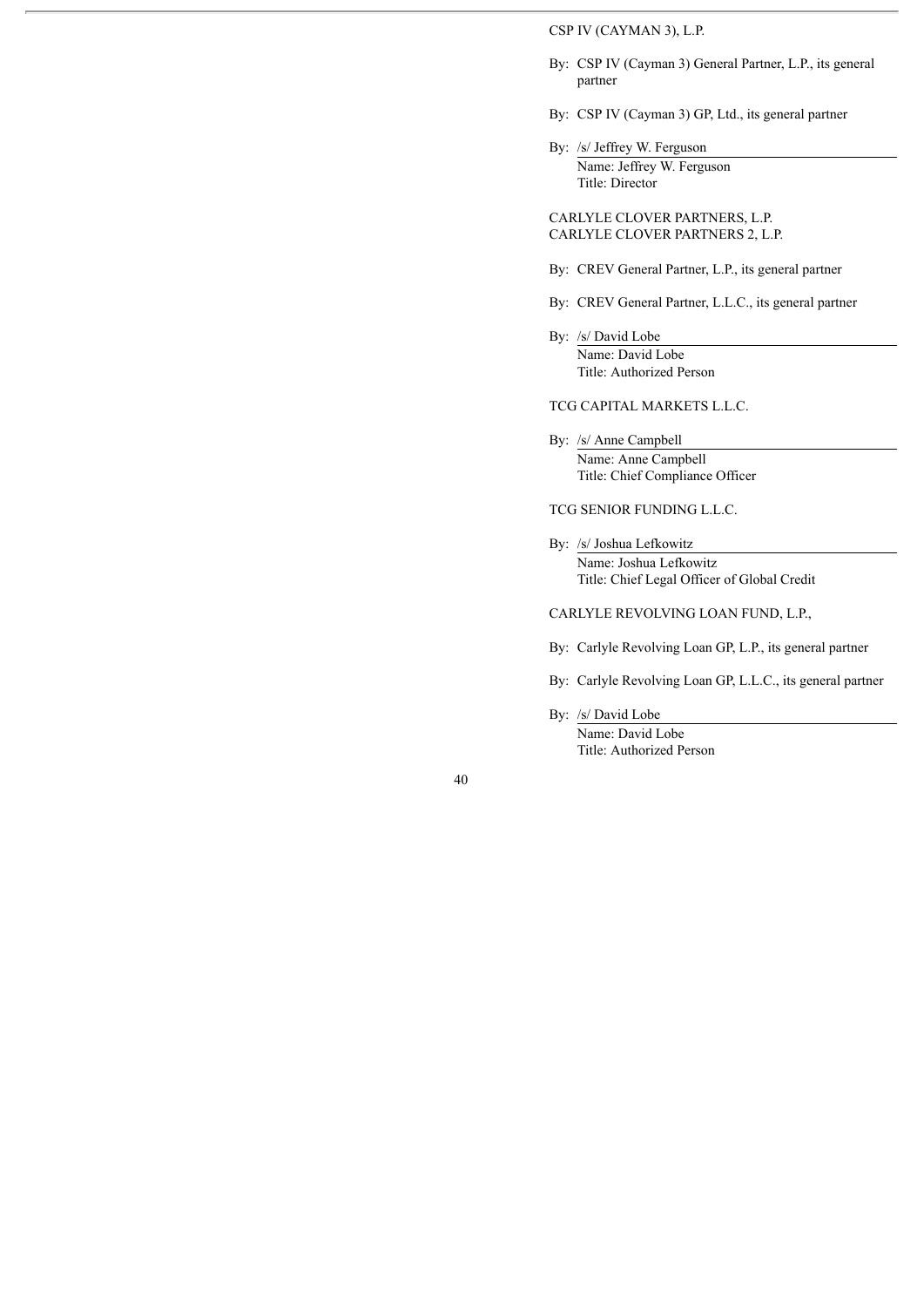### CREV COINVESTMENT, L.P. CLOVER FINANCING SPV, L.P.

By: CREV General Partner, L.P., its general partner

By: CREV General Partner, L.L.C., its general partner

By: /s/ David Lobe Name: David Lobe Title: Authorized Person

CREV CAYMAN, L.P.

- By: Carlyle Revolving Loan GP, L.P., its general partner
- By: Carlyle Revolving Loan GP, L.L.C., its general partner
- By: /s/ David Lobe Name: David Lobe Title: Principal

CARLYLE INFRASTRUCTURE CREDIT FUND, L.P.,

- By: CICF General Partner, L.P, its general partner
- By: CICF L.L.C., its general partner
- By: /s/ David Lobe Name: David Lobe Title: Authorized Person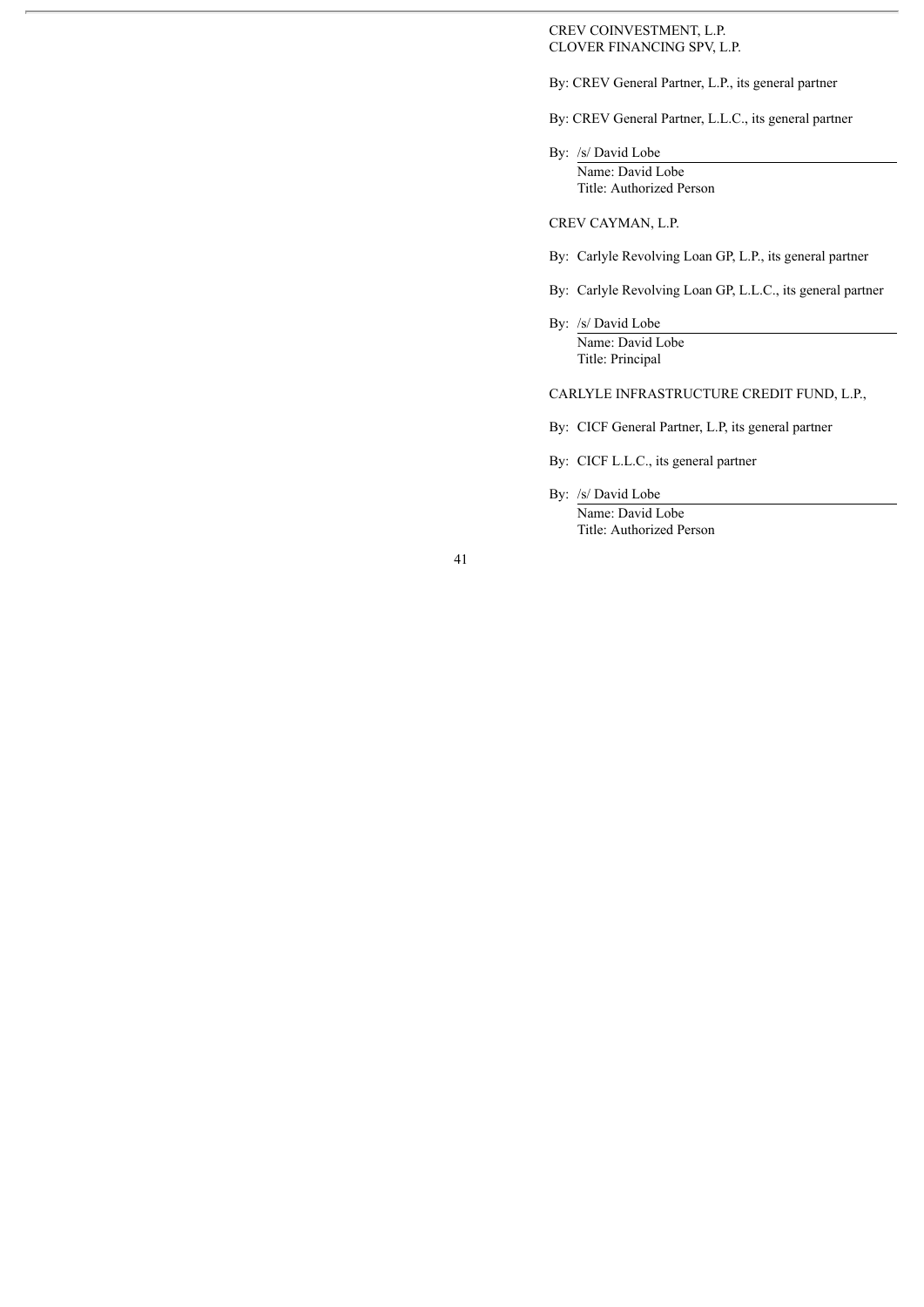CARLYLE BRAVO OPPORTUNISTIC CREDIT PARTNERSHIP, L.P. CARLYLE BRAVO OPPORTUNISTIC CREDIT FEEDER, L.P.

By: TCG Bravo Credit GP, Ltd., its general partner

By: /s/ Karen Ellerbe

Name: Karen Ellerbe Title: Director

CARLYLE US CLO 2021-3S, LTD. CARLYLE US CLO 2021-4, LTD. CARLYLE US CLO 2021-5, LTD. CARLYLE US CLO 2021-6, LTD. CARLYLE US CLO 2021-7, LTD. CARLYLE US CLO 2021-8, LTD. CARLYLE US CLO 2021-10, LTD. CARLYLE US CLO 2021-9, LTD. CARLYLE US CLO 2021-11, LTD. CARLYLE US CLO 2021-J, LTD. CARLYLE US CLO 2022-A, LTD. CARLYLE US CLO 2022-B, LTD.

/s/ Karey Schreck

Name: Karey Schreck Title: Director

CICF COINVESTMENT, L.P. By: CICF L.L.C., its general partner

By: /s/ David Lobe

Name: David Lobe Title: Authorized Person

CARLYLE INFRASTRUCTURE CREDIT FUND NOTE ISSUER, L.P.

By: CICF NOTE ISSUER GENERAL PARTNER, L.L.C., its general partner

/s/ David Lobe

Name: David Lobe Title: Authorized Person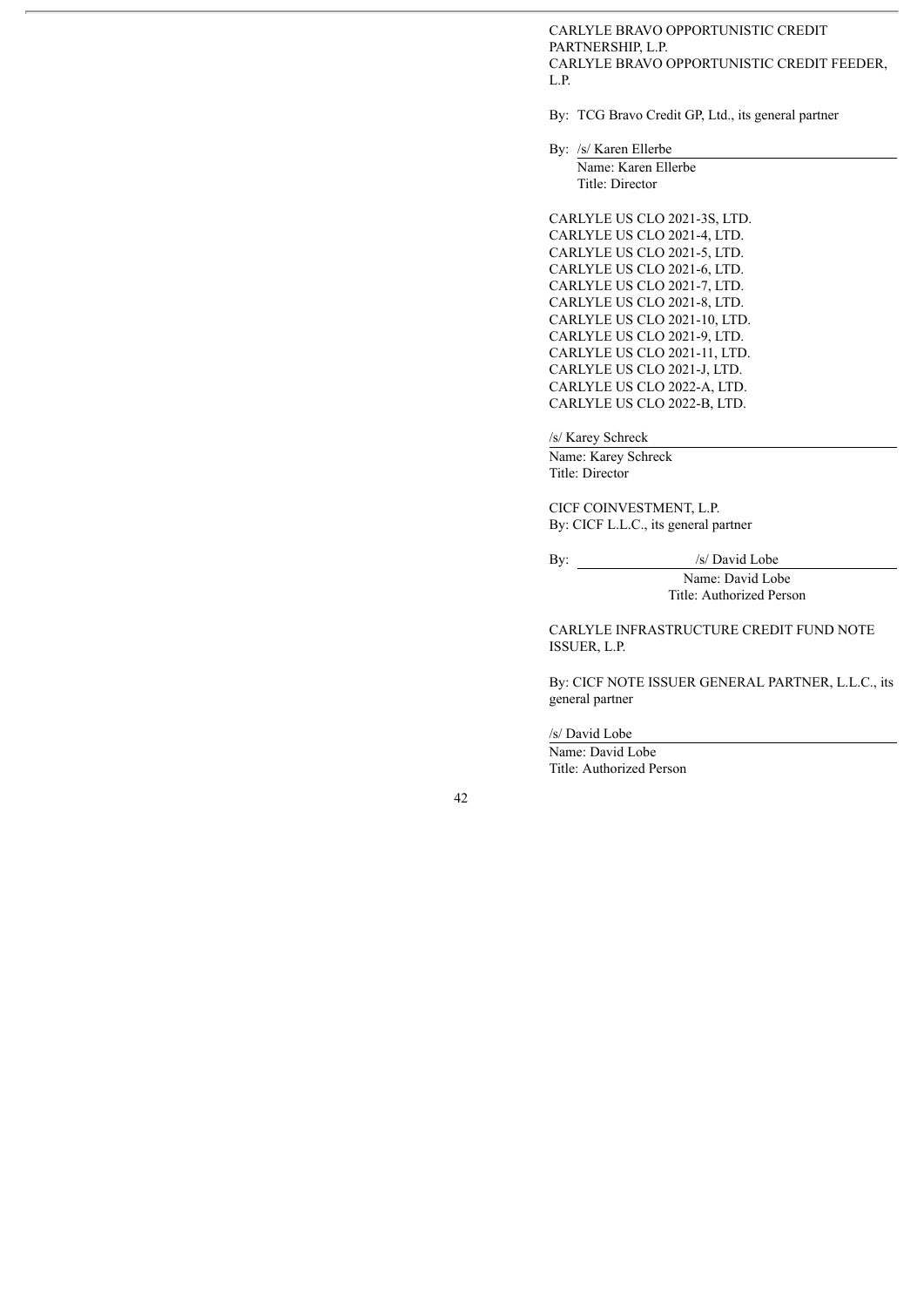#### CICF LUX FEEDER, SCSP

# By: CICF LUX GP, S.à.r.l., its general partner

/s/ David Lobe

Name: David Lobe Title: Manager

/s/ William Cagney

Name: William Cagney Title: Manager

CARLYLE INFRASTRUCTURE CREDIT FUND (PARALLEL), SCSP

By: CICF GENERAL PARTNER (PARALLEL) S.à.r.l., its general partner

/s/ J.A. Mees

Name: J.A. Mees Title: Manager

/s/ V. Van den Brink

Name: V. Van den Brink Title: Manager

CARLYLE CREDIT OPPORTUNITIES FUND (PARALLEL) AIV, L.P. CARLYLE CREDIT OPPORTUNITIES FUND (PARALLEL) AIV INVESTORS, L.P. CARLYLE CREDIT OPPORTUNITIES FUND (PARALLEL) AIV 2, L.P. CARLYLE CREDIT OPPORTUNITIES FUND (PARALLEL) AIV INVESTORS 2, L.P. CARLYLE CREDIT OPPORTUNITIES FUND (PARALLEL) AIV 3, L.P. CARLYLE CREDIT OPPORTUNITIES FUND (PARALLEL) AIV 4, L.P.

By: CCOF L.L.C., its general partner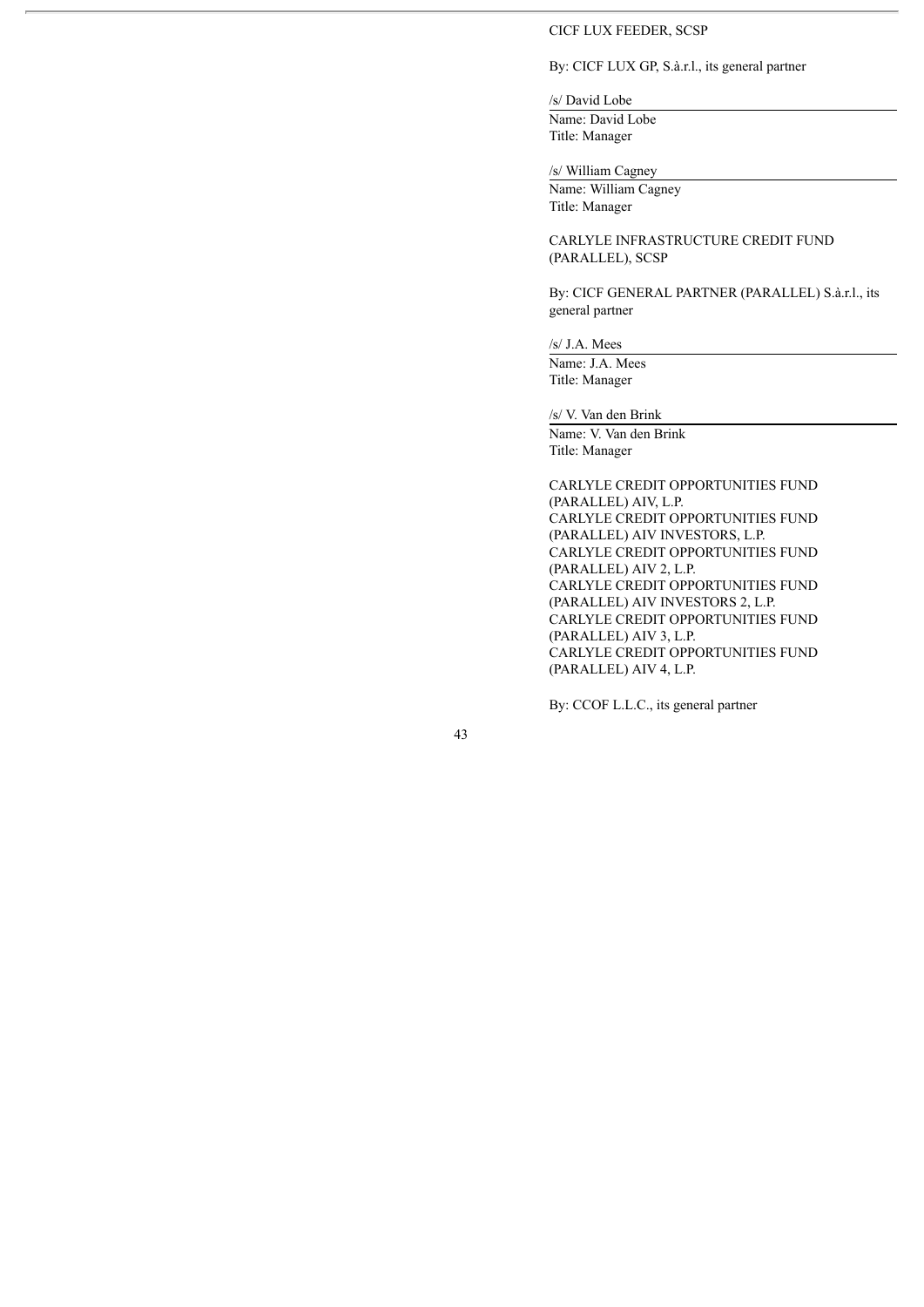## /s/ David Lobe

Name: David Lobe Title: Authorized Person

CARLYLE CREDIT OPPORTUNITIES FUND (PARALLEL) AIV INVESTORS 3, L.L.C. CARLYLE CREDIT OPPORTUNITIES FUND (PARALLEL) AIV INVESTORS 4, LLC CARLYLE CREDIT OPPORTUNITIES FUND (PARALLEL) II AIV INVESTORS 3, LLC CARLYLE BRAVO CREDIT INVESTOR, LLC

## /s/ David Lobe

Name: David Lobe Title: Authorized Person

CARLYLE CREDIT OPPORTUNITIES FUND (PARALLEL) II AIV 3, L.P. CARLYLE CREDIT OPPORTUNITIES FUND (PARALLEL) II AIV 4, L.P. CARLYLE CREDIT OPPORTUNITIES FUND (PARALLEL) II AIV 2, SCSP CARLYLE CREDIT OPPORTUNITIES FUND (PARALLEL) II AIV, SCSP CCOF II PARALLEL AIV INVESTORS, SCSP

By: CCOF II LUX GENERAL PARTNER S.à r.l., its general partner

/s/ David Lobe

Name: David Lobe Title: Manager

/s/ William Cagney

Name: William Cagney Title: Manager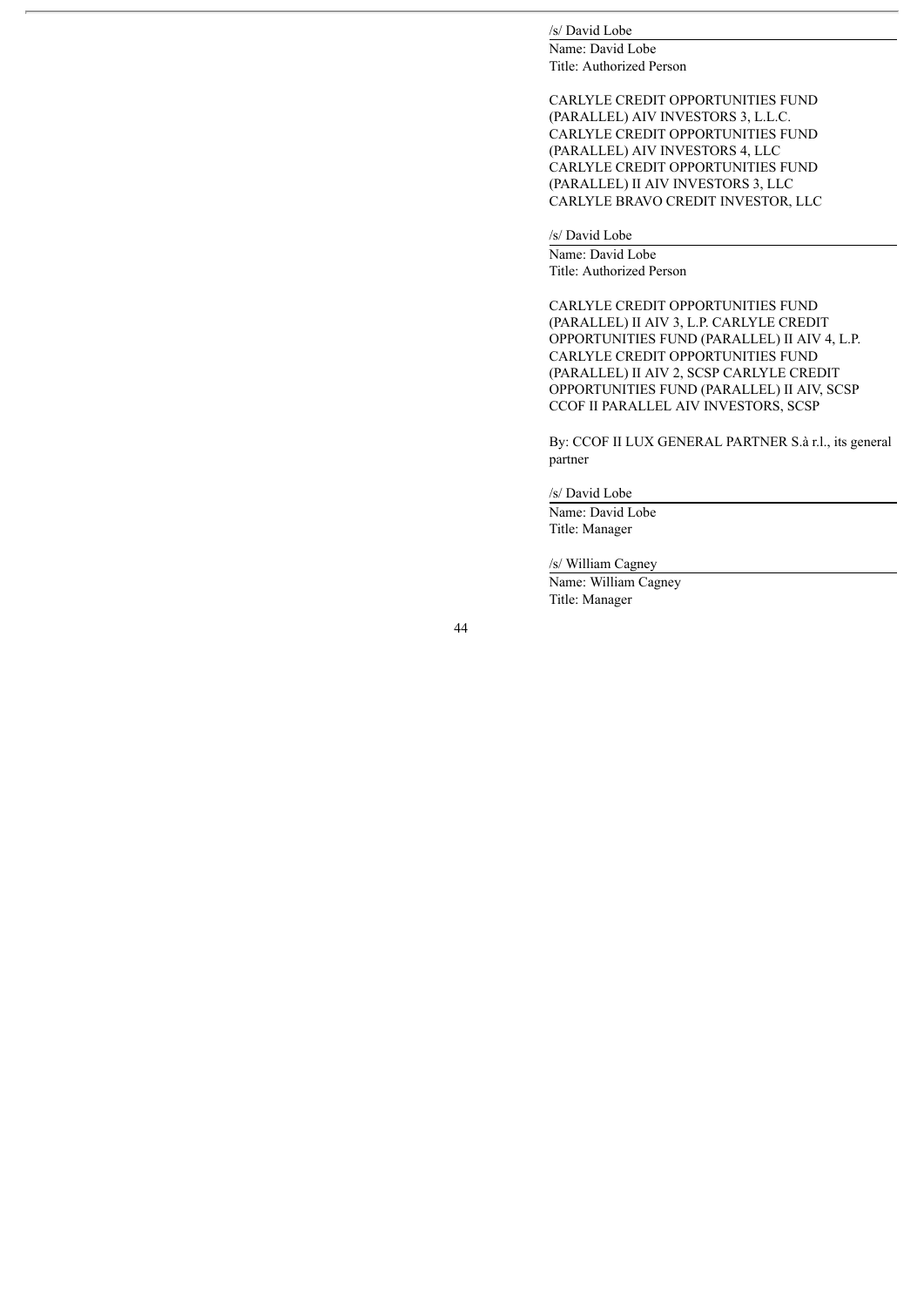PROJECT MEDIACO, L.P. PROJECT HARMONY, L.P. CARLYLE CREDIT OPPORTUNITIES FUND (PARALLEL) II AIV HOLDINGS, L.P. CARLYLE CREDIT OPPORTUNITIES FUND (PARALLEL) II AIV 2 HOLDINGS, L.P. CARLYLE CREDIT OPPORTUNITIES FUND II-N, L.P. CARLYLE CREDIT OPPORTUNITIES FUND II-N MAIN, L.P.

By: CCOF II General Partner, L.P., its general partner

By: CCOF L.L.C., its general partner

/s/ David Lobe

Name: David Lobe Title: Authorized Person

CARLYLE SPINNAKER PARTNERS 2, L.P. CARLYLE SPINNAKER PARTNERS 2 MAIN, L.P. By: CARLYLE SPINNAKER PARTNERS 2 GP, L.L.C., its general partner

/s/ David Lobe

Name: David Lobe Title: Authorized Person

CARLYLE REVOLVING LOAN FUND II, L.P. CREV II CAYMAN, L.P. By: CARLYLE REVOLVING LOAN II GP, L.L.C., its general partner

/s/ David Lobe

Name: David Lobe Title: Authorized Person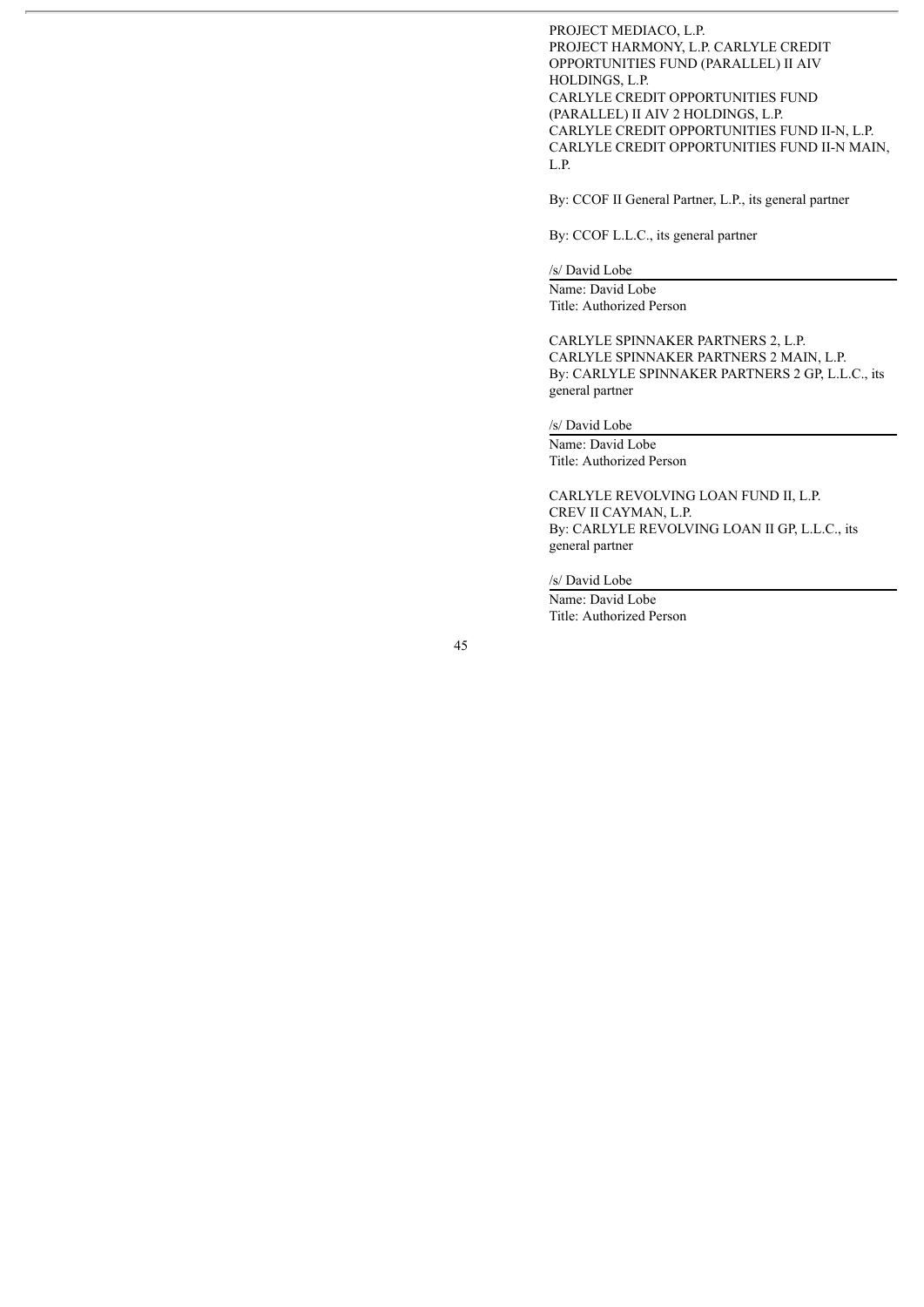#### CREV COINVESTMENT, L.P.

By: CREV General Partner, L.P., its general partner

By: CREV General Partner, L.L.C., its general partner

# /s/ David Lobe

Name: David Lobe Title: Authorized Person

CARLYLE DIRECT LENDING FUND (LEVERED) IV, L.P. CARLYLE DIRECT LENDING FUND IV, L.P.

By: CARLYLE DIRECT LENDING FUND IV GP, L.L.C., its general partner

/s/ David Lobe

Name: David Lobe Title: Authorized Person

CARLYLE FALCON STRUCTURED SOLUTIONS, L.L.C.

By: CARLYLE FALCON STRUCTURED SOLUTIONS MANAGER, L.L.C., its manager

/s/ David Lobe

Name: David Lobe Title: Authorized Person

CARLYLE AURORA INFRASTRUCTURE CREDIT PARTNERS, L.P.

By: TCG AURORA CREDIT GP LTD., its general partner

/s/ Karey Schreck

Name: Karey Schreck Title: Director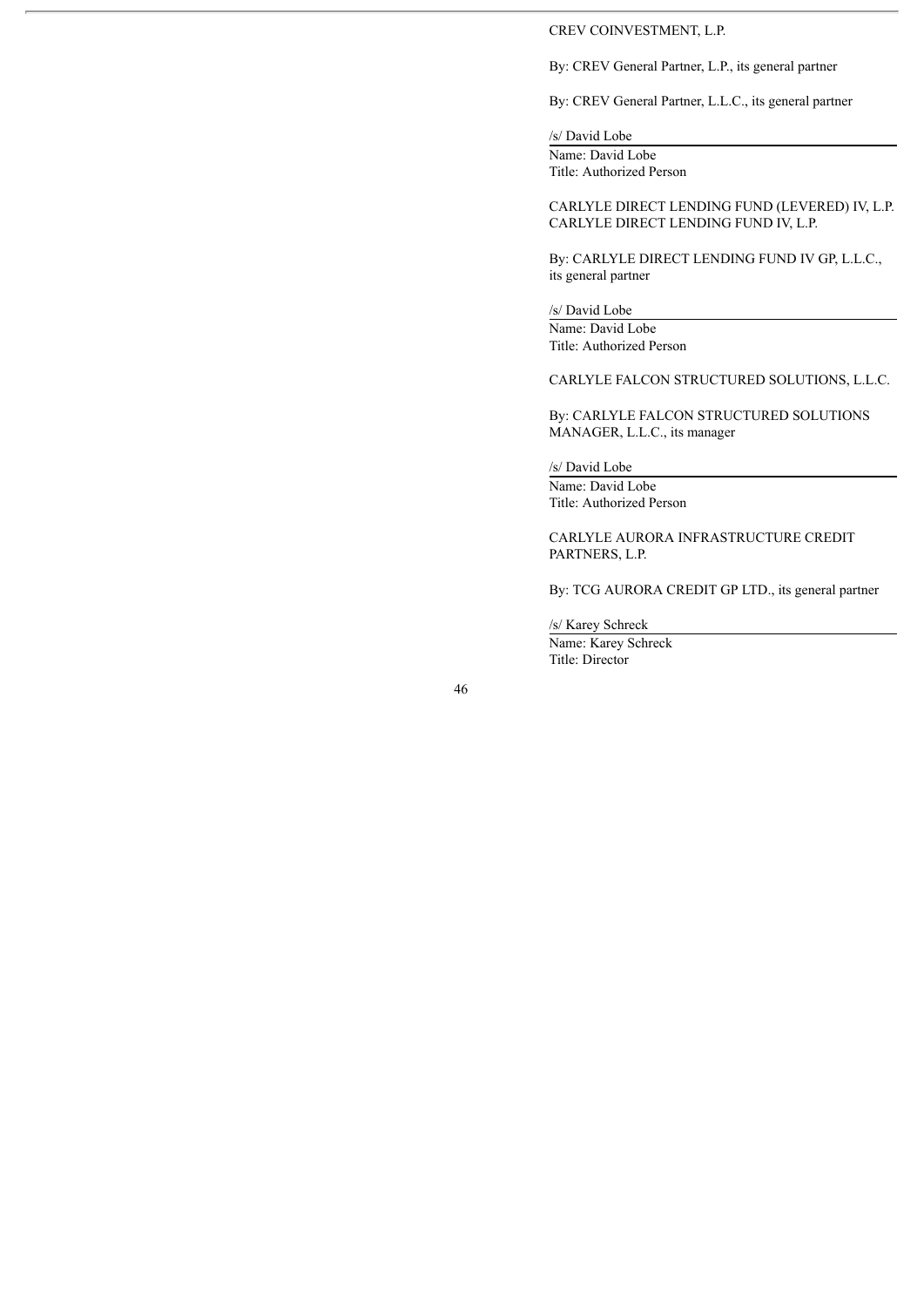### CARLYLE INFRASTRUCTURE CREDIT FUND (LEVERED), L.P.

By: CICF GENERAL PARTNER, L.P., its general partner

By: CICF L.L.C., its general partner

/s/ David Lobe

Name: David Lobe Title: Authorized Person CREV II COINVESTMENT, L.P.

By: CARLYLE REVOLVING LOAN II GP, L.P., its general partner

By: CARLYLE REVOLVING LOAN II GP, L.L.C., its general partner

/s/ David Lobe

Name: David Lobe Title: Authorized Person CARLYLE ONTARIO CREDIT PARTNERSHIP DIRECT LENDING SPV, L.P.

By: TCG OPT CREDIT SPV GP, LTD., its general partner

/s/ Karey Schreck Name: Karey Schreck Title: Director CARLYLE SKYLINE CREDIT FUND, AIV L.P.

By: CARLYLE SKYLINE CREDIT FUND GP, L.P., its general partner

By: CARLYLE SKYLINE CREDIT FUND GP, L.L.C., its general partner

/s/ David Lobe

Name: David Lobe Title: Authorized Person CCOF II PARALLEL IRVING AIV INVESTORS (LUX), **SCSP** 

CCOF II LUX FEEDER IRVING AIV, SCSP

By: CCOF II LUX GENERAL PARTNER S.à r.l., its general partner

/s/ David Lobe

Name: David Lobe Title: Manager

/s/ William Cagney

Name: William Cagney Title: Manager

CCOF II PARALLEL IRVING AIV INVESTORS (DE), L.L.C.

/s/ David Lobe

Name: David Lobe Title: Authorized Person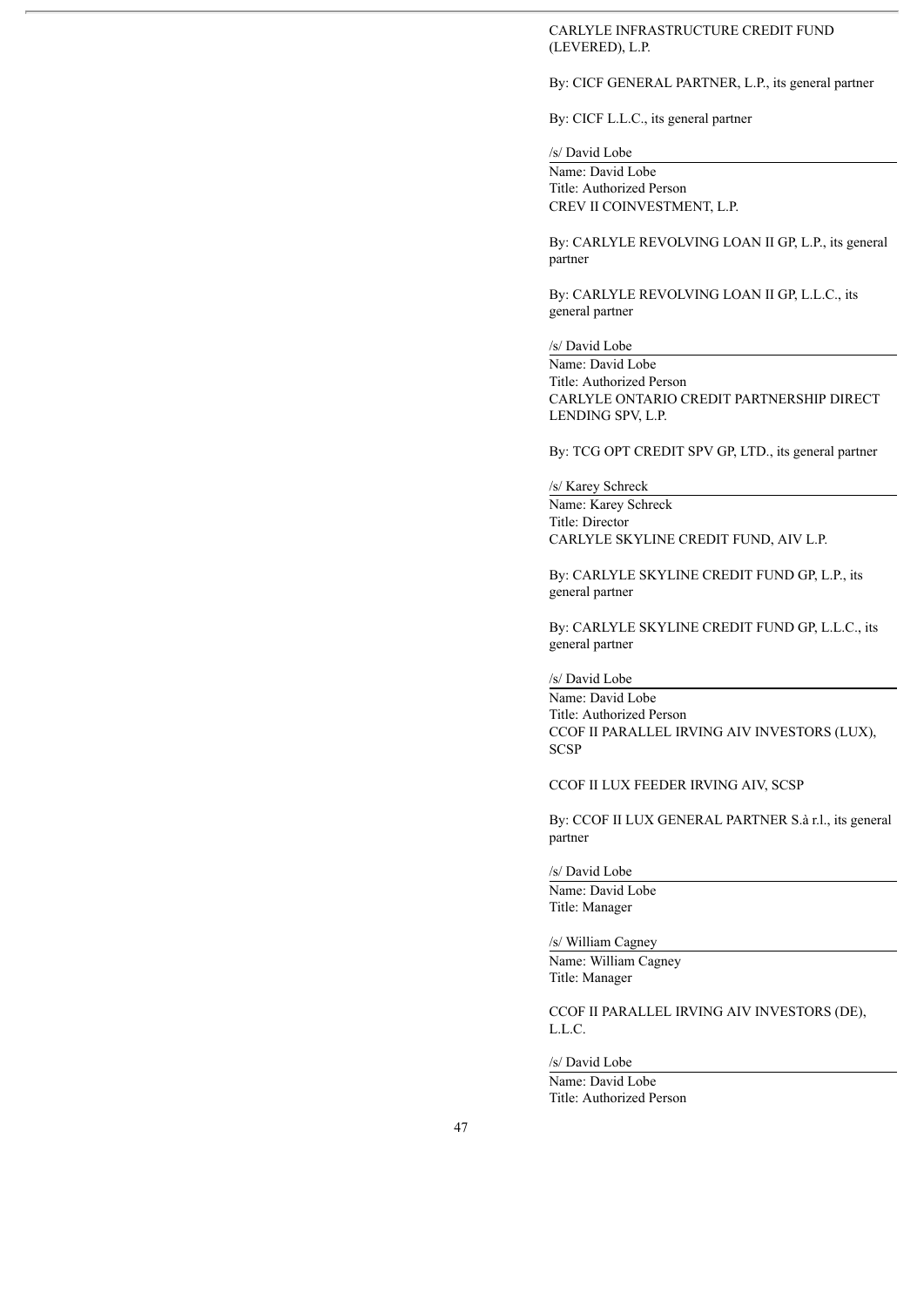CARLYLE CREDIT OPPORTUNITIES FUND (PARALLEL) II IRVING AIV 2, L.P. CARLYLE CREDIT OPPORTUNITIES FUND (PARALLEL) II IRVING AIV, L.P.

By: CCOF II GENERAL PARTNER, L.P., its general partner

By: CCOF II L.L.C., its general partner

/s/ David Lobe

Name: David Lobe Title: Authorized Person

CSP IV BRAWN AIV, L.P. BRAWN COINVEST ELECTING INVESTORS, L.P. CSP IV COINVEST BRAWN INVESTORS, L.P. CSP IV COINVEST BRAWN, L.P. CSP IV (PARALLEL) AIV I, L.P.

By: CSP IV GENERAL PARTNER, L.P., its general partner

By: TC GROUP CSP IV, L.L.C., its general partner

/s/ David Lobe

Name: David Lobe Title: Authorized Person

CSP IV CREDIT INVESTOR, LLC

/s/ David Lobe

Name: David Lobe Title: Principal

CARLYLE TANGO RE CREDIT SPLITTER, L.P.

By: CARLYLE TANGO RE CREDIT GP, L.P., its general partner

By: CARLYLE TANGO, L.L.C., its general partner

/s/ David Lobe

Name: David Lobe Title: Principal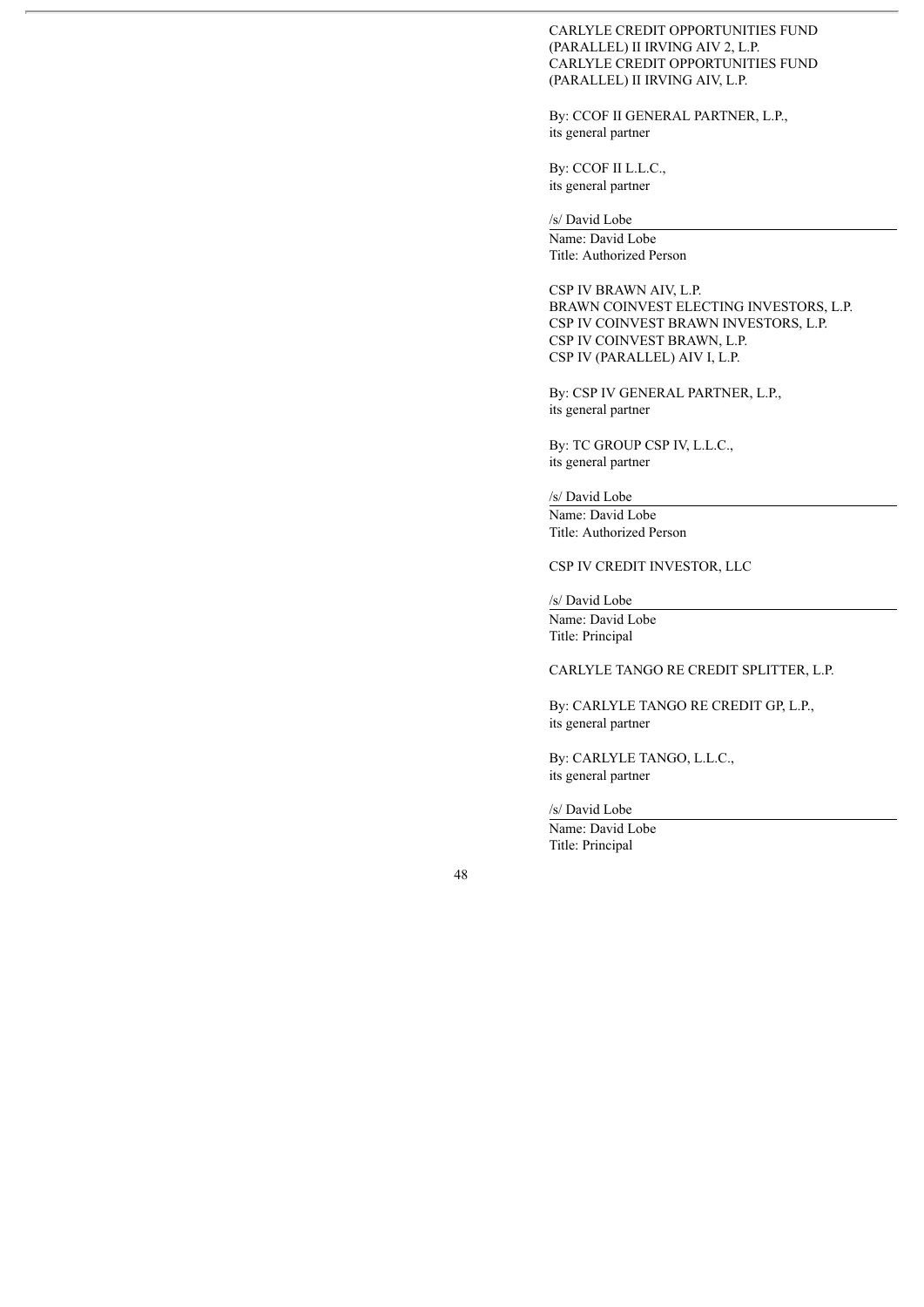## CARLYLE CEDAR INFRASTRUCTURE CREDIT PARTNERS, L.P.

By: TCG CEDAR CREDIT GP LTD., its general partner

## /s/ Karey Schreck

Name: Karey Schreck Title: Director

#### CARLYLE AURORA REVOLVING LOAN FUND, L.P.

By: CARLYLE AURORA REVOLVING LOAN FUND GP, L.P., its general partner

By: CARLYLE AURORA REVOLVING LON FUND GP, L.L.C., its general partner

/s/ David Lobe

Name: David Lobe

Title: Authorized Person

CARLYLE CLO EQUITY FUND III OFFSHORE, L.P. CARLYLE CLO EQUITY FUND III ONSHORE, L.P. CARLYLE CLO EQUITY FUND III, L.P.

By: CLOE III GENERAL PARTNER, L.P., its general partner

By: CLOE III GENERAL PARTNER, L.L.C., its general partner

/s/ David Lobe

Name: David Lobe Title: Authorized Person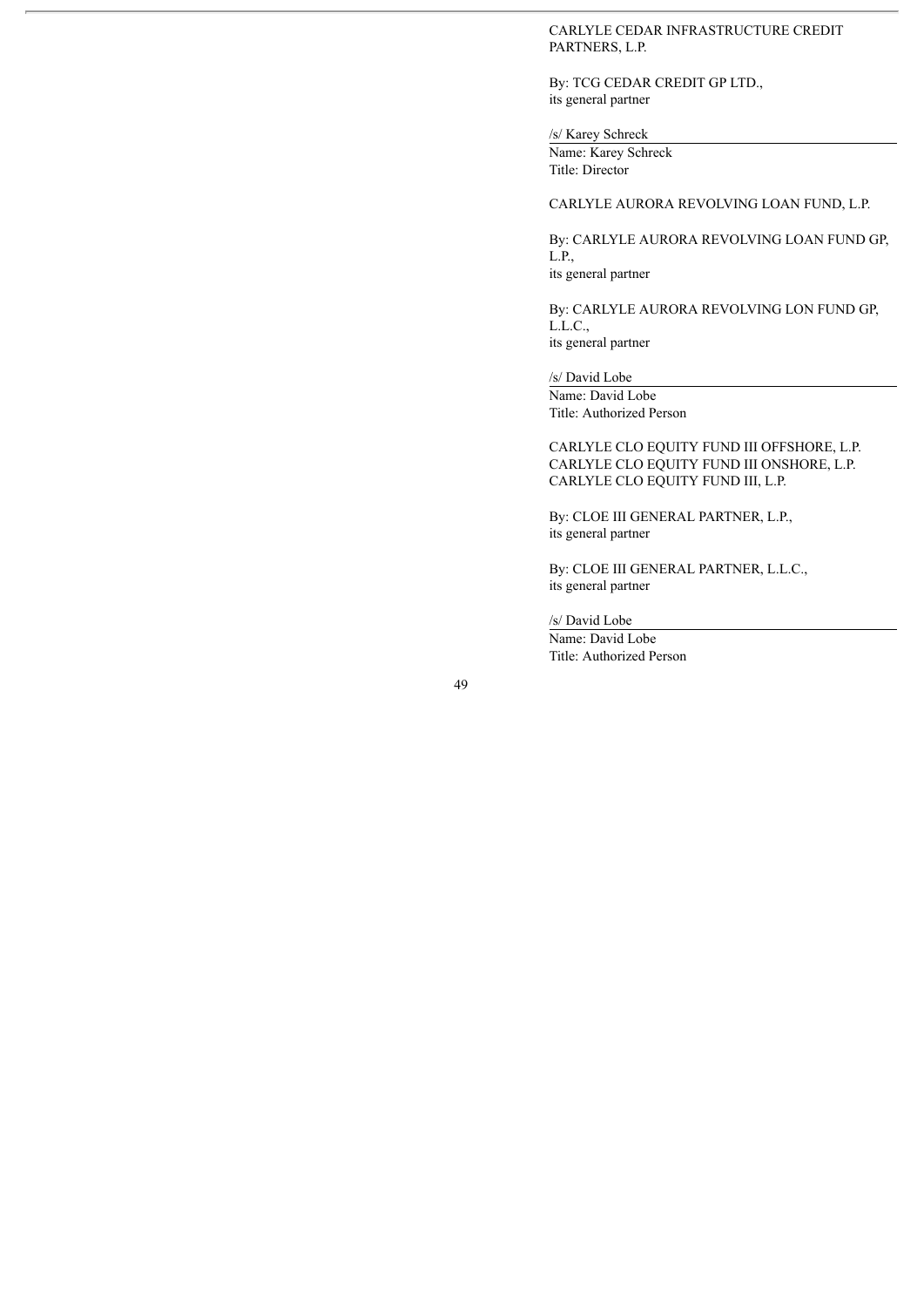#### CARLYLE DIRECT LENDING DRAWDOWN CLO 2022-1 PARTNERSHIP, L.P.

By: CARLYLE DIRECT LENDING DRAWDOWN CLO 2022-1 GP, L.L.C., its general partner

#### /s/ David Lobe

Name: David Lobe Title: Authorized Person

### CARLYLE US CLO 2022-F, LTD.

/s/ Karey Schreck

Name: Karey Schreck Title: Director

CBAM 2017-1, LTD. CBAM 2017-2, LTD. CBAM 2017-3, LTD. CBAM 2017-4, L.L.C. CBAM 2017-4, LTD. CBAM 2018-5, LTD. CBAM 2018-6, LTD. CBAM 2018-7, LTD. CBAM 2018-8, LTD. CBAM 2019-9, LTD. CBAM 2019-10, LTD. CBAM 2019-11R, LTD. CBAM 2020-12, LTD. CBAM 2020-13, LLC CBAM 2020-13, LTD. CBAM 2021-14, LTD. CBAM 2021-15, LLC

By: CBAM CLO Management LLC, its portfolio manager

/s/ Joshua Lefkowitz

Name: Joshua Lefkowitz Title: Authorized Person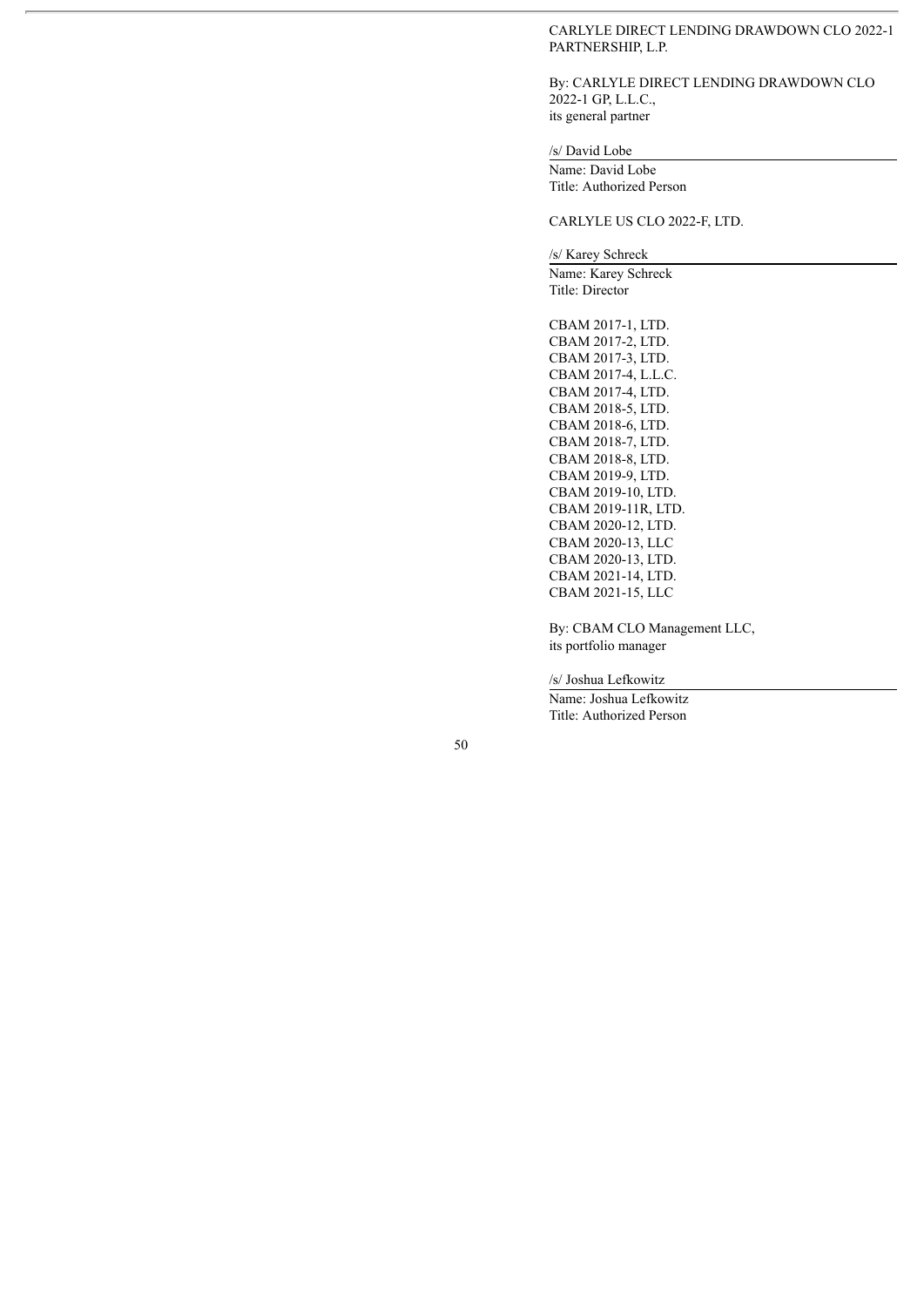### **Carlyle Advisers**

- 1. Carlyle Global Credit Investment Management L.L.C.
- 2. CSL III Advisors, LLC
- 3. Carlyle CLO Management L.L.C.

### **Affiliated Proprietary Account**

1. TCG Capital Markets L.L.C.

#### **Existing Affiliated Funds**

- 1. MC UNI LLC
- 2. MC UNI Subsidiary LLC
- 3. MC UNI Subsidiary II (Blocker) LLC
- 4. CPC V, LP
- 5. CPC V SPV LLC
- 6. CDL 2018-1, L.L.C.
- 7. CDL 2018-1 SPV LLC
- 8. CDL 2018-2, L.P.
- 9. Carlyle Ontario Credit Partnership, L.P.
- 10. Carlyle Ontario Credit SLP L.L.C.,
- 11. Carlyle Ontario Credit Special Limited Partner, L.P.
- 12. Carlyle Skyline Credit Fund, L.P.
- 13. CDL 2020-3, L.L.C.
- 14. Carlyle Ontario Credit Partnership Direct Lending SPV, L.P.
- 15. Carlyle Skyline Credit Fund, AIV L.P.
- 16. Carlyle Clover Partners, L.P.
- 17. Carlyle Clover Partners 2, L.P.
- 18. Carlyle Revolving Loan Fund, L.P.
- 19. CREV Coinvestment, L.P.
- 20. CREV Cayman, L.P.
- 21. CREV II Cayman, L.P.
- 22. Carlyle Falcon Structured Solutions, L.L.C.
- 23. CREV II Coinvestment, L.P.
- 24. Carlyle Aurora Revolving Loan Fund, L.P.
- 25. Carlyle Direct Lending Drawdown CLO 2022-1 Partnership, L.P.
- 26. Carlyle Global Market Strategies CLO 2012-3, Ltd.
- 27. Carlyle Global Market Strategies CLO 2012-4, Ltd.
- 28. Carlyle Global Market Strategies CLO 2013-1, Ltd.
- 29. Carlyle Global Market Strategies CLO 2013-2, Ltd.
- 30. Carlyle Global Market Strategies CLO 2013-3, Ltd.
- 31. Carlyle Global Market Strategies CLO 2013-4, Ltd.
- 32. Carlyle Global Market Strategies CLO 2014-1, Ltd.
- 33. Carlyle Global Market Strategies CLO 2014-2-R, Ltd.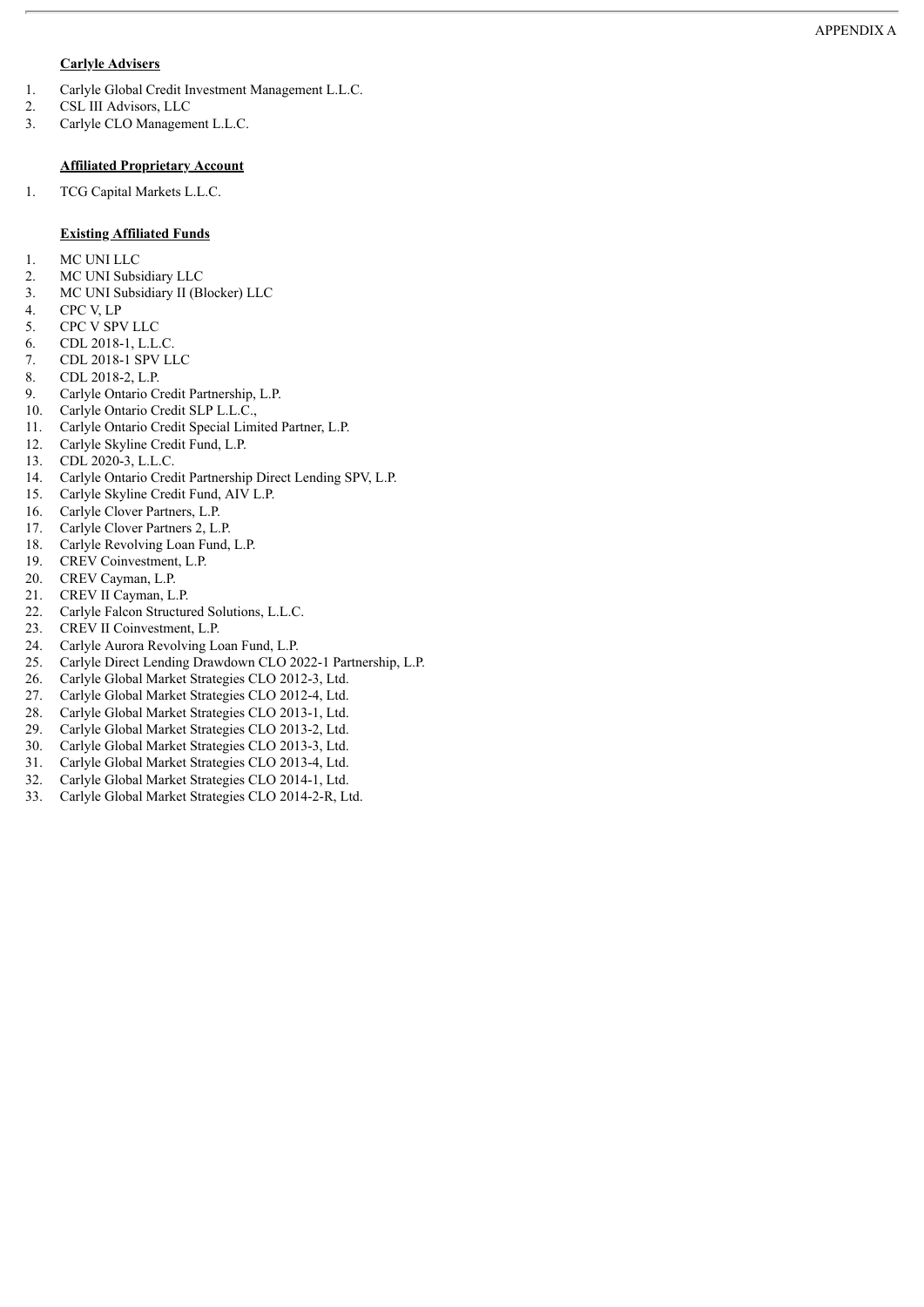34 4. Carlyle Global Market Strategies CLO 2014-3-R, Ltd. 35. Carlyle Global Market Strategies CLO 2014-4-R, Ltd 36. Carlyle Global Market Strategies CLO 2014-5, Ltd. Carlyle Global Market Strategies CLO 2015-1, Ltd. 38. Carlyle Global Market Strategies CLO 2015-2, Ltd. 39. Carlyle Global Market Strategies CLO 2015-3, Ltd. 40. Carlyle Global Market Strategies CLO 2015-4, Ltd. 41. Carlyle Global Market Strategies CLO 2015-5, Ltd. 42. Carlyle Global Market Strategies CLO 2016-1, Ltd. 43. Carlyle Global Market Strategies CLO 2016-2, Ltd. 44. Carlyle Global Market Strategies CLO 2016-3, Ltd. 45. Carlyle US CLO 2016-4, Ltd. 46. Carlyle US CLO 2017-1, Ltd. 47. Carlyle US CLO 2017-2, Ltd. 48. Carlyle US CLO 2017-3, Ltd. 49. Carlyle US CLO 2017-4, Ltd. 50. Carlyle US CLO 2017-5, Ltd. 51. Carlyle US CLO 2018-1, Ltd. 52. Carlyle US CLO 2018-2, Ltd. 53. Carlyle US CLO 2018-3, Ltd. 54. Carlyle US CLO 2018-4, Ltd. 55. Carlyle US CLO 2019-1, Ltd. 56. Carlyle US CLO 2019-2, Ltd. 57. Carlyle US CLO 2019-3, Ltd. 58. Carlyle US CLO 2019-4, Ltd. 59. Carlyle US CLO 2020-1, Ltd. 60. Carlyle US CLO 2020-A, Ltd. 61. Carlyle CLO Fund, L.P. 62. Carlyle CLO Equity Fund III Offshore, L.P. 63. Carlyle CLO Equity Fund III Onshore, L.P. 64. Carlyle CLO Equity Fund III, L.P. 65. Carlyle C17 CLO, Ltd. 66. Carlyle US CLO 2020-2, Ltd. 67. Carlyle US CLO 2021-A, Ltd. 68. Carlyle US CLO 2021-3S, Ltd. 69. Carlyle US CLO 2021-4, Ltd. 70. Carlyle US CLO 2021-5, Ltd. 71. Carlyle US CLO 2021-6, Ltd. 72. Carlyle US CLO 2021-7, Ltd. 73. Carlyle US CLO 2021-8, Ltd.

- 74. Carlyle US CLO 2021-10, Ltd.
- 75. Carlyle US CLO 2021-9, Ltd.
- 76. Carlyle US CLO 2021-11, Ltd.
- 77. Carlyle US CLO 2021-J, Ltd.
- 78. Carlyle US CLO 2022-A, Ltd. 79. Carlyle US CLO 2022-B, Ltd.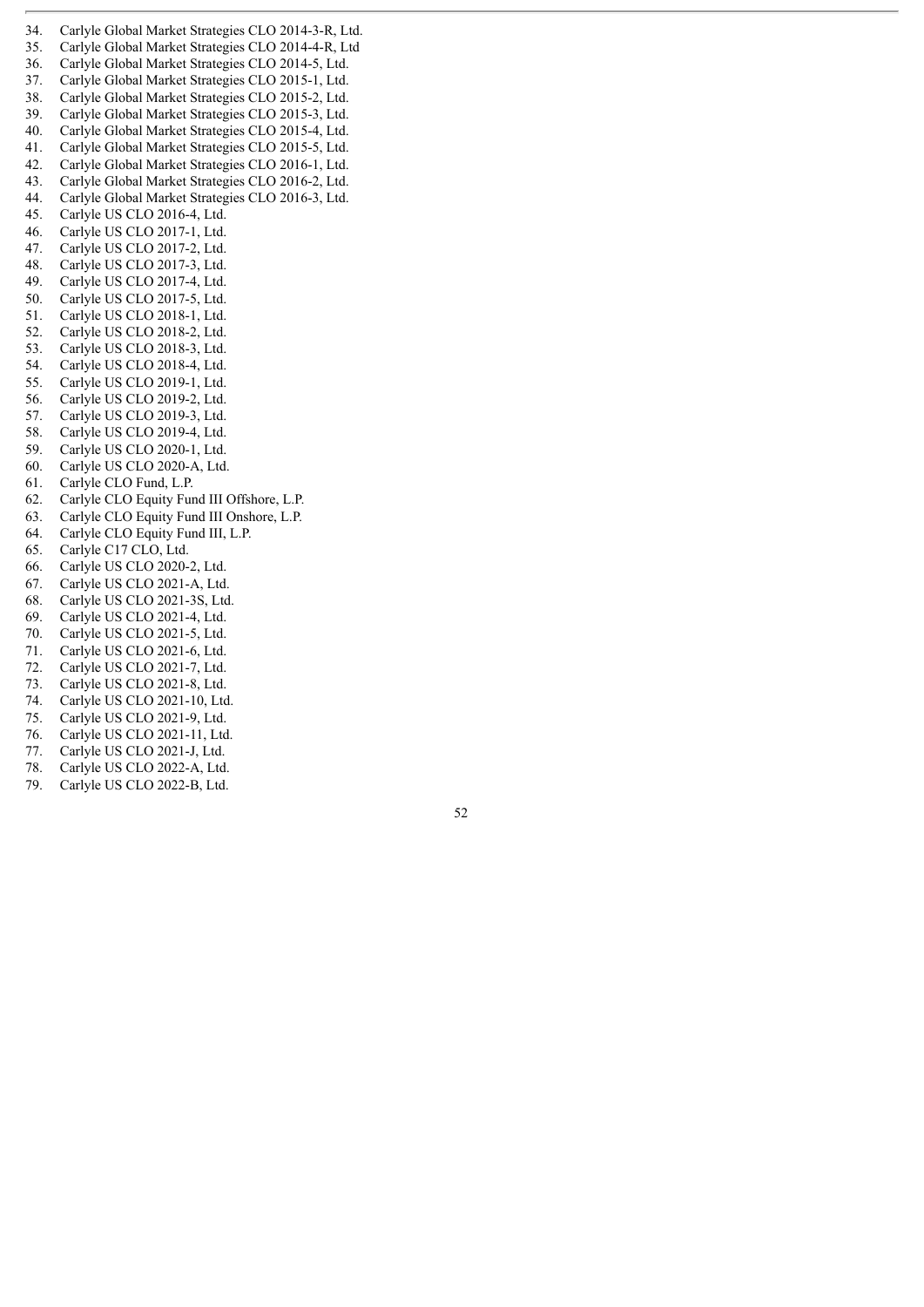- 80. Carlyle US CLO 2022-F, Ltd.
- 81. CBAM 2017-1, Ltd.
- 82. CBAM 2017-2, Ltd.
- 83. CBAM 2017-3, Ltd.
- 84. CBAM 2017-4, L.L.C.
- 85. CBAM 2017-4, Ltd.
- 86. CBAM 2018-5, Ltd.
- 87. CBAM 2018-6, Ltd.
- 88. CBAM 2018-7, Ltd.
- 89. CBAM 2018-8, Ltd.
- 90. CBAM 2019-9, Ltd.
- 91. CBAM 2019-10, Ltd.
- 92. CBAM 2019-11R, Ltd.
- 93. CBAM 2020-12, Ltd.
- 94. CBAM 2020-13, LLC
- 95. CBAM 2020-13, Ltd.
- 96. CBAM 2021-14, Ltd.
- 97. CBAM 2021-15, LLC
- 98. Carlyle Structured Credit Fund, L.P.
- 99. Carlyle Structured Credit Coinvestment, L.P.
- 100. Carlyle Energy Mezzanine Opportunities Fund II, L.P.
- 101. Carlyle Energy Mezzanine Opportunities Fund II-A, L.P.
- 102. CEMOF II Coinvestment, L.P.
- 103. CEMOF II Master Co-Investment Partners, L.P.
- 104. CEMOF II Master Co-Investment Partners AIV One, L.P.
- 105. CEMOF II Master Co-Investment Partners AIV, L.P.
- 106. CEMOF-A Coinvestment Partners, L.P.
- 107. CEMOF II AIV, L.P.
- 108. CEMOF II AIV One, L.P.
- 109. CEMOF II AIV Two, L.P.
- 110. CEMOF II AIV Three, L.P.
- 
- 111. CEMOF II AIV Four, L.P.
- 112. CEMOF II-A AIV, L.P.
- 113. CEMOF II-A AIV One, L.P.
- 114. CEMOF II-A AIV Two, L.P.
- 115. CEMOF II-A AIV Three, L.P.
- 116. CEMOF II-A AIV Four, L.P.
- 117. CEMOF II Offshore Investors, L.P.
- 118. Carlyle Credit Opportunities Fund (Parallel), L.P.
- 119. Carlyle Credit Opportunities Fund, L.P.
- 120. CCOF Cayman, L.P.
- 121. CCOF Co-Investment, L.P.
- 122. CCOF North Co-Investment, L.P.
- 123. Carlyle Credit Opportunities Fund Note Issuer, L.P.
- 124. Carlyle Credit Opportunities Fund (Parallel) Note Issuer, L.P.
- 125. CCOF Gem Co-Investment, L.P.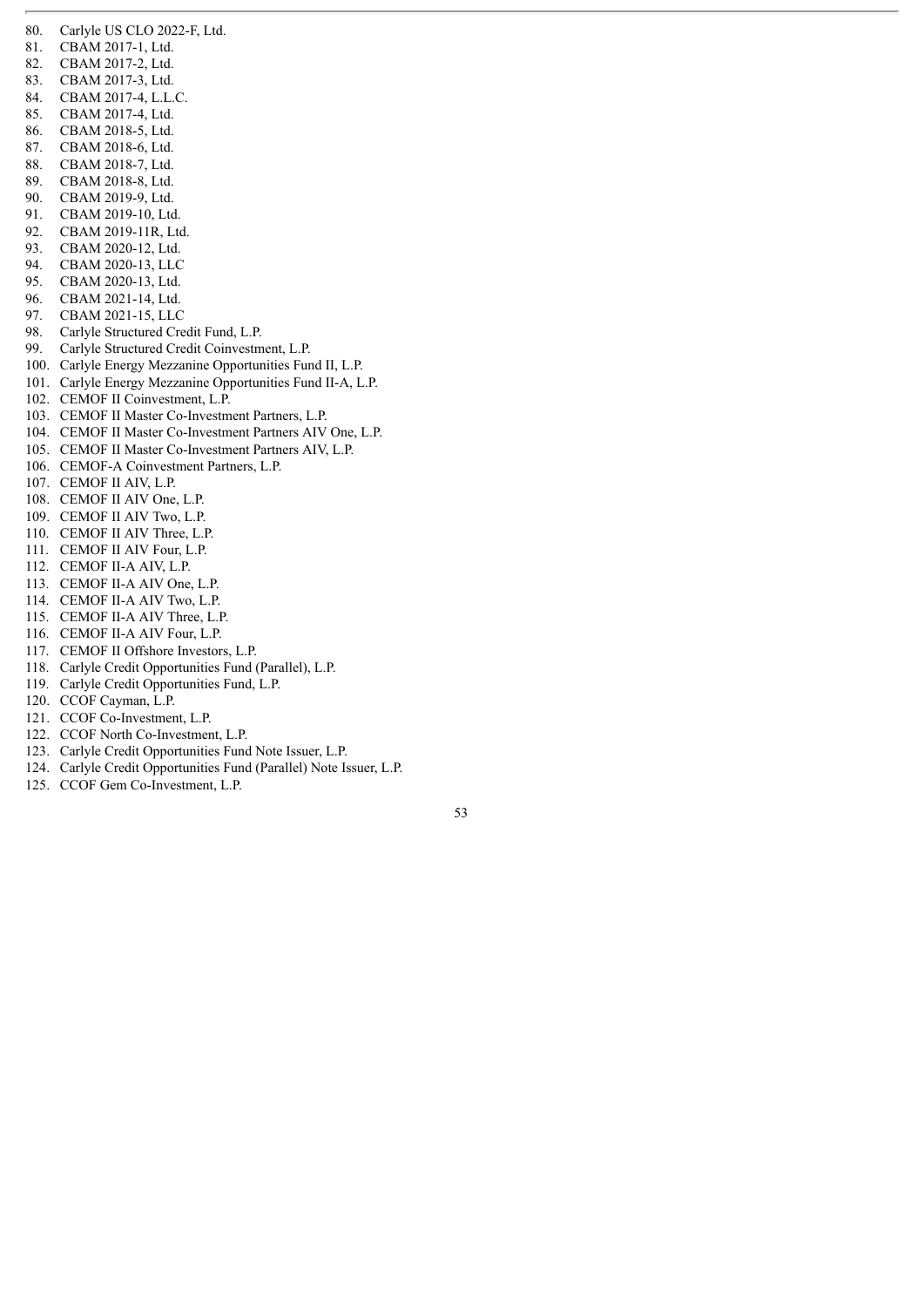- 127. CCOF Onshore Co-Borrower LLC
- 128. CCOF Master Cayman, Ltd.
- 129. CCOF S.à r.l.
- 130. CCOF Master S.à r.l.
- 131. GC Lion S.à r.l.
- 132. CCOF SPV I S.à r.l.
- 133. GC Orange S.à r.l.
- 134. CCOF Master Co-Investment S.à r.l.
- 135. CCOF Co-Investment S.à r.l.
- 136. CCOF Main SPV, L.P.
- 137. Carlyle Tango Re Credit, L.P.
- 138. Carlyle Credit Opportunities Fund II, L.P.
- 139. Carlyle Credit Opportunities Fund (Parallel) II, SCSp
- 140. Carlyle Credit Opportunities Fund Ii Note Issuer, L.P.
- 141. CCOF II Lux Feeder, SCSp
- 
- 142. Carlyle Credit Opportunities Fund (Parallel) II Note Issuer, L.P.
- 143. CCOF II Co-Investment, L.P.
- 144. CCOF II Master, L.P.
- 145. CCOF II Master Cayman, Ltd.
- 146. CCOF II Onshore SPV, L.P.
- 147. CCOF II Master S.à r.l.
- 148. CCOF II SPV S.à r.l.
- 149. CCOF Master, L.P.
- 150. CCOF Parallel AIV Investors, L.L.C.
- 151. CCOF Parallel AIV, L.P
- 152. Carlyle Bravo Opportunistic Credit Partnership, L.P.
- 153. Carlyle Bravo Opportunistic Credit Feeder, L.P.
- 154. Carlyle Credit Opportunities Fund (Parallel) AIV, L.P.
- 155. Carlyle Credit Opportunities Fund (Parallel) AIV Investors, L.P.
- 156. Carlyle Credit Opportunities Fund (Parallel) AIV 2, L.P.
- 157. Carlyle Credit Opportunities Fund (Parallel) AIV Investors 2, L.P.
- 158. Carlyle Credit Opportunities Fund (Parallel) AIV 3, L.P.
- 159. Carlyle Credit Opportunities Fund (Parallel) AIV 4, L.P.
- 160. Carlyle Credit Opportunities Fund (Parallel) AIV Investors 3, L.L.C.
- 161. Carlyle Credit Opportunities Fund (Parallel) AIV Investors 4, LLC
- 162. Carlyle Credit Opportunities Fund (Parallel) II AIV 3, L.P.
- 163. Carlyle Credit Opportunities Fund (Parallel) AIV 4, L.P.
- 164. Carlyle Credit Opportunities Fund (Parallel) II AIV Investors 3, LLC
- 165. Carlyle Credit Opportunities Fund (Parallel) II AIV 2, SCSp
- 166. Carlyle Credit Opportunities Fund (Parallel) II AIV, SCSp
- 167. CCOF II Parallel AIV Investors, SCSp
- 168. Carlyle Credit Opportunities Fund (Parallel) II AIV Holdings, L.P.
- 169. Carlyle Credit Opportunities Fund (Parallel) II AIV 2 Holdings, L.P.
- 170. Carlyle Credit Opportunities Fund II-N, L.P.
- 171. Carlyle Credit Opportunities Fund II-N Main, L.P.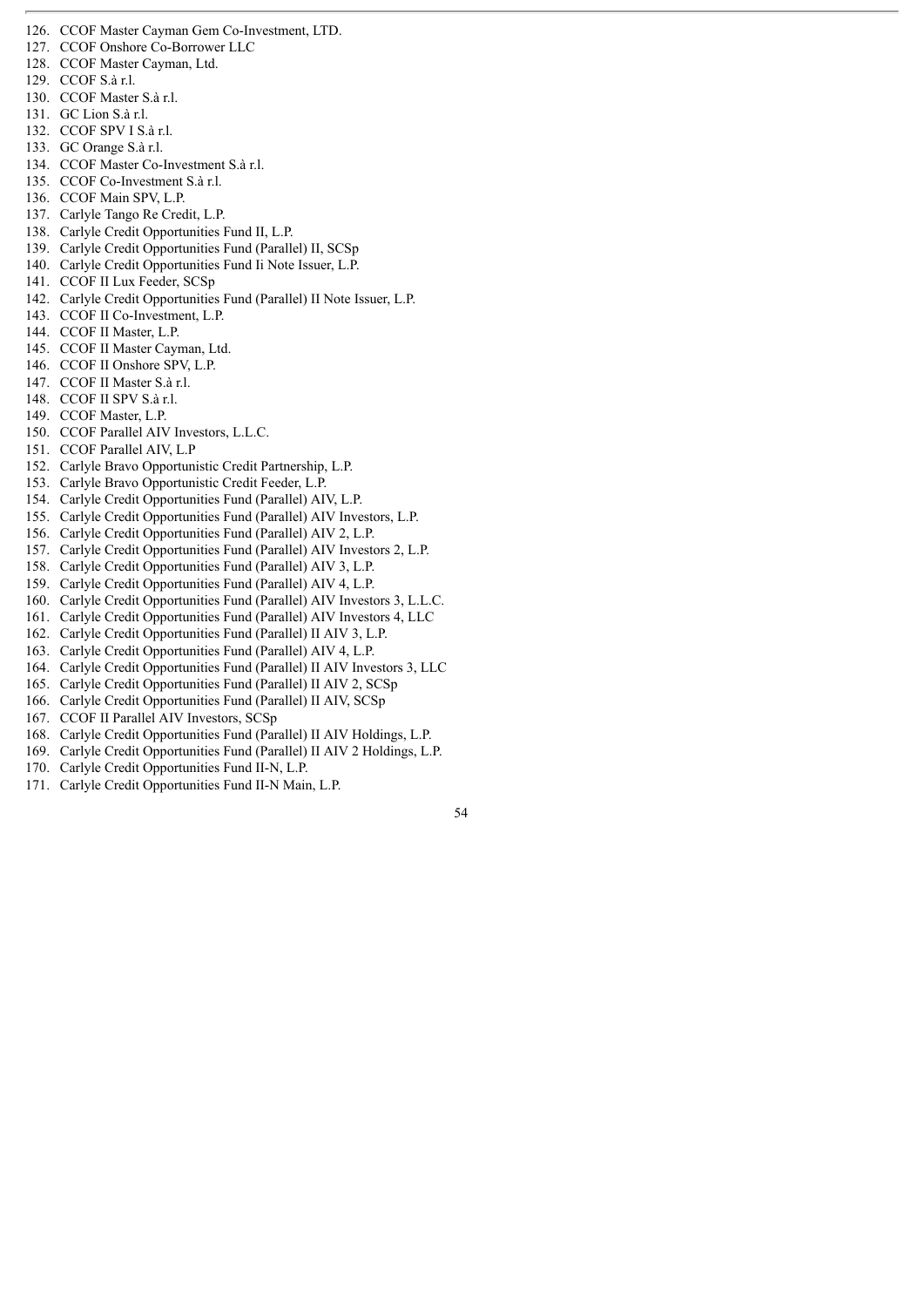- 172. CCOF II Parallel Irving AIV Investors (Lux), SCSp
- 173. CCOF II Lux Feeder Irving AIV, SCSp
- 174. CCOF II Parallel Irving AIV Investors (DE), L.L.C.
- 175. Carlyle Credit Opportunities Fund (Parallel) II Irving AIV 2, L.P.
- 176. Carlyle Credit Opportunities Fund (Parallel) II Irving AIV, L.P.
- 177. Carlyle Tango RE Credit Splitter, L.P.
- 178. Project Mediaco, L.P.
- 179. Carlyle Bravo Credit Investor, LLC
- 180. Project Harmony, L.P.
- 181. Carlyle Spinnaker Partners 2, L.P.
- 182. Carlyle Spinnaker Partners 2 Main, L.P.
- 183. Carlyle Strategic Partners IV, L.P.
- 184. CSP IV Coinvestment, L.P.
- 185. CSP IV Coinvestment (Cayman), L.P.
- 186. CSP IV (Cayman 1), L.P.
- 187. CSP IV Acquisitions, L.P.
- 188. CSP IV S-1 AIV, L.P.
- 189. CSP IV S-1A AIV, L.P.
- 190. CSP IV S-1B AIV, L.P.
- 191. CREDIT Acquisitions (Cayman-3), L.P.
- 192. CSP IV ARF (Cayman 3), L.P.
- 193. CSP IV (Cayman 2), L.P.
- 194. CSP IV (Cayman 3), L.P.
- 195. Clover Financing SPV, L.P.
- 196. CSP IV Brawn AIV, L.P.
- 197. Brawn Coinvest Electing Investors, L.P.
- 198. CSP IV Coinvest Brawn Investors, L.P.
- 199. CSP IV Coinvest Brawn, L.P.
- 200. CSP IV (Parallel) AIV I, L.P.
- 201. CSP IV Credit Investor, LLC
- 202. Carlyle Infrastructure Credit Fund, L.P.
- 
- 203. Carlyle Infrastructure Credit Fund Note Issuer, L.P.
- 204. Carlyle Infrastructure Credit Fund (Parallel), SCSp
- 205. Carlyle Aurora Infrastructure Credit Partners, L.P.
- 206. Carlyle Infrastructure Credit Fund (Levered), L.P.
- 207. Carlyle Cedar Infrastructure Credit Partners, L.P.
- 208. CICF Coinvestment, L.P.
- 209. CICF Lux Feeder, SCSp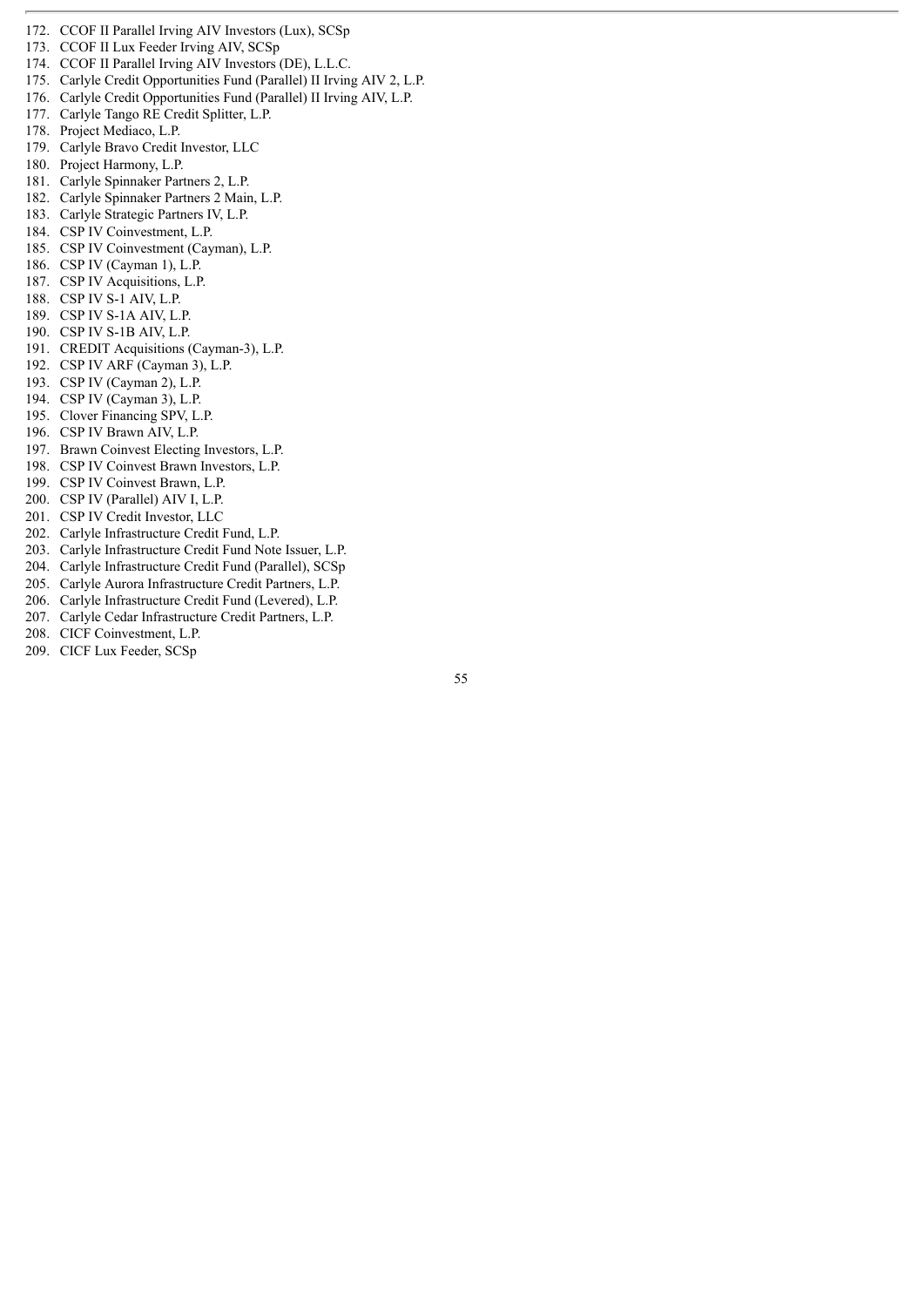# Resolutions of the Boards of Directors of Carlyle Secured Lending, Inc. and Carlyle Credit Solutions, Inc. (each a "Fund")

**WHEREAS:** The Boards deems it advisable and in the best interest of the Funds to file with the Securities and Exchange Commission (the "Commission") an application to amend the Funds' current Order of Exemption pursuant to Sections 17(d) and 57(i) of the Investment Company Act, as amended (the "1940 Act"), and Rule 17d-1 promulgated thereunder (the "Application"), to permanently authorize the participation in follow-on investments with one or affiliates, in accordance with the requirements provided by the Commission in Investment Company Act of 1940 Release No. 33837 (dated April 8, 2020); now therefore be it

**RESOLVED:** That the officers of the Funds be, and each of them hereby is, authorized and directed on behalf of the Funds and in its name to prepare, execute, and cause to be filed with the Commission the Application, and any further amendments thereto; and further

**RESOLVED:** That the officers of the Funds be, and each of them hereby is, authorized and directed to take such further action and execute such other documents as such officer or officers shall deem necessary or advisable in order to effectuate the intent of the foregoing resolution.

Adopted May 25, 2022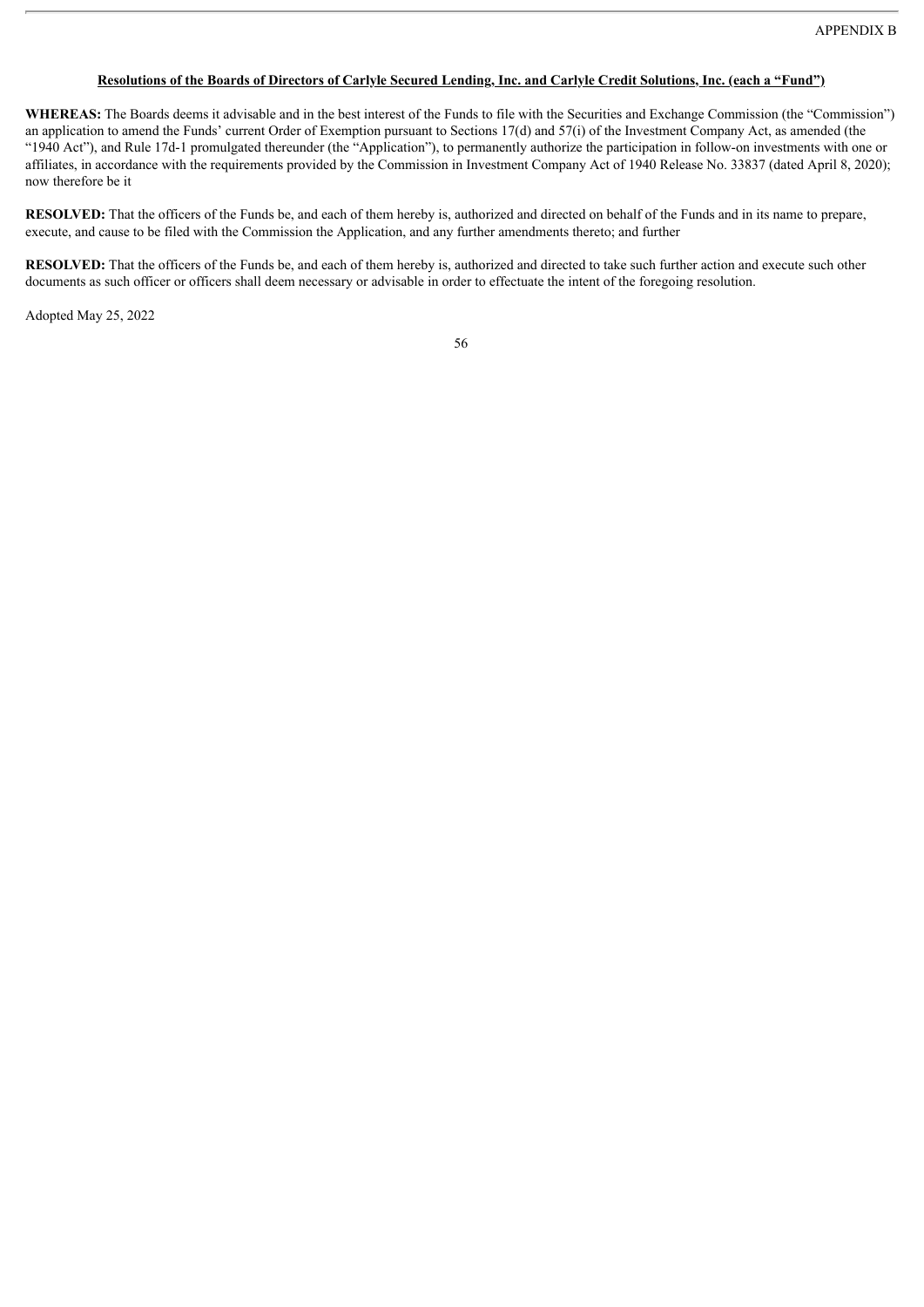# **Resolutions of the Board of Trustees of Carlyle Secured Lending III (the "Fund")**

**WHEREAS:** The Board deems it advisable and in the best interest of the Fund to file with the Securities and Exchange Commission (the "Commission") an application to amend the Fund's current Order of Exemption pursuant to Sections 17(d) and 57(i) of the Investment Company Act, as amended (the "1940 Act"), and Rule 17d-1 promulgated thereunder (the "Application"), to permanently authorize the participation in follow-on investments with one or affiliates, in accordance with the requirements provided by the Commission in Investment Company Act of 1940 Release No. 33837 (dated April 8, 2020); now therefore be it

**RESOLVED:** That the officers of the Fund be, and each of them hereby is, authorized and directed on behalf of the Fund and in its name to prepare, execute, and cause to be filed with the Commission the Application, and any further amendments thereto; and further

**RESOLVED:** That the officers of the Fund be, and each of them hereby is, authorized and directed to take such further action and execute such other documents as such officer or officers shall deem necessary or advisable in order to effectuate the intent of the foregoing resolution.

Adopted May 25, 2022